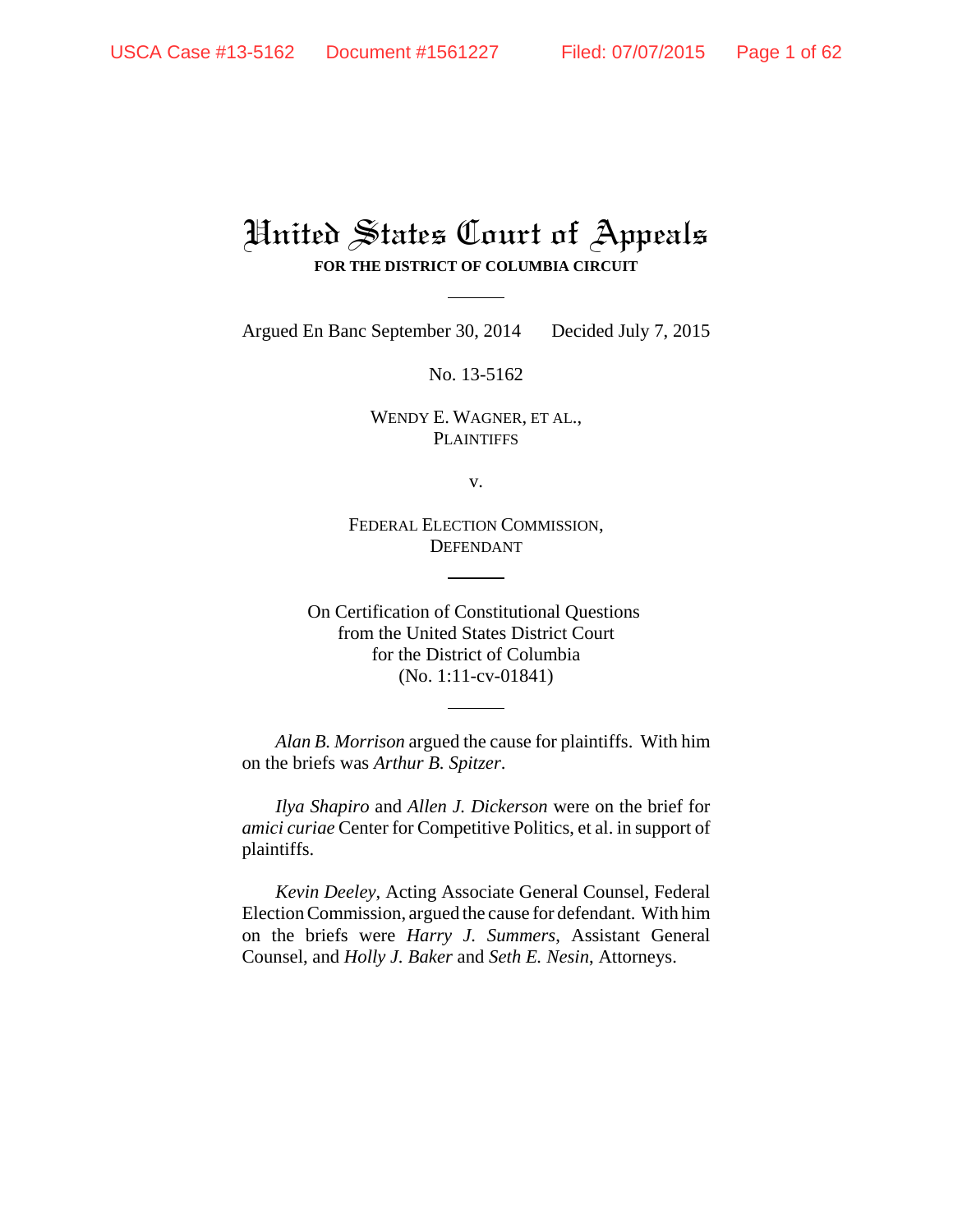*J. Gerald Hebert*, *Scott L. Nelson*, *Fred Wertheimer*, and *Donald J. Simon* were on the brief for *amici curiae* Campaign Legal Center, et al. in support of defendant.

Before:GARLAND, *Chief Judge*, and HENDERSON,ROGERS, TATEL,BROWN,GRIFFITH,KAVANAUGH,SRINIVASAN,MILLETT, PILLARD, and WILKINS, *Circuit Judges*.

#### Opinion for the Court filed by *Chief Judge* GARLAND.

GARLAND, *Chief Judge*: Seventy-five years ago, Congress barred individuals and firms from making federal campaign contributions while they negotiate or perform federal contracts. The plaintiffs, who are individual government contractors, contend that this statute violates their First Amendment and equal protection rights. Because the concerns that spurred the original bar remain as important today as when the statute was enacted, and because the statute is closely drawn to avoid unnecessary abridgment of associational freedoms, we reject the plaintiffs' challenge.

I

The statute at issue, 52 U.S.C.  $\S$  30119(a)(1), makes it unlawful for any person "who enters into any contract with the United States . . . directly or indirectly to make any contribution . . . to any political party, committee, or candidate for public office or to any person for any political purpose." This prohibition applies "between the commencement of negotiations . . . and . . . the completion of performance" of the contract. *Id*. The Federal Election Commission (FEC) has construed the section not to apply "in connection with State or local elections." 11 C.F.R. § 115.2(a).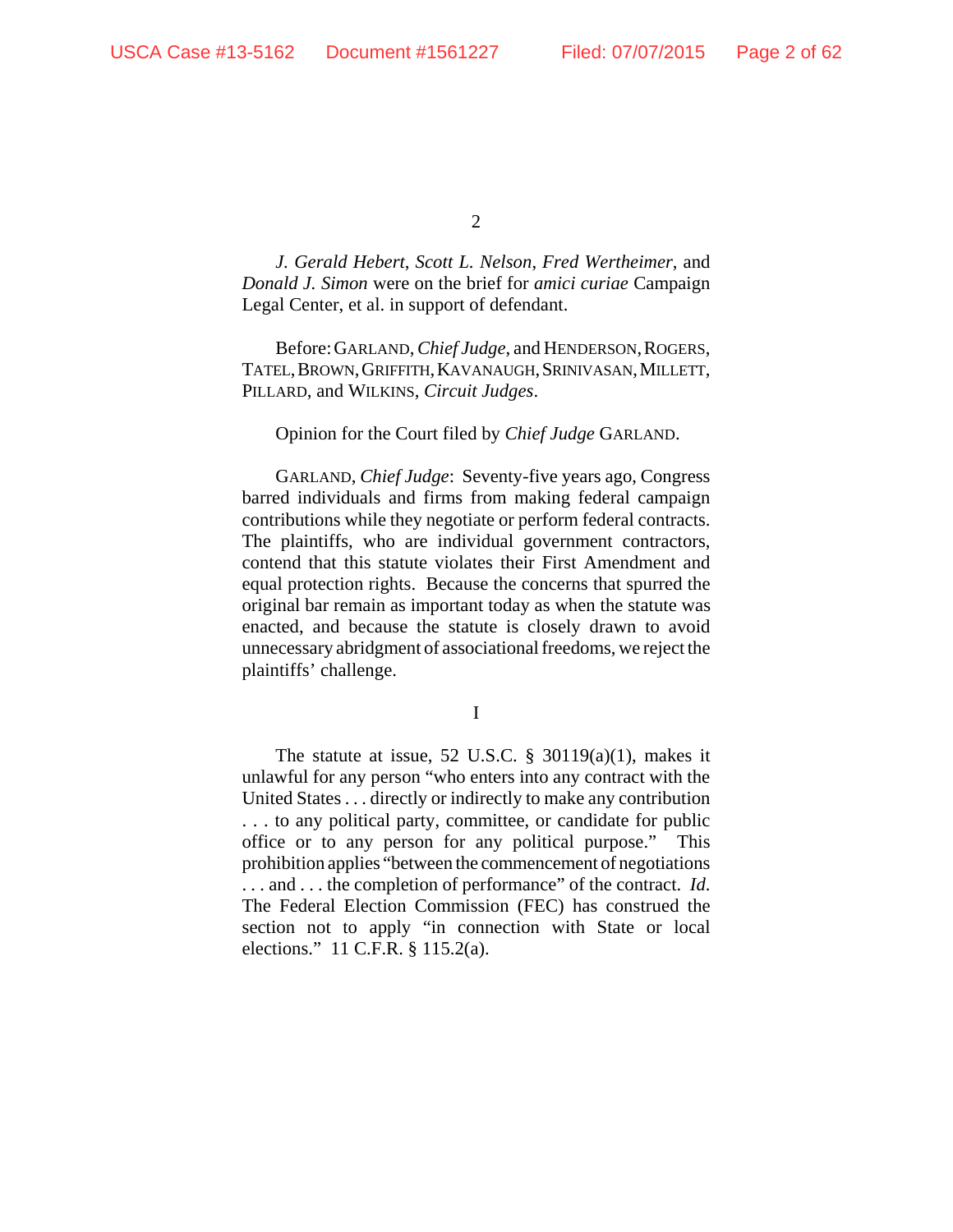The plaintiffs are three individuals who hold or have held federal contracts. The first two, Lawrence Brown and Jan Miller, spent much of their careers as full-time employees of the U.S. Agency for International Development (USAID). Each went back to work at USAID under a personal services contract after retirement. The third plaintiff, Wendy Wagner, is a law professor. In 2011, the Administrative Conference of the United States (ACUS) hired Wagner under a consulting contract to prepare a report about science and regulation.

All three plaintiffs wanted to make campaign contributions during the 2012 federal elections, but each was barred from doing so by § 30119. On October 19, 2011, they filed suit against the FEC in the United States District Court for the District of Columbia, challenging the statute's constitutionality. The plaintiffs contend that § 30119 violates their rights under both the First Amendment and the equal protection component of the Fifth Amendment's Due Process Clause.

The plaintiffs have been careful to frame their challenge narrowly. First, they challenge the constitutionality of § 30119 "only as it applies to plaintiffs and other individual contractors," not as it applies to contractors that are corporations or other kinds of entities. Pls. Br. 1. Second, they do not challenge the statute as the FEC might seek to apply it to a contractor's independent expenditures on electoral advocacy, as opposed to his or her contributions to candidates, parties, or political action committees (PACs). *Id.* at 40 n.5 (stating that the "[p]laintiffs have no interest in making independent expenditures"); Oral Arg. Recording 26:59-27:06 (same). Nor do they challenge the law as the Commission might seek to apply it to donations to PACs that themselves make only independent expenditures, commonly known as "Super PACs." Oral Arg. Recording 25:59-26:33 ("Super PACs . . . . are not at issue here; none of my clients wants to make a contribution to them or anything like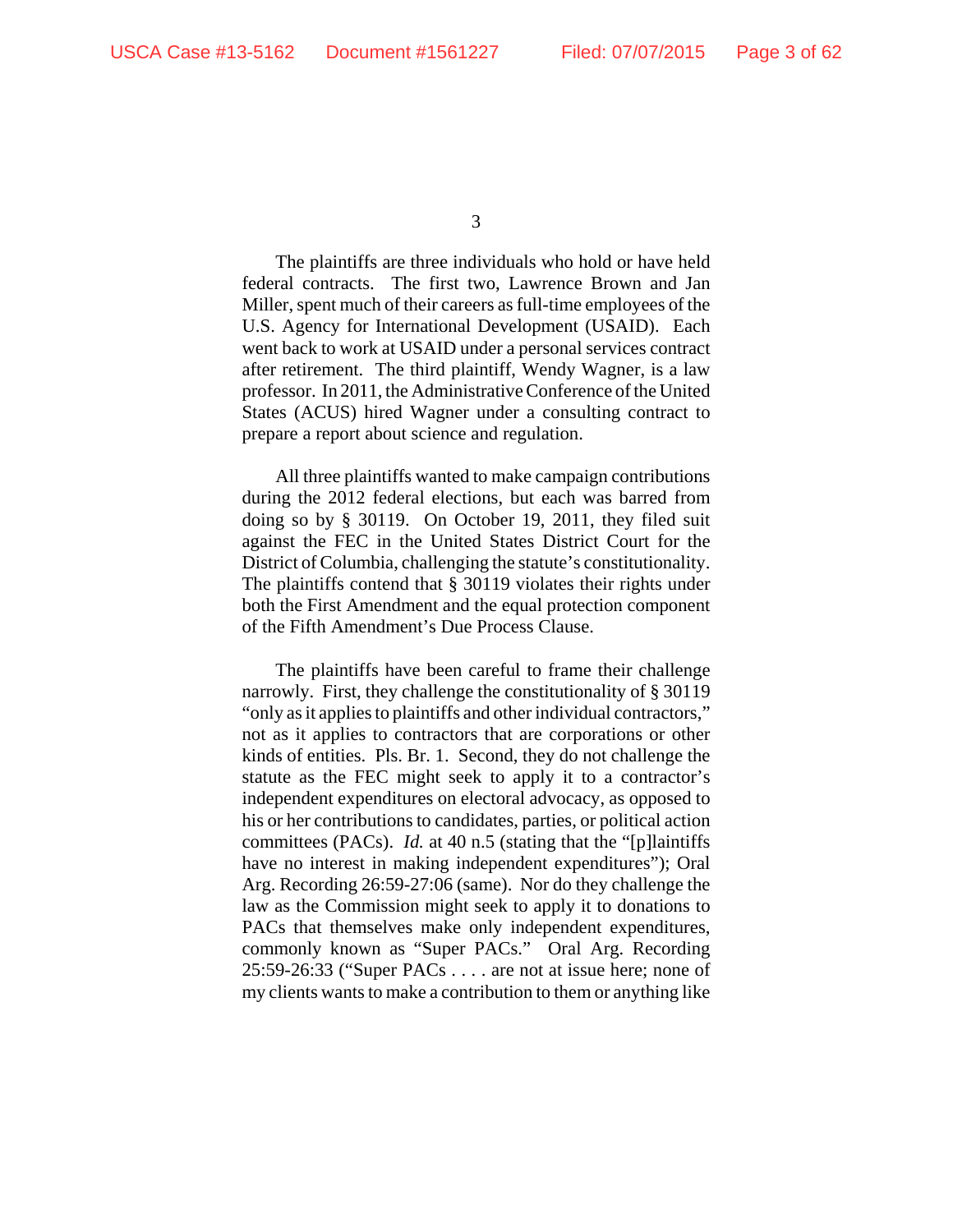them."); *id.* 26:59-27:06 (same). In short, the plaintiffs challenge § 30119 only insofar as it bans campaign contributions *by* individual contractors *to* candidates, parties, or traditional PACs that make contributions to candidates and parties.

After considering the merits of this challenge, the district court granted summary judgment in favor of the FEC. *Wagner v. FEC*, 901 F. Supp. 2d 101, 113 (D.D.C. 2012). On appeal, a panel of this court held, sua sponte, that the district court lacked jurisdiction to reach the merits of the constitutional claims because the special judicial review provision of the Federal Election Campaign Act (FECA) "grants exclusive merits jurisdiction to the *en banc* court of appeals." *Wagner v. FEC*, 717 F.3d 1007, 1011 (D.C. Cir. 2013) (citing 2 U.S.C. § 437h, now codified at 52 U.S.C. § 30110). The panel therefore remanded the case to the district court to make appropriate findings of fact, and then to certify those facts and the relevant constitutional questions to this court sitting en banc. *Id*. at 1017.

The case has now returned to us. But time does not stand still, and some important facts have shifted in the years since this litigation began. The plaintiffs advise us that both Wagner and Brown have now completed their federal contracts and hence are once again free to make campaign contributions. *See* Brown Supp. Mootness Decl. ¶ 3; Second Wagner Supp. Decl. ¶ 2. Brown, at least, has already done so. *See* Brown Supp. Mootness Decl. ¶ 3. Accordingly, Wagner's and Brown's claims are moot. *See, e.g.*, *Arizonans for Official English v. Arizona*, 520 U.S. 43, 67-72 (1997) (holding that the plaintiff's departure from her position as a state employee mooted her First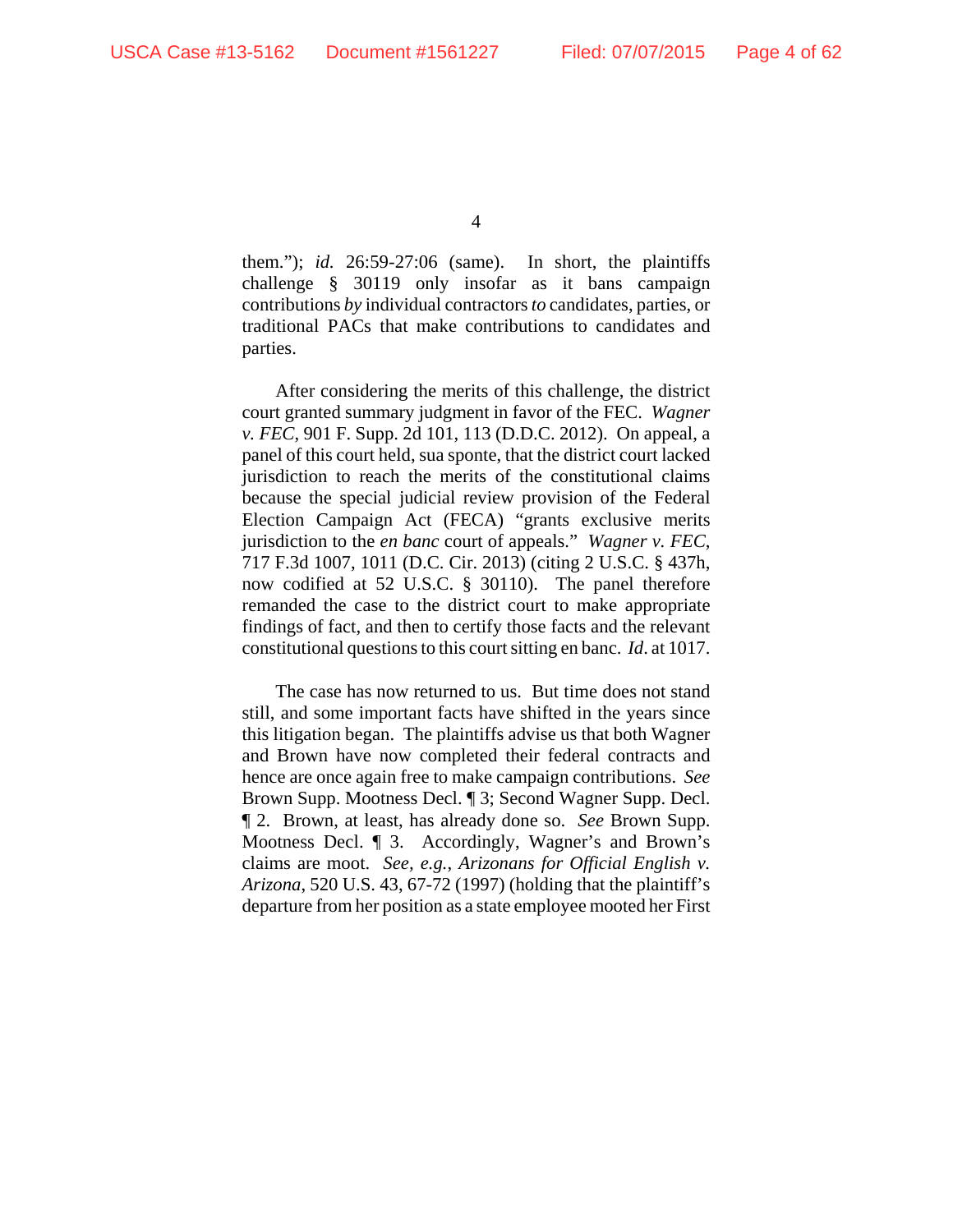Amendment challenge to a law regulating the speech of state employees). $<sup>1</sup>$ </sup>

Miller's contract is ongoing, however, and his constitutional claims therefore remain alive. But the mootness of the other plaintiffs' claims matters because Miller's injury is notably narrower than theirs. Whereas Wagner and Brown alleged that they wanted to support a variety of political "causes," and that they had given to "PACs" or "political committees" in the past, Miller tells us only that he wants to contribute to "candidates running for federal offices and/or their political parties." *Compare* Wagner Decl. ¶ 6, *and* Brown Decl. ¶¶ 6, 8, *with* Miller Decl. ¶ 7. Miller thus has standing to challenge the statute only as it applies to contributions to candidates and parties. *See Davis v. FEC*, 554 U.S. 724, 734 (2008) ("[S]tanding is not dispensed in gross. Rather, a plaintiff must demonstrate standing for each claim he seeks to press . . . ." (citation and internal quotation marks omitted)).

<sup>&</sup>lt;sup>1</sup>Although Wagner's ACUS contract is her first, she says that she "expect[s]" to "be offered other similar opportunities in the future" because her area of expertise "is a very important topic for federal regulatory agencies." Wagner Decl. ¶ 4. Brown also plans to seek future work with the federal government, "either as an employee or as a contractor," and therefore "may or may not be subject to" § 30119 at some future point. Brown Supp. Mootness Decl. ¶ 4. These possibilities are too speculative to sustain a concrete interest in this litigation. *See Munsell v. Dep't of Agric.*, 509 F.3d 572, 582-83 (D.C. Cir. 2007) (holding "that a live controversy is not maintained by speculation that claimant *might* reenter a business that it has left" (citing *City News & Novelty, Inc. v. City of Waukesha*, 531 U.S. 278, 283-84 (2001))). Neither Brown nor Wagner has argued that his or her injury, though capable of repetition, will evade review unless we make an exception to the ordinary rule of mootness. *Cf. Spencer v. Kemna*, 523 U.S. 1, 17 (1998) (explaining the situations in which that exception applies).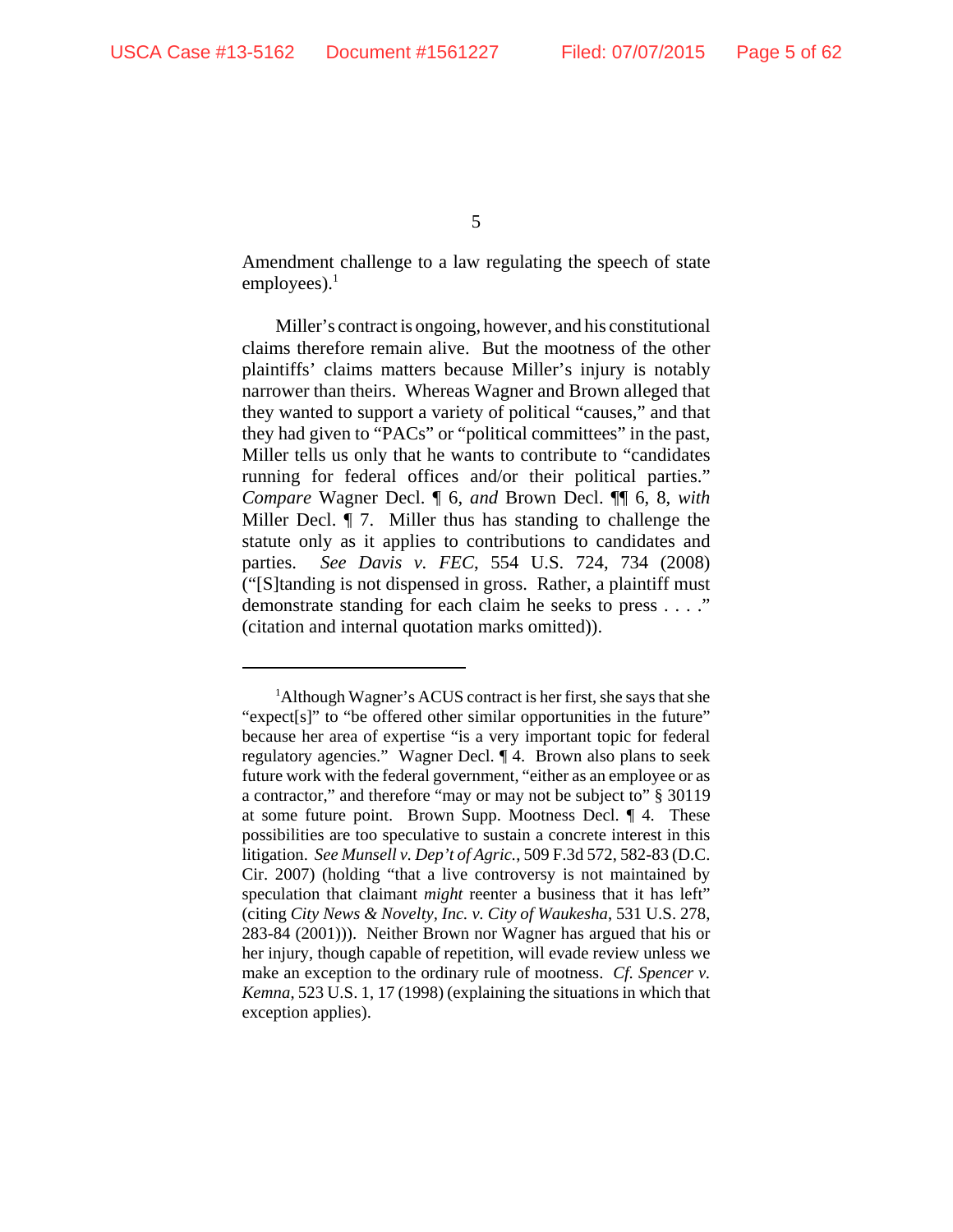Our limited jurisdiction therefore narrows the plaintiffs' already-narrow challenge even further: the only issue properly before us is the application of § 30119 to contributions by an individual contractor to a federal candidate or political party. In Parts II through V, we address the plaintiffs' First Amendment arguments. In Part VI, we consider their equal protection arguments.2

#### II

Since *Buckley v. Valeo*, the Supreme Court has instructed us to review different kinds of campaign finance regulations with different degrees of scrutiny. 424 U.S. 1, 19-25, 44-45 (1976); *see McCutcheon v. FEC*, 134 S. Ct. 1434, 1444 (2014) (plurality opinion); *McConnell v. FEC*, 540 U.S. 93, 134-38 (2003), *overruled in part on other grounds by Citizens United v. FEC*, 558 U.S. 310 (2010). Laws that limit a person's independent expenditures on electoral advocacy are subject to strict scrutiny. *McCutcheon*, 134 S. Ct. at 1444 (citing *Buckley*, 424 U.S. at 44- 45). Under that standard, "the Government may regulate protected speech only if such regulation promotes a compelling interest and is the least restrictive means to further the articulated interest." *Id.*; *see, e.g.*, *Citizens United*, 558 U.S. at 339-41.

Laws that regulate campaign contributions, however, are subject to "a lesser but still 'rigorous standard of review," *McCutcheon*, 134 S. Ct. at 1444 (quoting *Buckley*, 424 U.S. at 29), because "contributions lie closer to the edges than to the core of political expression," *FEC v. Beaumont*, 539 U.S. 146,

<sup>&</sup>lt;sup>2</sup>We continue to describe the arguments as those of the "plaintiffs," notwithstanding that only a single plaintiff's arguments remain alive, because the plaintiffs presented their arguments collectively in a single set of briefs and oral arguments.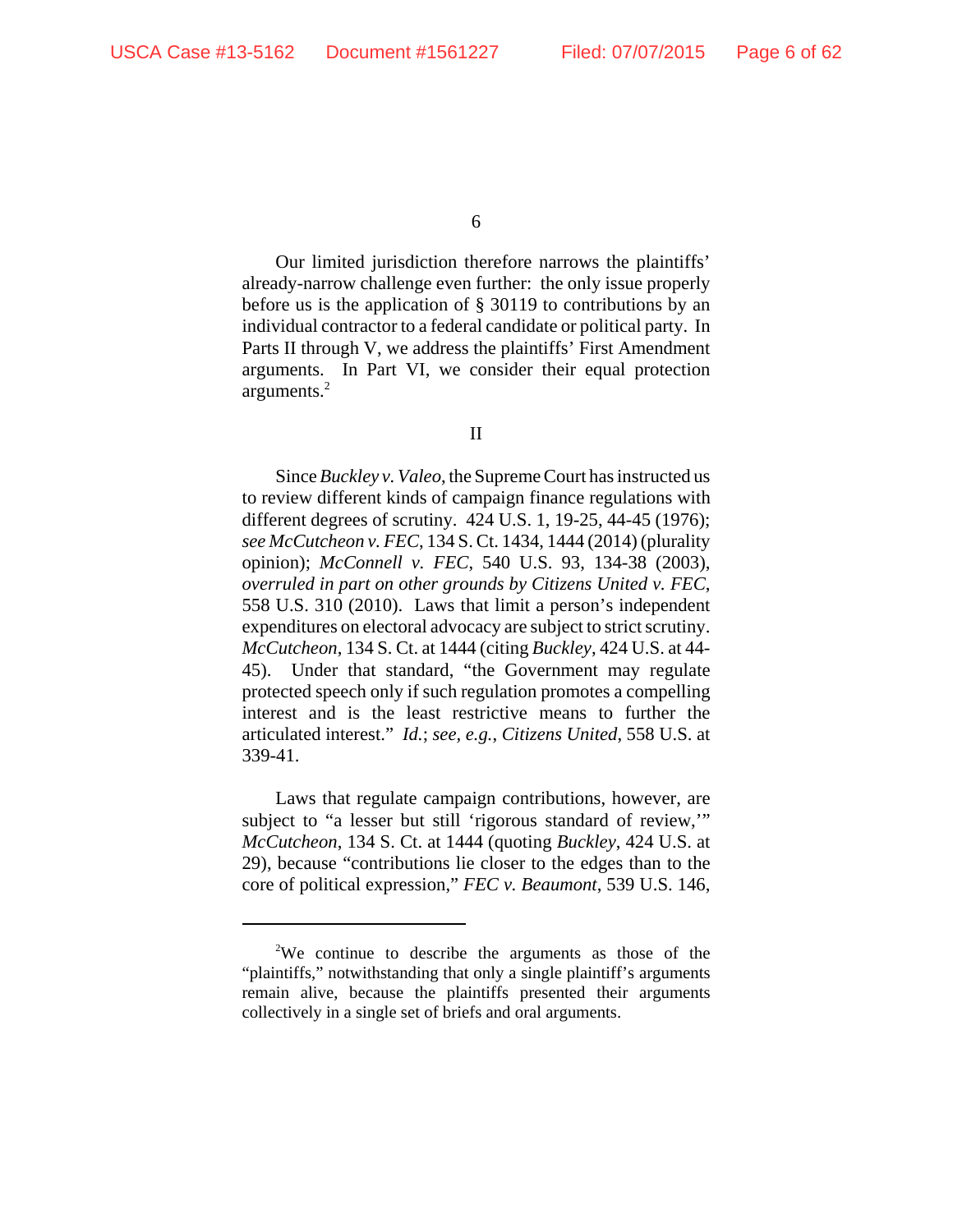161 (2003). "Under that standard, '[e]ven a significant interference with protected rights of political association may be sustained if the State demonstrates a sufficiently important interest and employs means *closely drawn* to avoid unnecessary abridgment of associational freedoms.'" *McCutcheon*, 134 S. Ct. at 1444 (emphasis added) (quoting *Buckley*, 424 U.S. at 25); *see Beaumont*, 539 U.S. at 161-62; *SpeechNow.org v. FEC*, 599 F.3d 686, 692 (D.C. Cir. 2010) (en banc).

The Supreme Court has repeatedly applied this "closely drawn" standard to challenges to campaign contribution restrictions.<sup>3</sup> And it has repeatedly (and recently) declined invitations "to revisit *Buckley*'s distinction between contributions and expenditures and the corollary distinction in the applicable standards of review," McCutcheon, 134 S. Ct. at 1445.<sup>4</sup> So, too, have we. *See, e.g.*, *SpeechNow.org*, 599 F.3d at 696.

<sup>7</sup>

<sup>3</sup> *See*, *e.g.*, *McCutcheon*, 134 S. Ct. at 1446-62 (aggregate contribution limits); *Randall v. Sorrell*, 548 U.S. 230, 246-63 (2006) (plurality opinion) (state contribution limits); *McConnell*, 540 U.S. at 231-32 (2003) (ban on contributions by minors); *Beaumont*, 539 U.S. at 161-63 (2003) (ban on corporate contributions); *FEC v. Colo. Republican Fed. Campaign Comm.*, 533 U.S. 431, 456-65 (2001) (limits on party expenditures that are coordinated with candidates); *Nixon v. Shrink Mo. Gov't PAC*, 528 U.S. 377, 386-95 (2000) (state contribution limits); *Cal. Med. Ass'n v. FEC*, 453 U.S. 182, 196-99 (1981) (plurality opinion) (limits on contributions to multicandidate committees).

<sup>4</sup> *See, e.g.*, *Shrink Mo. Gov't PAC*, 528 U.S. at 406-10 (Kennedy, J., dissenting); *Colo. Republican Fed. Campaign Comm. v. FEC*, 518 U.S. 604, 635-640 (1996) (Thomas, J., concurring in the judgment and dissenting in part); *see also SpeechNow.org*, 599 F.3d at 696 (noting that the "*Citizens United* Court avoided 'reconsider[ing] whether contribution limits should be subjected to rigorous First Amendment scrutiny'" (quoting *Citizens United*, 558 U.S. at 359)).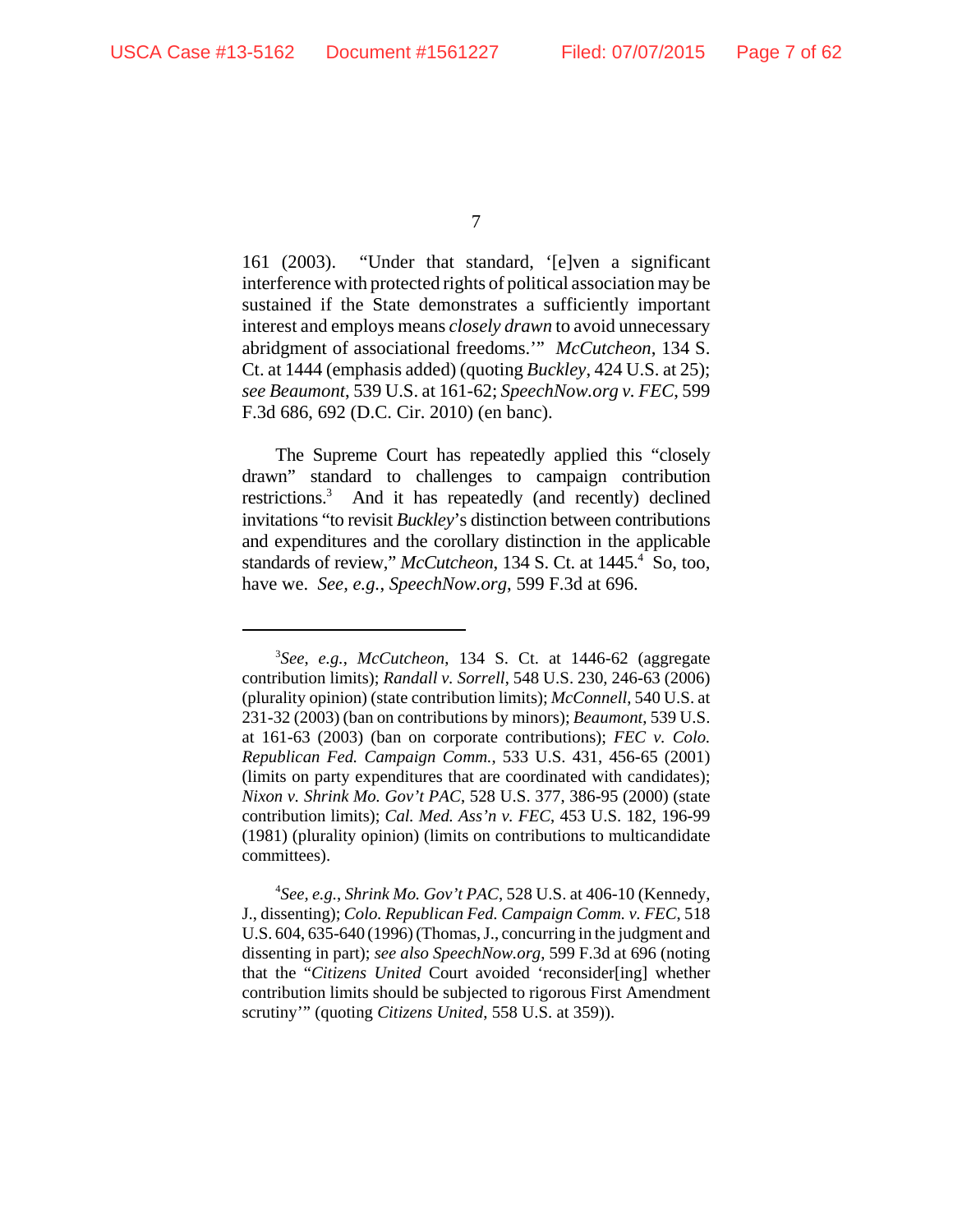The plaintiffs argue that we should nonetheless apply strict scrutiny here because § 30119 does not merely limit contributions, but bans them entirely. As the plaintiffs recognize, however, the Supreme Court expressly rejected this argument in *FEC v. Beaumont*, concluding that both limits and bans on contributions are subject to the same "closely drawn" standard. 539 U.S. at 161-63. "This argument," the Court said, "overlooks the basic premise we have followed in setting First Amendment standards for reviewing political financial restrictions: the level of scrutiny is based on the importance of the 'political activity at issue' to effective speech or political association." *Id.* at 161 (quoting *FEC v. Mass. Citizens for Life, Inc.*, 479 U.S. 238, 259 (1986)). "It is not that the difference between a ban and a limit is to be ignored; it is just that the time to consider it is when applying scrutiny at the level selected, not in selecting the standard of review itself." *Id.* at 162. Indeed, although the plaintiffs insist that "[t]he closest case" to this one is *McConnell v. FEC*, which struck down a ban on contributions by persons under the age of eighteen, Pls. Br. 39, *McConnell* itself applied the "closely drawn" test, citing *Beaumont*. *See McConnell*, 540 U.S. at 231-32.

The plaintiffs further maintain that *Citizens United v. FEC* "casts doubt" on *Beaumont*. Pls. Br. 40. We do not see the basis for that claim. The plaintiffs correctly note that *Citizens United* "applied strict scrutiny to the ban on for-profit corporate independent expenditures." *Id*. But the reason for applying strict scrutiny was not that the case involved a ban, but that it involved independent expenditures rather than contributions. *See* 558 U.S. at 359. Accordingly, the "closely drawn" standard remains the appropriate one for review of a ban on campaign contributions. *See Republican Nat'l Comm. v. FEC*, 698 F. Supp. 2d 150, 156 (D.D.C.), *summ. aff'd*, 561 U.S. 1040 (2010); *Yamada v. Snipes*, No. 12-17845, 2015 WL 2384944, at \*19 & n.17 (9th Cir. May 20, 2015); *Preston v. Leake*, 660 F.3d 726,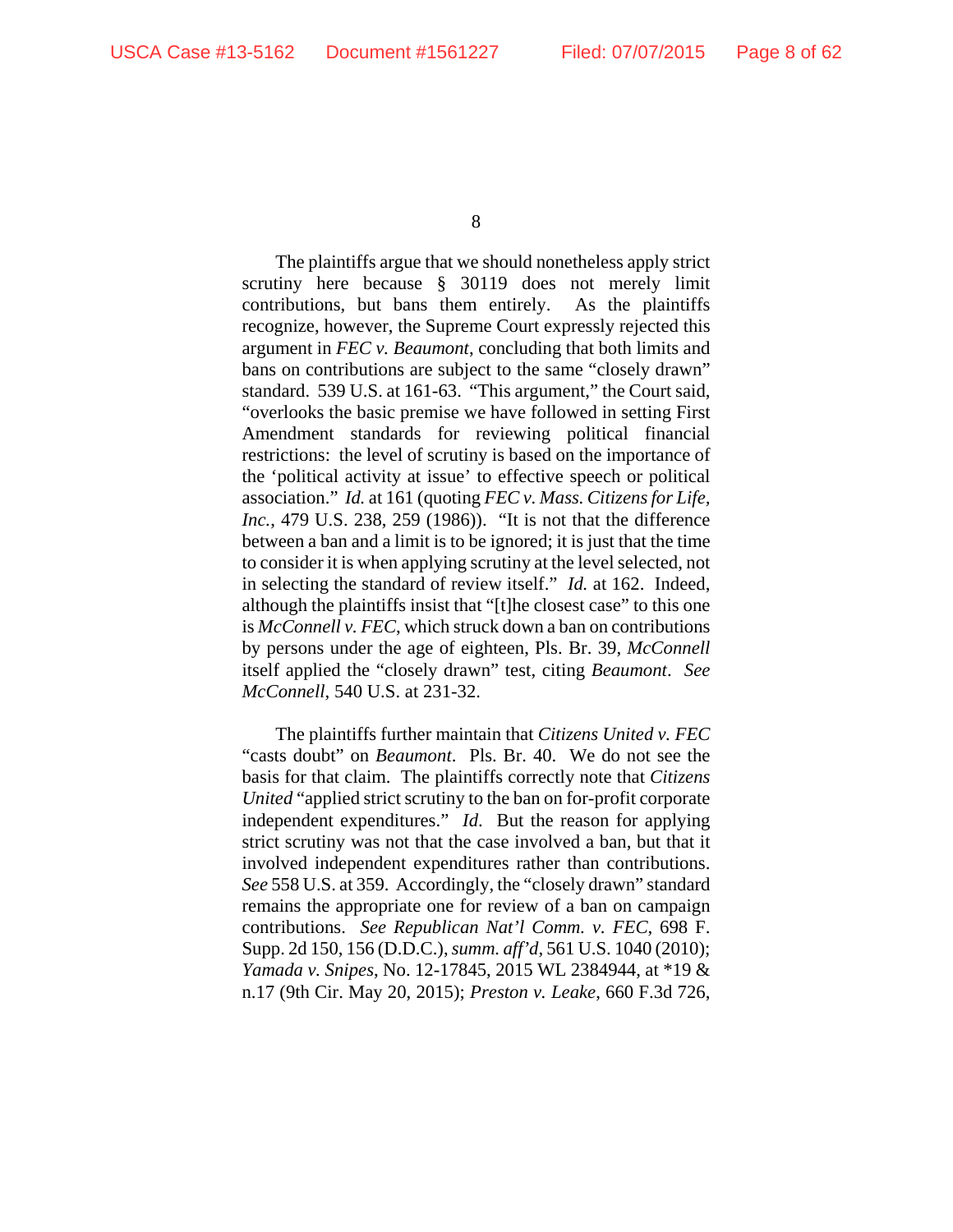## 734-35 (4th Cir. 2011); *Green Party of Conn. v. Garfield*, 616 F.3d 189, 199 (2d Cir. 2010).

There is one respect, however, in which the "closely drawn" standard may not be a perfect fit for this case. But that consideration would cut in favor of a more, rather than less, deferential standard of review. Section 30119 is a restriction on First Amendment activity aimed only at those who choose to work for the federal government. To be sure, citizens do not check their First Amendment rights at the agency door.<sup>5</sup> Nonetheless, the Court has "consistently given greater deference to government predictions of harm used to justify restriction of employee speech than to predictions of harm used to justify restrictions on the speech of the public at large." *Bd. of Cnty. Comm'rs v. Umbehr*, 518 U.S. 668, 676 (1996) (internal quotation marks omitted); *see, e.g.*, *U.S. Civil Serv. Comm'n v. Nat'l Ass'n of Letter Carriers*, 413 U.S. 548, 566-67 (1973); *United Pub. Workers of Am. v. Mitchell*, 330 U.S. 75, 99 (1947). In so doing, the Court has held that the government may "maintain a statutory restriction on employee speech" if it is "able to satisfy a balancing test of the *Pickering* form." *United States v. Nat'l Treasury Emps. Union (NTEU)*, 513 U.S. 454, 467 (1995) (referring to *Pickering v. Bd. of Educ. of Twp. High Sch. Dist. 205*, 391 U.S. 563, 568 (1968)).6

<sup>5</sup> *See Bd. of Cnty. Comm'rs v. Umbehr*, 518 U.S. 668, 674 (1996) (noting that the Court's "precedents have long since rejected Justice Holmes' famous dictum, that a policeman 'may have a constitutional right to talk politics, but he has no constitutional right to be a policeman'" (quoting *McAuliffe v. Mayor of New Bedford*, 29 N.E. 517, 517 (Mass. 1892))).

<sup>6</sup> Under the *Pickering* test, a court must "'arrive at a balance between the interests of the [employee], as a citizen, in commenting upon matters of public concern and the interest of the State, as an employer, in promoting the efficiency of the public services it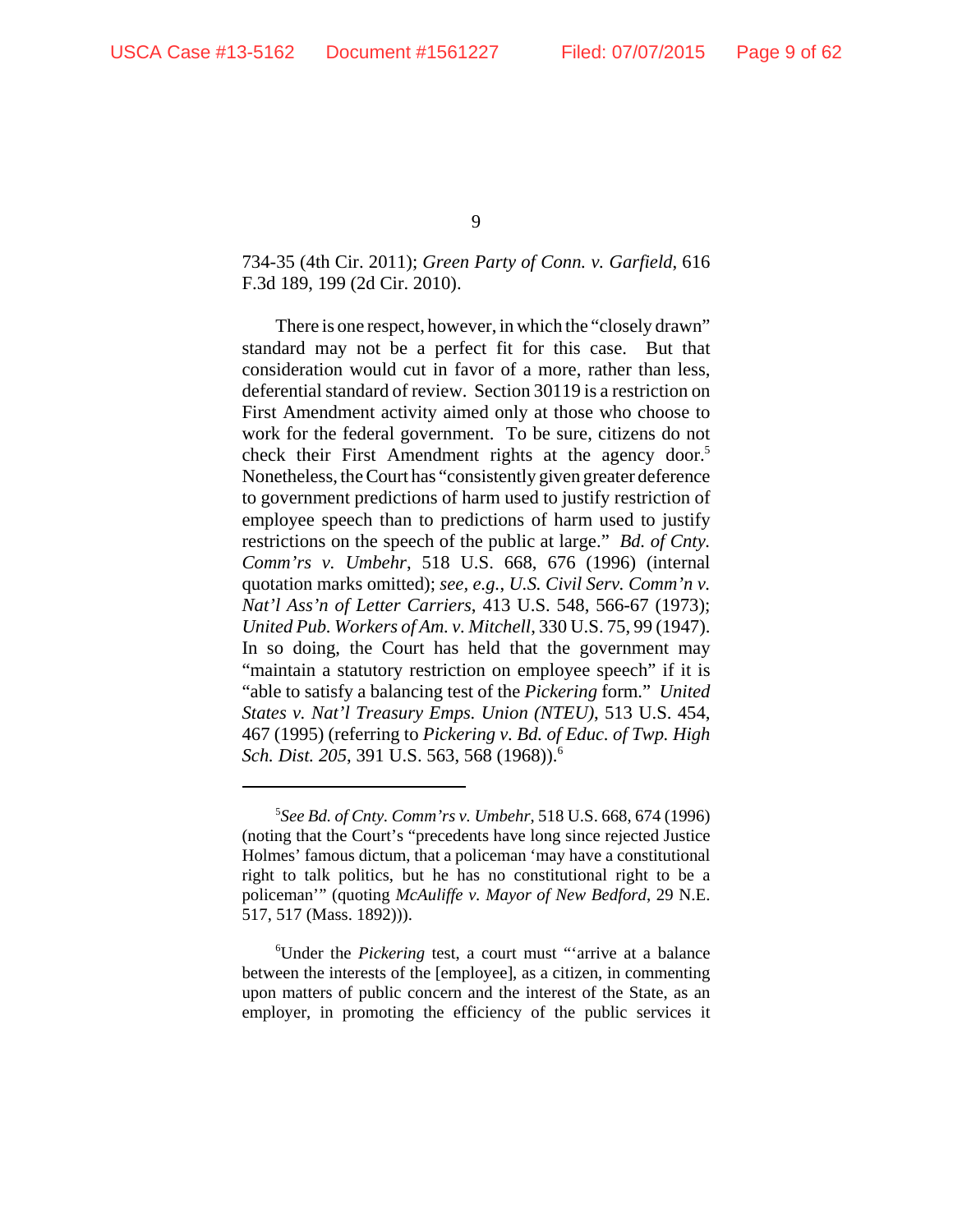Although the plaintiffs are contractors rather than employees, they acknowledge that their positions are often indistinguishable from those of employees. Pls. Br. 17, 19; *see* Miller Decl. ¶¶ 6-7 (stating that "the nature of the work performed by an individual rarely varied depending on whether the person was an employee or a contractor," and that "in almost every respect" his relationship to his agency and supervisor is "identical" to that of an employee); *see also* District Court Findings of Fact ¶ 13 [hereinafter D. Ct. Findings]. In fact, two of the plaintiffs "are retired employees from the same agency where they [were hired as] contractual consultants [to] do much the same work they previously did." Pls. Br. 35-36. The plaintiffs further acknowledge, in light of the case law described above, that Congress has greater latitude to restrict the expression of both employees and government contractors than it does with respect to the general public. *See* Oral Arg. Recording 6:00-08, 14:21-33. Indeed, the Court has expressly extended the *Pickering* balancing test to cases involving government contractors. *See Umbehr*, 518 U.S. at 684-85 (holding that there is no "difference of constitutional magnitude between independent contractors and employees" in the context of a speech-retaliation claim, and "that the same form of [*Pickering*] balancing analysis should apply to each" (internal quotation marks and citation omitted)); *see also O'Hare Truck Serv., Inc. v. City of Northlake*, 518 U.S. 712, 719-20 (1996).

To resolve this case, we need not precisely parse the way in which the "closely drawn" standard intersects with or differs from the *Pickering* balancing test. It will suffice for us to proceed under the rubric of the former, since it is -- if anything -- the less deferential standard. In doing so, however, we will take into account the considerations that the Supreme Court has

performs through its employees.'" *NTEU*, 513 U.S. at 465-66 (quoting *Pickering*, 391 U.S. at 568).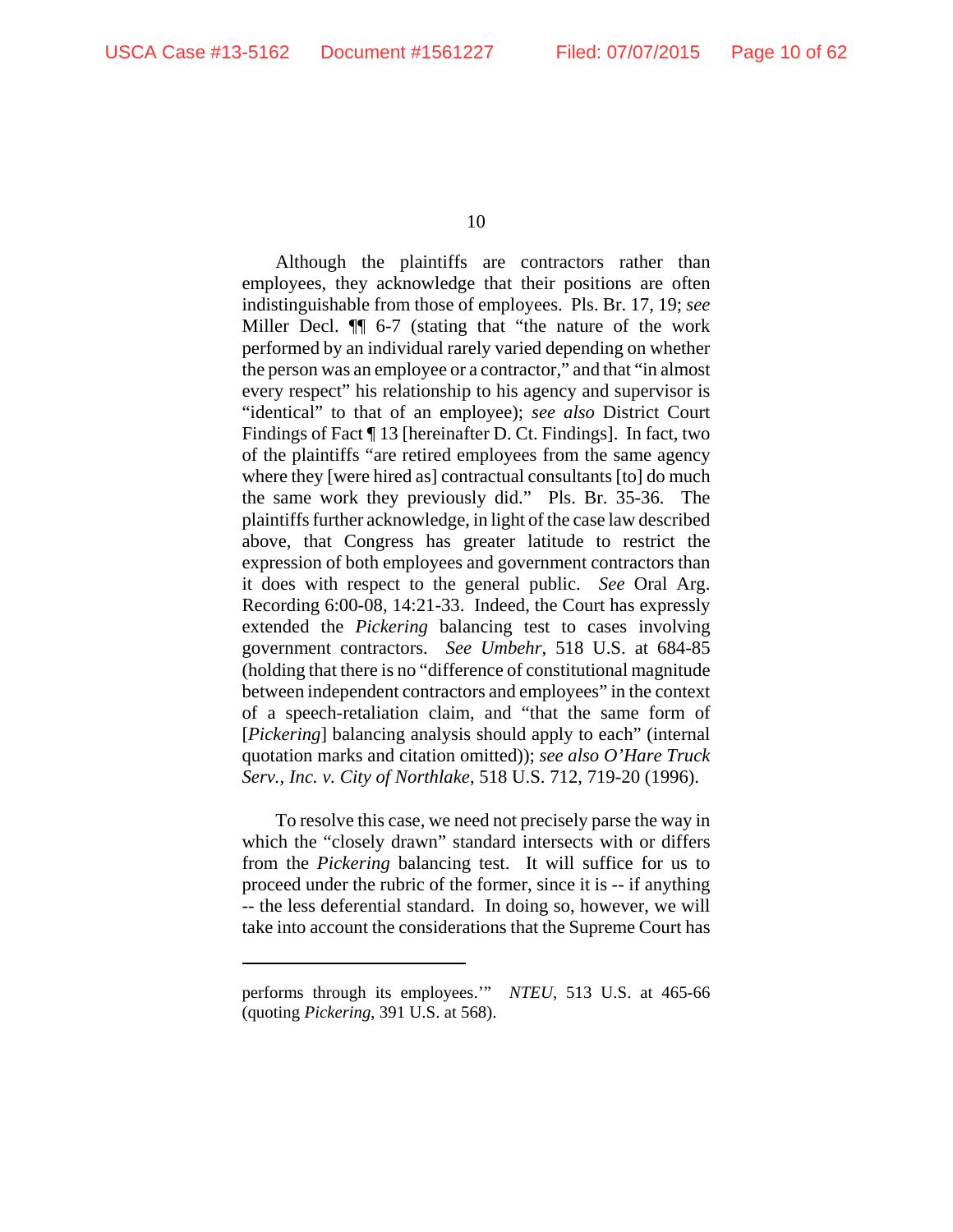indicated are particularly relevant in evaluating restrictions the government imposes in its role as employer. We therefore now proceed to examine whether, with respect to § 30119, the government has "'demonstrate[d] a sufficiently important interest and employ[ed] means closely drawn to avoid unnecessary abridgment of associational freedoms.'" *McCutcheon*, 134 S. Ct. at 1444 (quoting *Buckley*, 424 U.S. at 25).

#### III

Our initial responsibility under the "closely drawn" standard is to determine whether the government has advanced a "sufficiently important interest" in support of § 30119. The FEC argues that there are two such interests, each of which has been accepted by the Supreme Court as sufficient to warrant appropriate restrictions on First Amendment rights. We briefly address the sufficiency of each of those interests in the abstract, before turning to whether they are properly invoked in light of the particular problems that § 30119 addresses.

#### A

The two interests asserted by the government are: (1) protection against quid pro quo corruption and its appearance, and (2) protection against interference with merit-based public administration.

The first interest is the most significant, as the Supreme Court has repeatedly held that "the Government's interest in preventing *quid pro quo* corruption or its appearance [is] 'sufficiently important'" to justify the regulation of campaign contributions. *McCutcheon*, 134 S. Ct. at 1445 (quoting *Buckley*, 424 U.S. at 26-27). In fact, the Court has "stated that the same interest may properly be labeled 'compelling,' so that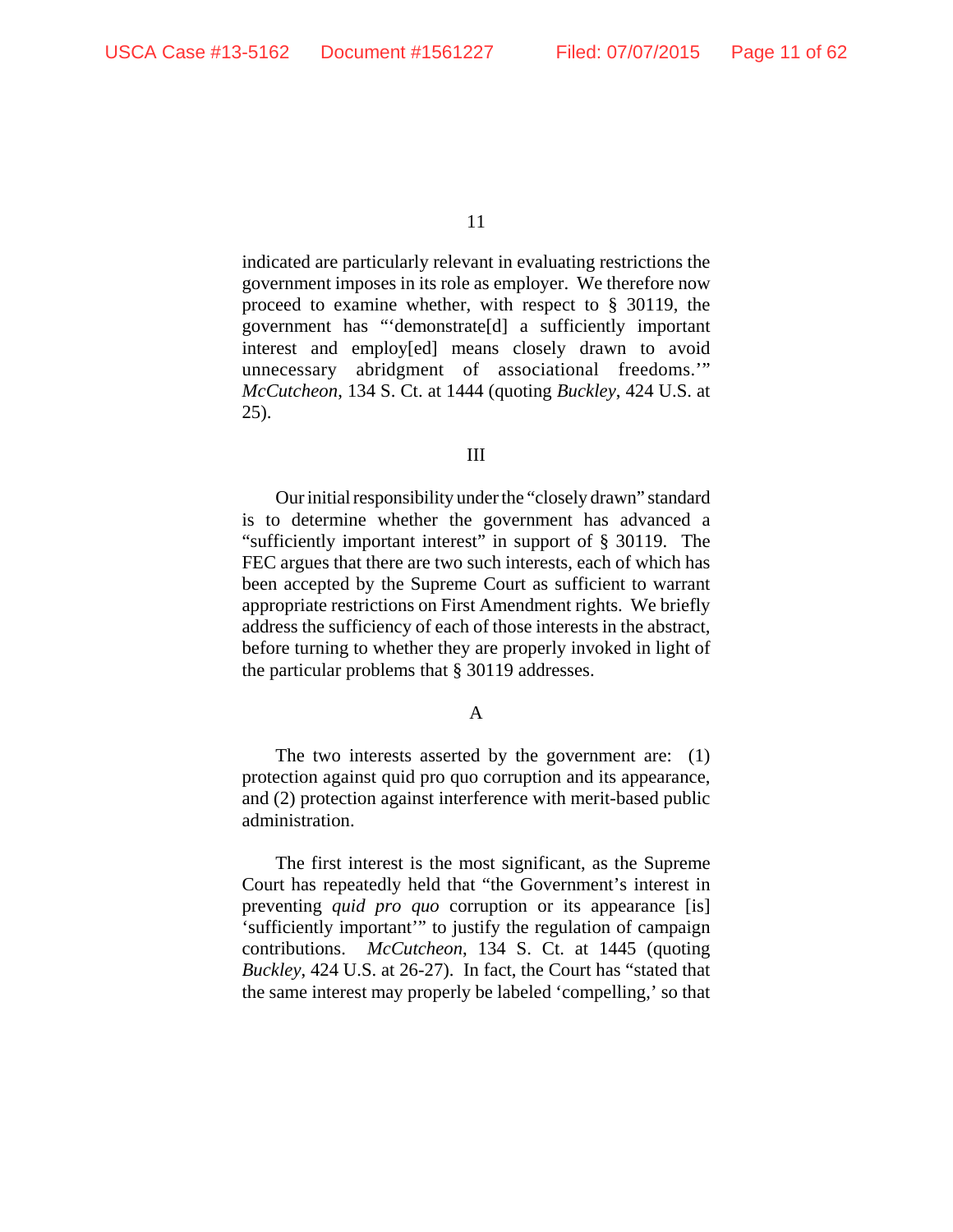the interest would satisfy even strict scrutiny." *Id.* at 1445 (citing *FEC v. Nat'l Conservative Political Action Comm.*, 470 U.S. 480, 496-97 (1985)). As the Court has explained, "[t]hat Latin phrase captures the notion of a direct exchange of an official act for money," *id.* at 1441, and such exchanges undermine "the integrity of our system of representative democracy," *Buckley*, 424 U.S. at 26-27. "Of almost equal concern [is] . . . the appearance of corruption," which threatens "'confidence in the system of representative Government.'" *Id.* at 27 (quoting *Letter Carriers*, 413 U.S. at 565). Therefore, if the FEC shows that § 30119 furthers the interest in combating quid pro quo corruption or its appearance, that will suffice to clear the "closely drawn" standard's first hurdle.<sup>7</sup>

The second interest is also significant, and in combination with the first makes this case even stronger for the FEC. Although the Supreme Court has identified no congressional objective beyond protection against quid pro quo corruption and its appearance that warrants imposing campaign finance restrictions on the citizenry at large, *see McCutcheon*, 134 S. Ct. at 1450; *Citizens United*, 558 U.S. at 359, it has "upheld a narrow class of speech restrictions that operate to the disadvantage of certain persons, . . . . based on an interest in allowing governmental entities to perform their functions," *Citizens United*, 558 U.S. at 341 (citing, inter alia, *Letter Carriers*, 413 U.S. at 557). That narrow class of approved speech restrictions includes the Hatch Act's limits on political activities by federal employees, which, as the Court put it in *Citizens United*, rest on the principle that "'[f]ederal service should depend upon meritorious performance rather than political service.'" 558 U.S. at 341 (quoting *Letter Carriers*, 413 U.S. at 557).

 $7$ Throughout this opinion, when we use the terms "corruption" or its "appearance," we refer to the quid pro quo variety.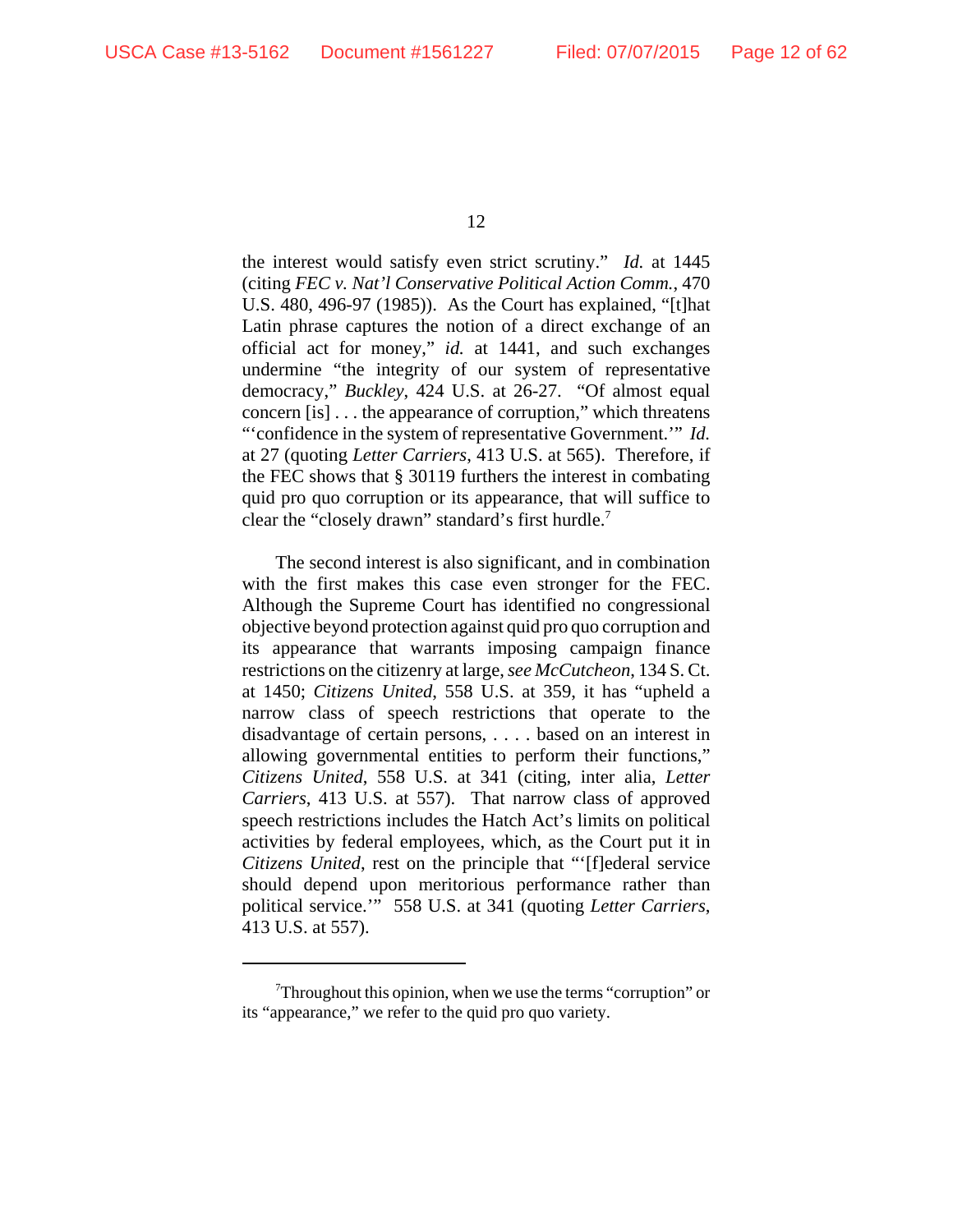The Court's cases indicate that this interest in protecting merit-based public administration has two distinct but mutually reinforcing components. The first is that the Government "operate effectively and fairly," *Letter Carriers*, 413 U.S. at 564, which in turn comprises a series of interrelated concerns. The "'interest of the [government], as an employer, in promoting the *efficiency* of the public services it performs through its employees,'" *id.* (emphasis added) (quoting *Pickering*, 391 U.S. at 568), is perhaps best captured by the Court's rationale for upholding the original 1876 employee contribution ban: "If . . . a refusal [to make political contributions] may lead to putting good men out of the service, liberal payments may be made the ground for keeping poor ones in." *Ex parte Curtis*, 106 U.S. 371, 375 (1882). The related interest in operating *fairly* is the "great end of Government -- the impartial execution of the laws." *Letter Carriers*, 413 U.S. at 565. "It seems fundamental," the Court has said, that "those working for [Government] agencies, should administer the law in accordance with the will of Congress, rather than in accordance with their own or the will of a political party." *Id.* at 564-65. In this regard, "it is not only important that the Government and its employees in fact avoid practicing political justice, but it is also critical that they appear to the public to be avoiding it, if confidence in the system of representative Government is not to be eroded to a disastrous extent." *Id*. at 565.

The flip side of the interest in governmental efficiency and fairness is the employees' interest in being "sufficiently free from improper influence" or coercion, which the government may also vindicate on their behalf. *Id.* As the Court has explained, it upheld the Hatch Act's restrictions on "political campaigning" by federal employees in part because, in the Court's "judgment[,] . . . congressional subordination of those activities was permissible to safeguard the core interests of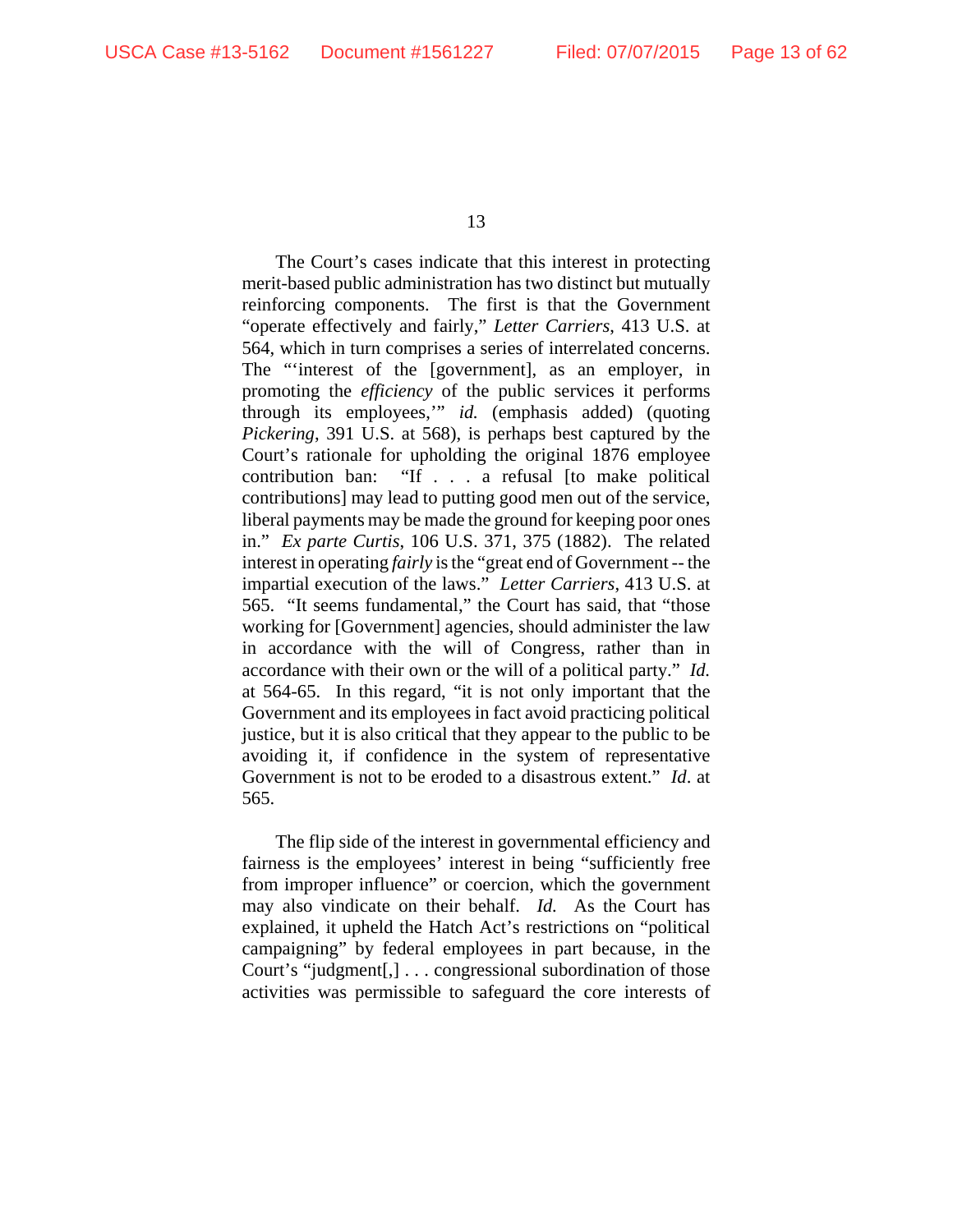individual belief and association." *Elrod v. Burns*, 427 U.S. 347, 371 (1976). *See NTEU*, 513 U.S. at 471 (explaining that "the Hatch Act aimed to *protect* employees' rights, notably their right to free expression, rather than to restrict those rights"); *Letter Carriers*, 413 U.S. at 566 (identifying an interest, "as important as any other," in "mak[ing] sure that Government employees would be free from pressure and from express or tacit invitation to . . . perform political chores in order to curry favor with their superiors"); *Ex parte Curtis*, 106 U.S. at 374 (identifying "the protection of those in the public service against unjust exactions" as an independently sufficient basis for upholding the 1876 statute restricting contributions by federal employees).

The Supreme Court has repeatedly credited these "obviously important interests sought to be served by . . . limitations on partisan political activities," *Letter Carriers*, 413 U.S. at 564, for over a century. $8$  And there is no reason why they should not be heard in support of restrictions on contractors as well as regular employees. *Cf. NASA v. Nelson*, 562 U.S. 134, 150 (2011) (rejecting the respondents' argument that, "because they are contract employees and not civil servants, the Government's broad authority in managing its affairs should apply with diminished force"); *Umbehr*, 518 U.S. at 676-79 (noting that, under the *Pickering* balancing test, "'[t]he government's interest in achieving its goals as effectively and efficiently as possible is elevated . . . to a significant one when it acts as employer,'" and holding that *Pickering* applies to claims by independent contractors that they were terminated for

<sup>8</sup> *See, e.g.*, *Citizens United*, 558 U.S. at 341; *NTEU*, 513 U.S. at 471; *Elrod*, 427 U.S. at 370; *Buckley*, 424 U.S. at 27; *Letter Carriers*, 413 U.S. at 557; *Mitchell*, 330 U.S. at 98; *Ex parte Curtis*, 106 U.S. at 374-75.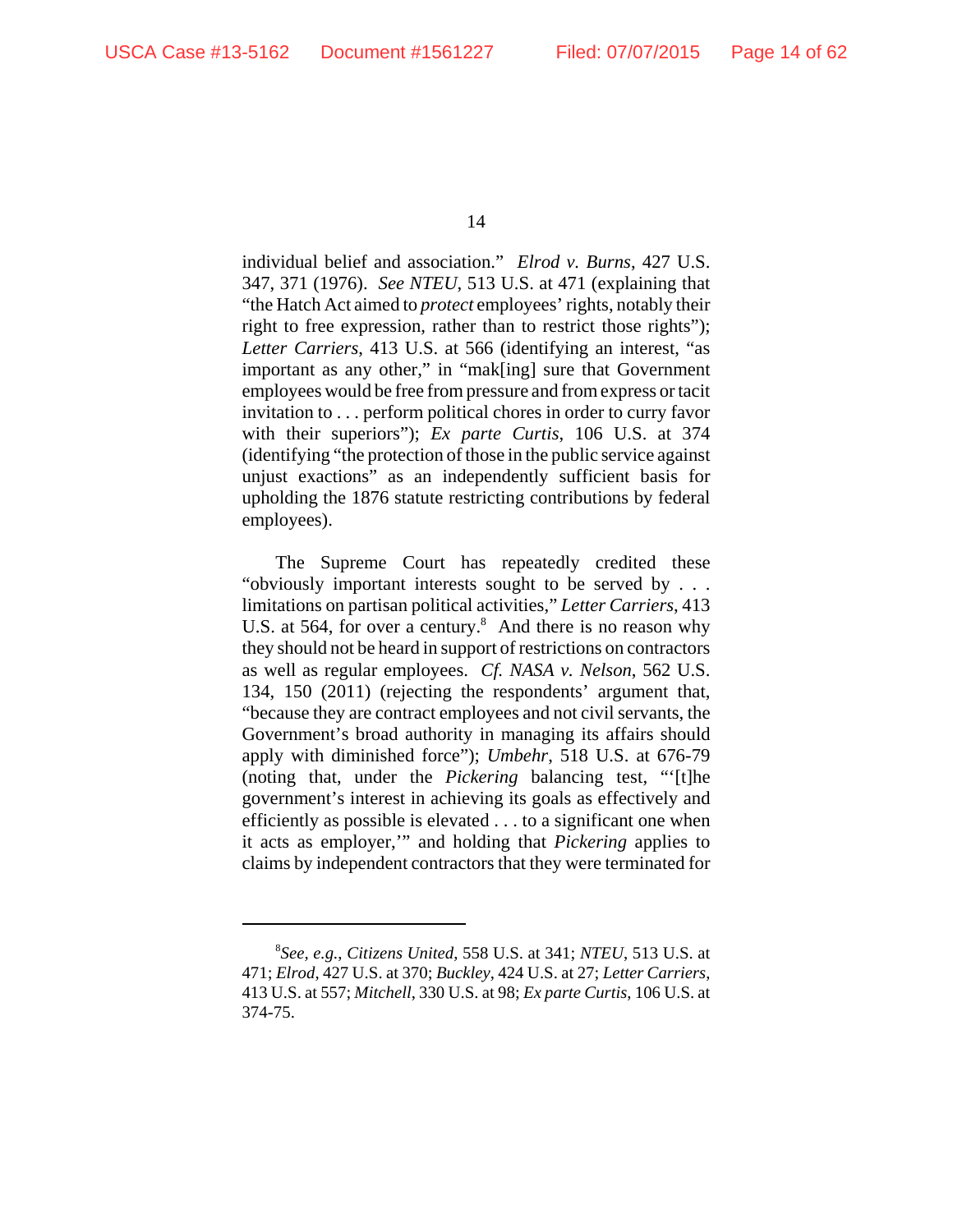their speech (quoting *Waters v. Churchill*, 511 U.S. 661, 675 (1994) (plurality opinion))).

We now proceed to examine whether these two Courtapproved justifications for limitations on campaign activities - to protect against quid pro quo corruption and its appearance, and to protect merit-based administration -- are furthered by the contractor contribution statute.

B

We begin with the historical pedigree of § 30119, which stretches back to the 1870s. That history demonstrates that Congress did indeed aim to protect the two interests articulated by the FEC, and that its concerns on both fronts were well warranted.

1. Congress began to tackle problems related to the political activity of those who work for the government in the late 19th century. *See generally Letter Carriers*, 413 U.S. at 555-60. It started by prohibiting most federal employees "from requesting, giving to, or receiving from, any other . . . employee of the Government, any money or property . . . for political purposes." Act of Aug. 15, 1876, ch. 287, § 6, 19 Stat. 143, 169. In upholding that early statute as "within the just scope of legislative power," the Supreme Court declared that its "evident purpose" was "to promote efficiency and integrity in the discharge of official duties" and "to protect the classes of . . . employees provided for from being compelled to make contributions for [political] purposes through fear of dismissal if they refused." *Ex parte Curtis*, 106 U.S. at 373-74.

The 1876 statute was limited to employees of the Executive Branch. In the 1883 Pendleton Act, Congress took the next step, making it a crime for its own members, among others, to "solicit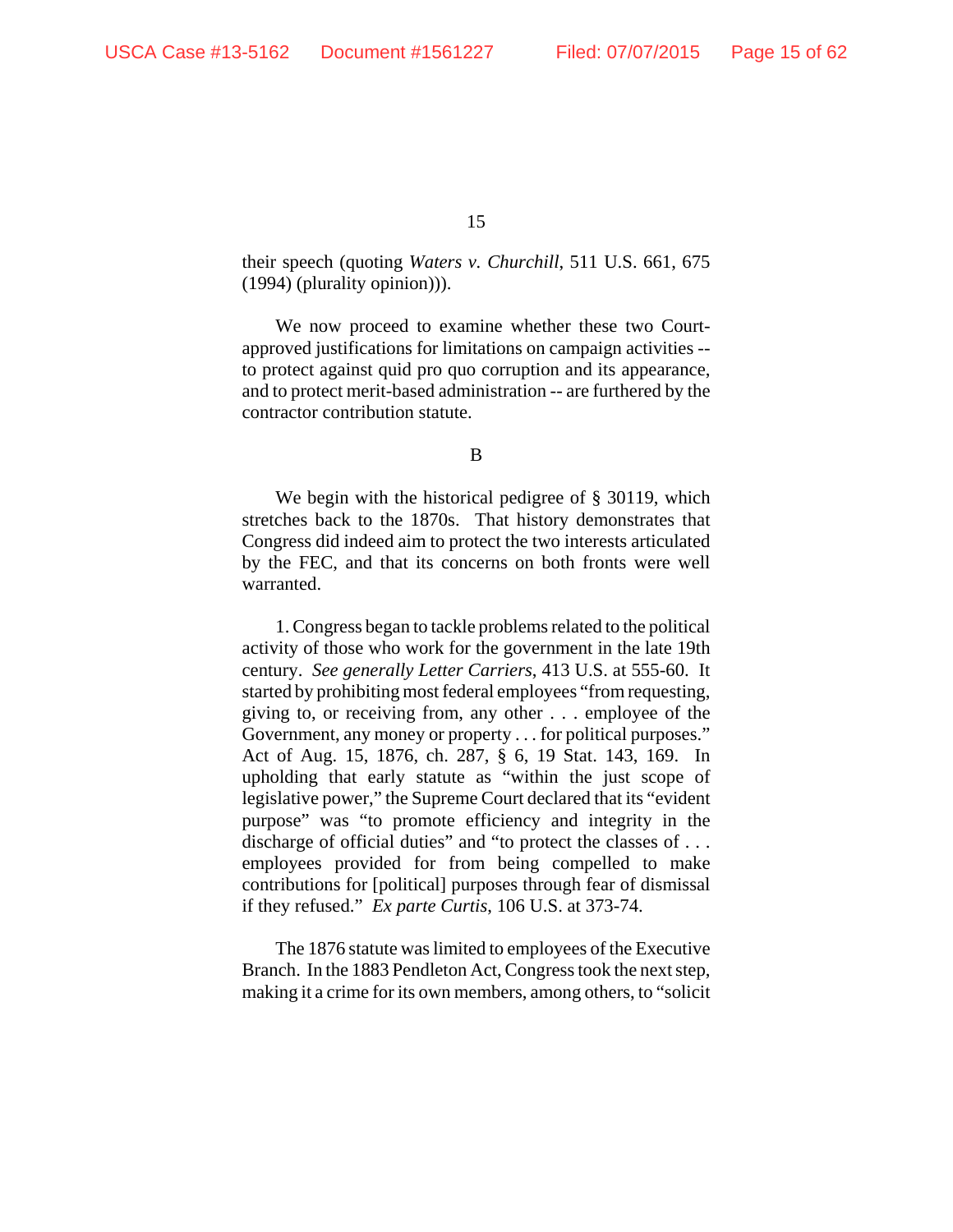or receive" political contributions from federal workers, ch. 27, § 11, 22 Stat. 403, 406, and for those workers to "give or hand over" such contributions, *id.* § 14, 22 Stat. at 407.<sup>9</sup> The Pendleton Act further declared that "no person in the public service is for that reason under any obligations to contribute to any political fund." *Id.* § 2, 22 Stat. at 404. And it "authorized the President to promulgate rules to carry the Act into effect and created the Civil Service Commission as the agency or administrator of the Act." *Letter Carriers*, 413 U.S. at 558.

In 1925, Congress broadened the ban to include solicitation and receipt by congressional challengers as well as incumbents, while continuing to tweak the range of forbidden donors. *See* Federal Corrupt Practices Act, 1925, ch. 368, sec. 312, § 118, 43 Stat. 1070, 1073. When Congressman Harry Wurzbach was subsequently indicted for receiving contributions from federal employees, the Supreme Court again upheld the statute as a proper exercise of Congress' powers. *United States v. Wurzbach*, 280 U.S. 396 (1930); *see Mitchell*, 330 U.S. at 98.

Alongside these early bans on campaign contributions, Congress and the Executive Branch incrementally expanded the scope of the nascent civil service system, imposing limitations on political activity by employees and implementing meritbased hiring rules. *See Letter Carriers*, 413 U.S. at 557-60.

<sup>&</sup>lt;sup>9</sup> Because the Pendleton Act prohibited accepting contributions from "any person receiving any salary or compensation from moneys derived from the Treasury of the United States," *id.* § 11, 22 Stat. at 406, it textually encompassed contributions from the various government contractors of the era -- ranging from experts hired to survey Indian lands, *see* Contract for Surveying Public Lands, 10 Op. Att'y Gen. 261, 261 (1862), to a contractor hired to make copies of patent drawings for the Commissioner of Patents, *see* Letting Contracts--Advertisement, 15 Op. Att'y Gen. 538 (1876).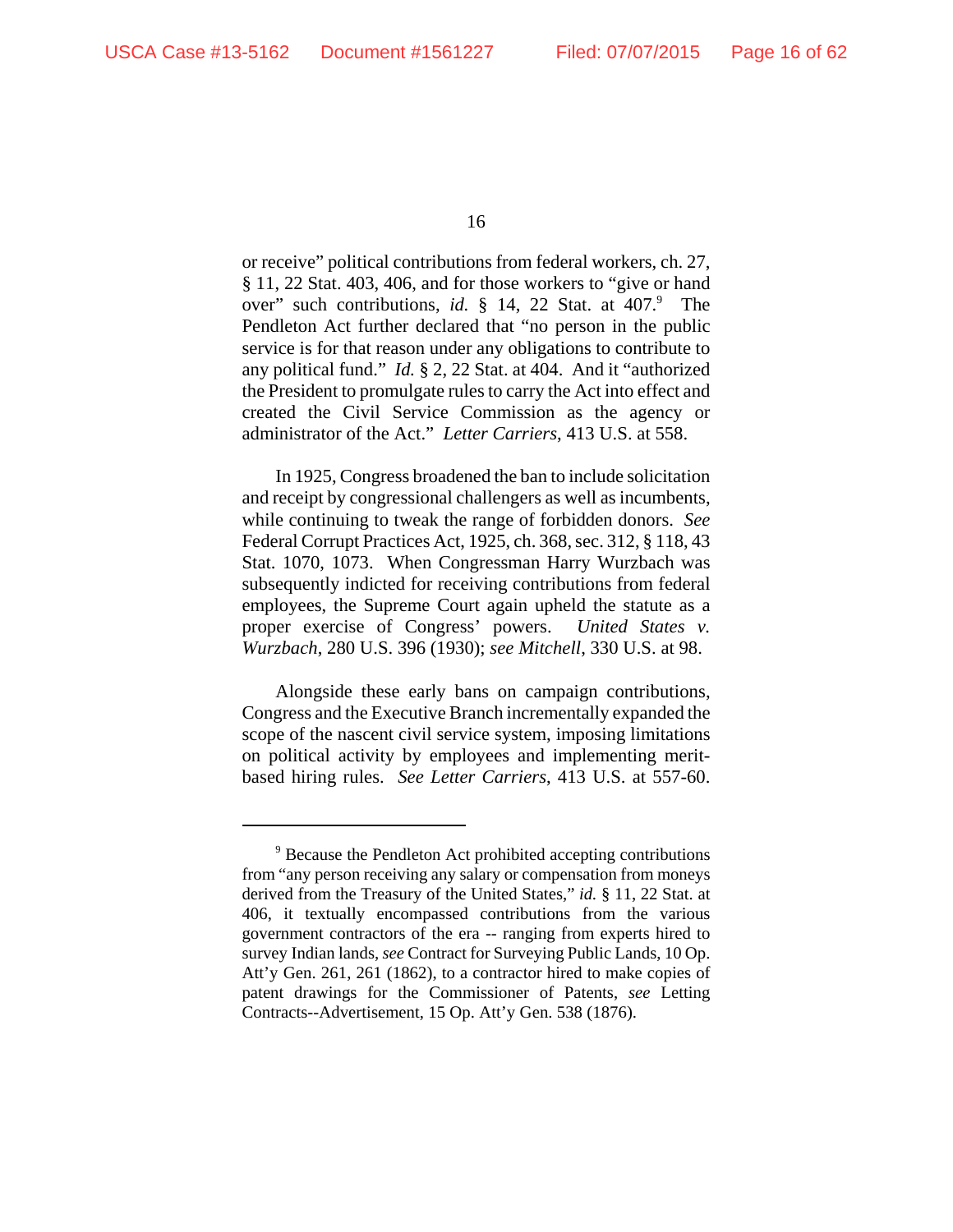Those efforts culminated in the Hatch Act of 1939, which aimed to consolidate civil service reforms and "to combat demonstrated ill effects of Government employees' partisan political activities." *NTEU*, 513 U.S. at 471. As the Court has explained, Congress' purpose was to protect merit-based administration, including ensuring governmental efficiency and fairness and shielding government personnel from political coercion. *See Letter Carriers*, 413 U.S. at 564-66.

The Hatch Act was particularly aimed at certain notorious abuses that occurred during the 1936 and 1938 election campaigns. *See id.* at 559-60. Responding to reports that workers paid by the Works Progress Administration (WPA) had been coerced to contribute to the Democratic Party, for example, $^{10}$  the Hatch Act criminalized accepting political contributions from anyone known to be receiving "compensation, employment, or other benefit" from work relief funds. Hatch Act, ch. 410, §§ 5, 8, 53 Stat. 1147, 1148.

The Act imposed other restrictions on political activity by government employees as well, including barring them from "tak[ing] any active part in political management or in political campaigns." *Id.* § 9(a), 53 Stat. at 1148. In subsequently upholding those restrictions against a First Amendment challenge, the Supreme Court noted that they were "not dissimilar in purpose from the statutes against political

<sup>10</sup>*See, e.g.*, 84 CONG. REC. 9598 (1939) (statement of Rep. Taylor) (reporting that WPA workers had been required to place \$3 to \$5 out of their \$30 monthly pay under a Democratic donkey paperweight on their supervisor's desk); *see also* REPORT OF THE SPECIAL COMM. TO INVESTIGATE SENATORIAL CAMPAIGN EXPENDITURES AND USE OF GOVERNMENTAL FUNDS IN 1938, S. REP. NO. 76-1, pt. 1, at 8-33, 39 (1939) (recounting WPA abuses and recommending reforms).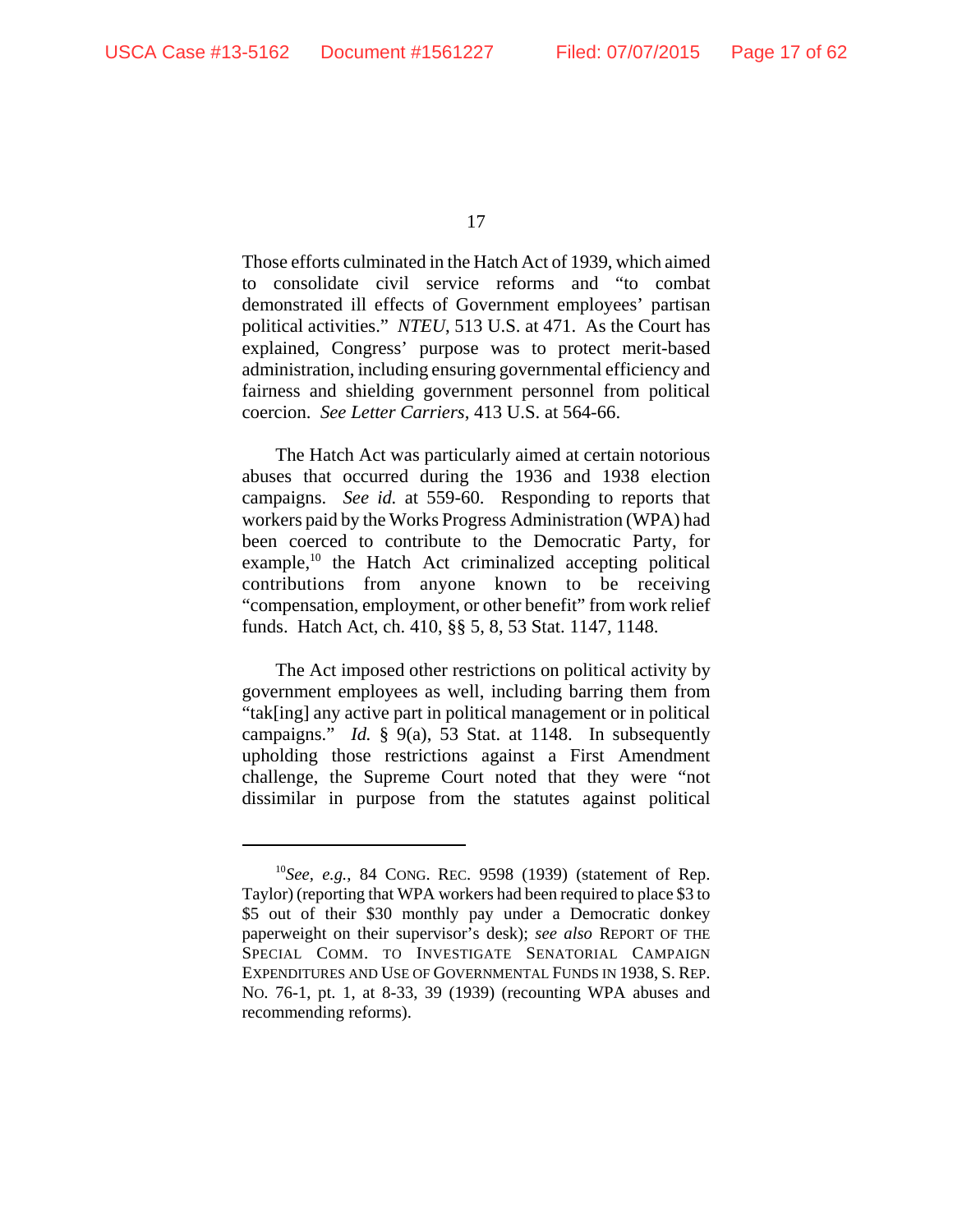contributions of money." *Mitchell*, 330 U.S. at 98. Congress, the Court said, "recognizes danger to the [civil] service in that political rather than official effort may earn advancement and to the public in that governmental favor may be channeled through political connections." *Id.* Twenty-six years later, the Court again rejected a First Amendment challenge to the same restrictions. *See Letter Carriers*, 413 U.S. at 551.

Although the 1939 Hatch Act focused on public employees and recipients of work relief, exploitation of government contractors drew congressional interest as well. Arguing that the original bill "does not go far enough," Congressman J. Will Taylor pointed to the coercion of contractors in the "'celebrated' Democratic campaign book" scandal as a prime example of "political immorality and skullduggery that should not be tolerated." 84 CONG. REC. 9598-99 (1939). Representative Taylor recounted that, at the behest of the Democratic National Committee, party representatives paid visits to government contractors, reminding each one "of the business he had received from the Government" and explaining that the contractor was expected to buy a number of the party's souvenir convention books -- at \$250 each -- "in proportion to the amount of Government business he had enjoyed." *Id.* In addition, "large concerns, which directly or indirectly, benefitted from Government business, were . . . by sinister methods, convinced of the importance of taking advertising space in the book." *Id.*; *see also* 81 CONG. REC. 6429-30 (1937) (statement of Rep. Taylor) (citing newspaper report regarding solicitation of contractors in Tennessee). Taylor urged that the bill "should be amended to include rackets of this character." 84 CONG. REC. 9599 (1939).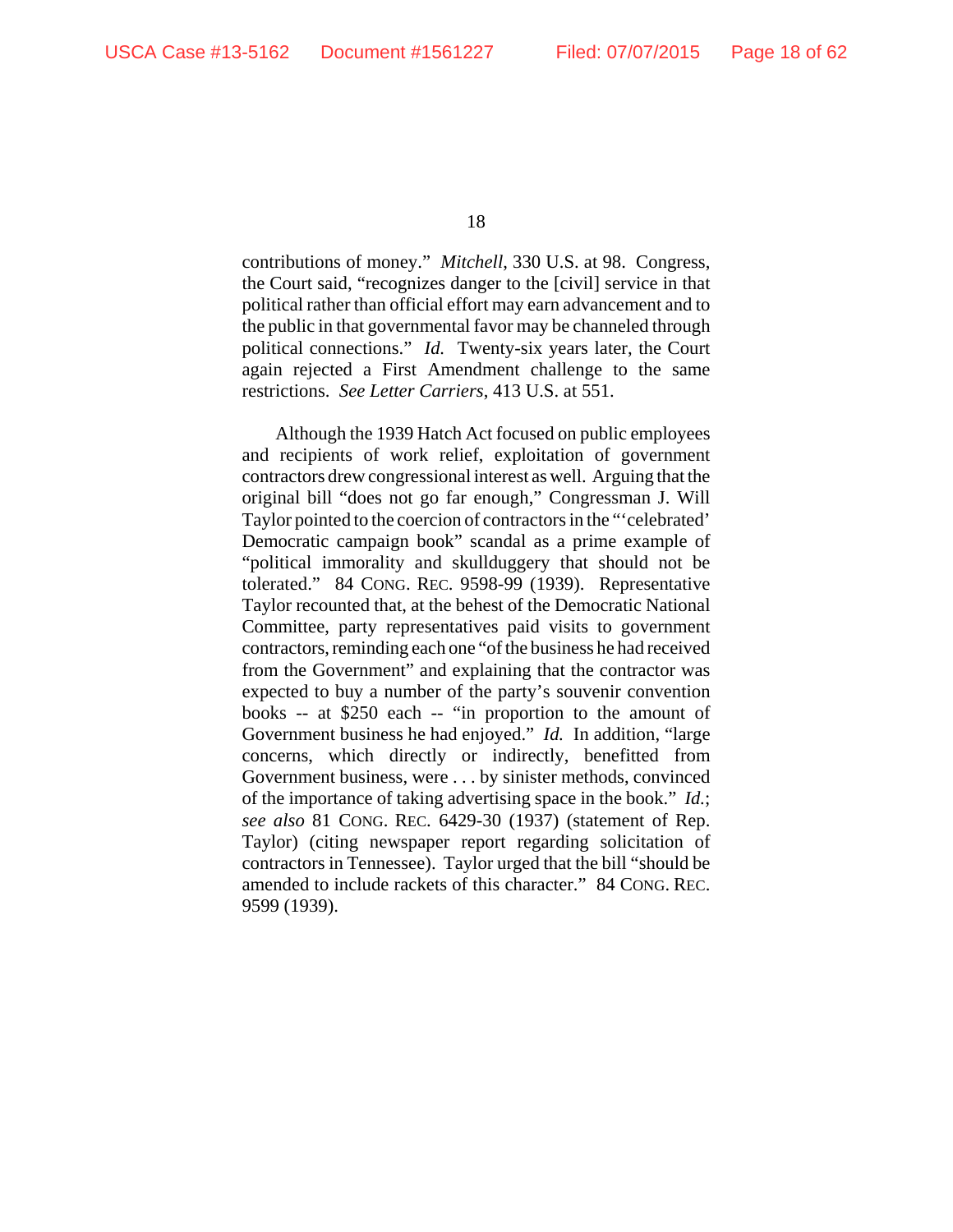The next year, as the scandal surrounding the campaign books persisted,<sup>11</sup> Congress took up that task in a package of amendments to the Hatch Act. Denouncing contracting abuses as "[t]he greatest source of corruption in American politics today," Senator Harry Byrd argued for a broad amendment that would "prevent those who are making money out of governmental contracts from making contributions to any political party," and thereby "prevent them from making contributions which may be considered in some instances as bribery in order to secure governmental contracts for themselves." 86 CONG.REC. 2982 (1940). Thus, in addition to specifically banning the purchase of goods (such as the campaign books) from political parties, *see* Act of July 19, 1940, ch. 640, sec. 4, § 13(c), 54 Stat. 767, 770-71, Congress enacted the general contractor contribution ban that is now before us, *id.* § 5(a), 54 Stat. at 772.

The statute that Congress passed in 1940 has retained its essential features since that time. Then, as now, it barred any person or firm negotiating or performing a federal contract from contributing "to any political party, committee, or candidate for public office or to any person for any political purpose or use." *Id.* (codified as amended at 52 U.S.C. § 30119(a)(1)).

2. Just as the Hatch Act was spurred by outrage over misconduct in the 1936 and 1938 elections, "deeply disturbing examples" of corruption "surfacing after the 1972 election" led to the Federal Election Campaign Act (FECA) Amendments of

<sup>11</sup>*See, e.g.*, 86 CONG. REC. 9362 (1940) (statement of Rep. Knutson) (recounting advertising rates for the 1940 Democratic campaign book and speculating that "all of this space will be taken by Government contractors," who would be "solicit[ed] . . . at the point of a gun"); *see also* Editorial, *That Convention Book*, N.Y. TIMES, Mar. 13, 1940, at 22.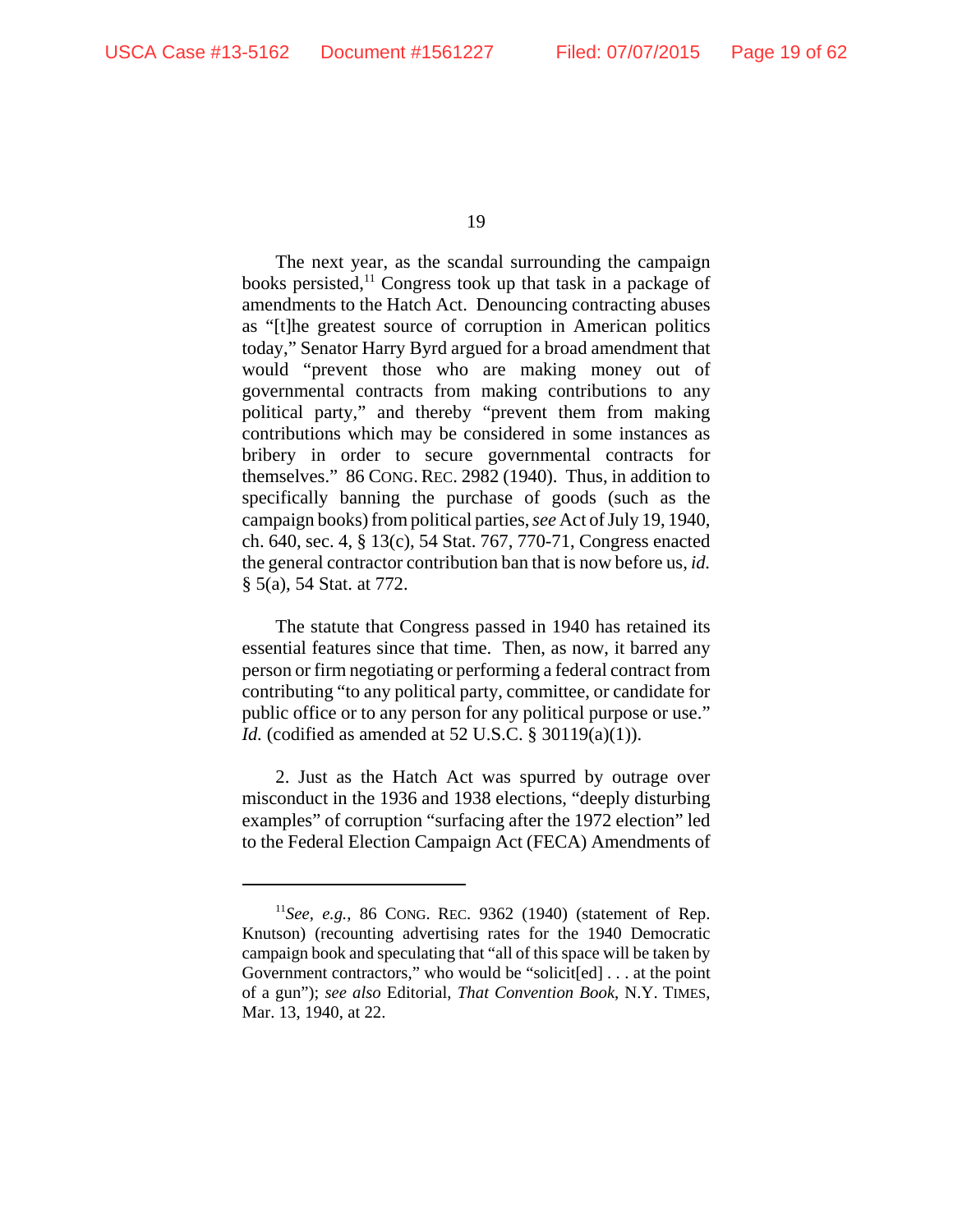1974. *Buckley*, 424 U.S. at 27 & n.28 (citing *Buckley v. Valeo*, 519 F.2d 821, 839-840 & nn. 36-38 (D.C. Cir. 1975) (en banc)). Particularly important for our purposes, those "disturbing examples" included a variety of efforts to channel government contracts to President Nixon's political supporters and to exact contributions from existing contractors, both of which figured prominently in the Senate Watergate Committee's report. *See, e.g.*, FINAL REPORT OF THE SELECT COMM. ON PRESIDENTIAL CAMPAIGN ACTIVITIES, S. REP. NO. 93-981, at 368 (1974) [hereinafter WATERGATE REPORT] (describing the so-called "Responsiveness Program," pursuant to which agencies were to ensure that "[t]he letting of Government grants, contracts, and loans" was directed at "meet[ing] reelection needs"); *id.* at 412 (recounting evidence that "campaign officials were participating in the selection process for the awards of GSA architectural and engineering design contracts"); *id.* at 1210 & n.85 (separate views of Sen. Weicker) (recounting "evidence of *quid pro quos* for the contracts from" four cabinet departments and six agencies). $^{12}$ 

As the Watergate Committee recognized, much of the conduct that it exposed squarely implicated the contractor contribution statute (then 18 U.S.C. § 611). *See* WATERGATE REPORT at 440. The Committee reported that the 1972 election

<sup>12</sup>*See also* WATERGATE REPORT at 440 ("There is evidence that plans were laid for Government officials and others to solicit campaign contributions from minority recipients of Federal grants, loans, and contracts. Moreover, the committee has obtained evidence that these plans were in part consummated."); *id.* at 384-85 (recounting testimony that a contract was awarded to a Nixon fundraiser "based solely on political motivations" and "'rammed down the throats' of Department officials"). In the passage of our *Buckley* opinion later relied upon by the Supreme Court, this court leaned heavily on the Watergate Report. *See* 519 F.2d at 839 nn.35-36, 38.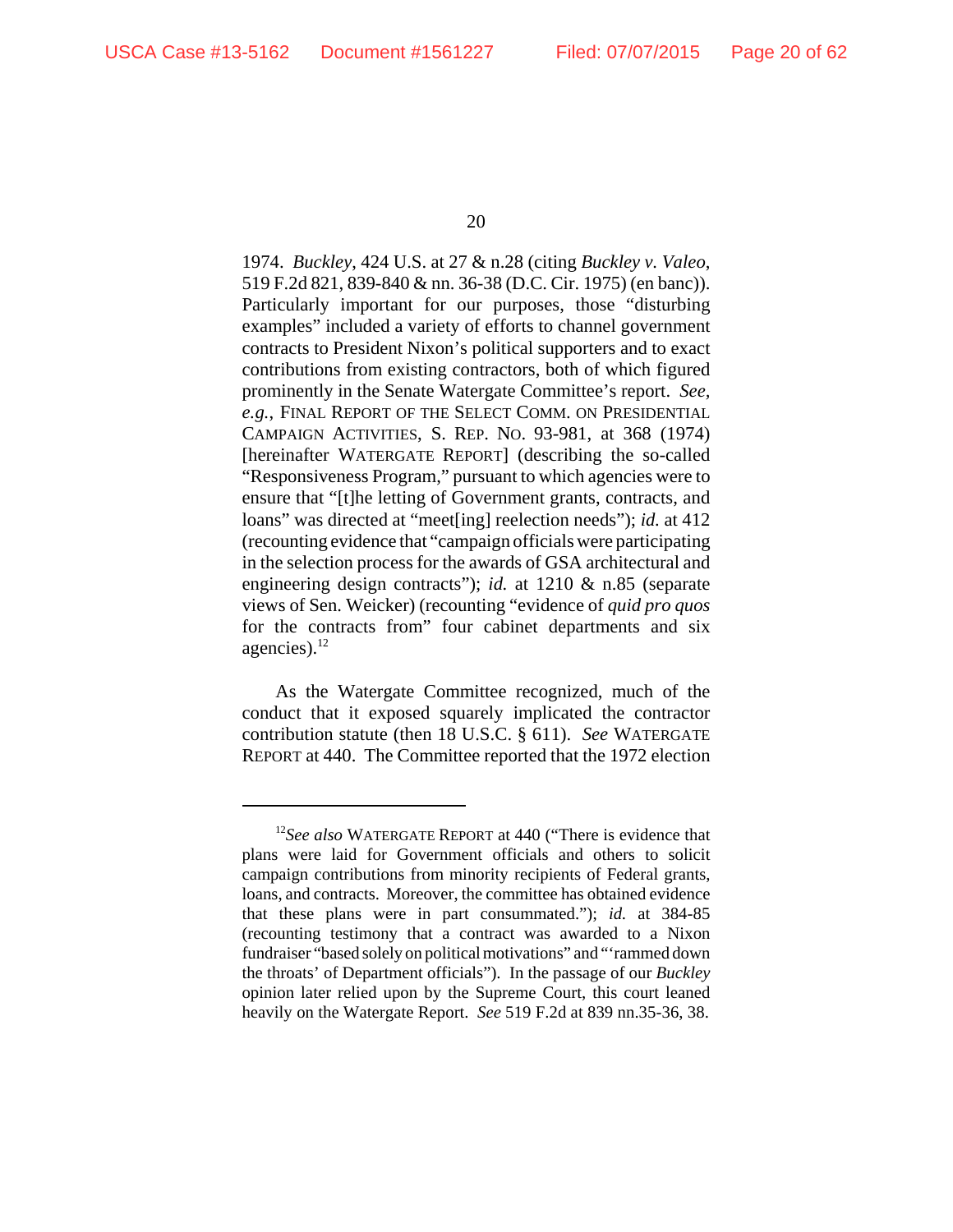gave rise to the first indictments of contributors under that statute, resulting in guilty pleas and then-maximum fines. *Id.* at 486-89. "In view of the abuses discovered," it recommended that Congress take care not to "lessen the penalties" or otherwise "weaken[] . . . the law in this area." *Id.* at 444. The Committee further concluded that the statutory scheme was "deficient in failing to provide a civil penalty," which made it difficult to address "nonflagrant cases," and recommended that the new Federal Election Commission be given primary civil enforcement jurisdiction with respect to, inter alia, the contractor contribution statute. *Id.* at 566-67.

A few months after the Watergate Committee made its recommendations, Congress increased the maximum fine for violations of the contractor contribution statute from \$5,000 to \$25,000, *see* FECA Amendments of 1974, Pub. L. No. 93-443, § 101(e)(2), 88 Stat. 1263, 1267, and authorized the Commission to initiate civil enforcement actions for violations of that provision, *see id.* sec. 208(a), § 314(a)(7), 88 Stat. at 1285.<sup>13</sup> It also strengthened enforcement of the longstanding bans on campaign contributions by corporations and labor unions. *See id*. § 101(e)(1), 88 Stat. at 1267; *see also Beaumont*, 539 U.S. at 152-53 (recounting the history of those bans). And, as is well known, the 1974 amendments also imposed generally applicable ceilings on campaign contributions. *See McCutcheon*, 134 S. Ct. at 1445; *Buckley*, 424 U.S. at 7. FECA's "primary purpose," the Court has said, "was to limit *quid pro quo* corruption and its appearance." *McCutcheon*, 134 S. Ct. at 1444 (citing *Buckley*, 424 U.S. at 26-27).

<sup>&</sup>lt;sup>13</sup>That monetary penalty has since been superseded by FECA's own penalty scheme. *See* 52 U.S.C. § 30109(a)(5)-(6) (civil penalties); *id.* § 30109(d) (criminal penalties).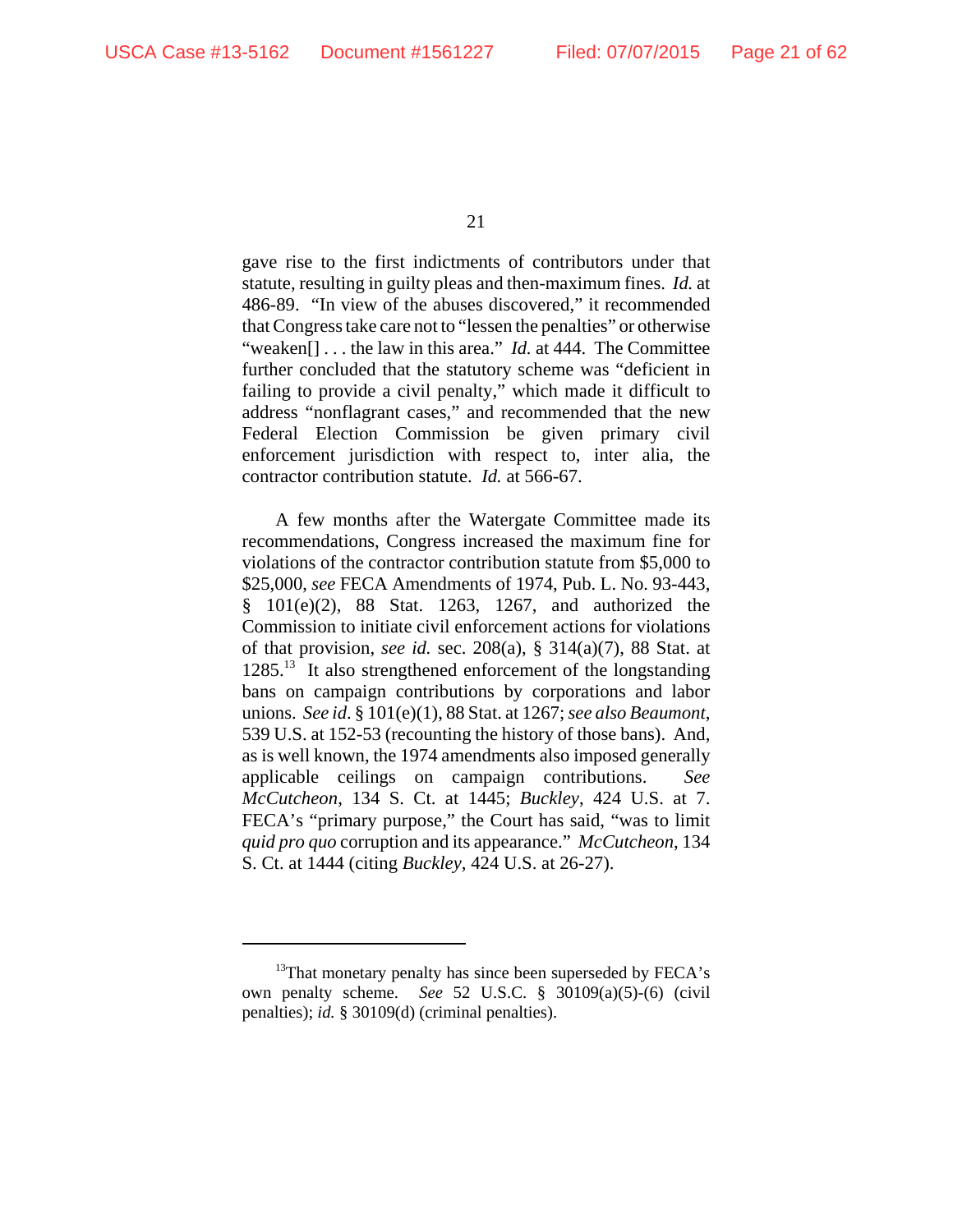Finally, in 1976, Congress incorporated the contractor contribution ban into FECA itself. *See* FECA Amendments of 1976, Pub. L. No. 94-283, sec. 112(2), § 322, 90 Stat. 475, 492-93. Over the subsequent decades, both FECA and the civil service laws have been further amended. Those amendments lifted most restrictions on campaign contributions by federal employees.<sup>14</sup> At the same time, however, they retained some of the more direct limits on government employees' political activities, including barring most federal employees from soliciting or accepting political contributions, running for office in partisan elections, and hosting political fundraisers. *See* 5 U.S.C. §§ 7323(a), 7324(a). The Civil Service Reform Act of 1978 also afforded federal employees protection against "prohibited personnel practices," 5 U.S.C. § 2302, including discrimination on the basis of political affiliation and coercion to make political contributions, *id.* § 2302(b)(1)(E), (b)(3), and allowed them to seek redress through the Office of Special Counsel and the Merit Systems Protection Board, 5 U.S.C. §§ 1214-15, 1221. Congress has left the contractor contribution ban in place, however, without change. *See* 52 U.S.C. § 30119.

3. As we have recounted, Congress enacted § 30119 in the aftermath of a national scandal involving a pay-to-play scheme for federal contracts. The statute was itself the outgrowth of a decades-long congressional effort to prevent corruption and ensure the merit-based administration of the national government. And it was followed by subsequent scandals that led to further legislative refinements, again motivated by concerns over corruption and merit protection.

<sup>14</sup>*See, e.g.*, Hatch Act Reform Amendments of 1993, Pub. L. No. 103-94, sec. 2(a), § 7323, 107 Stat. 1001, 1002 (1993) (codified at 5 U.S.C. § 7323); *id.* § 4(b), 107 Stat. at 1005 (codified at 18 U.S.C.  $§ 603(c)$ .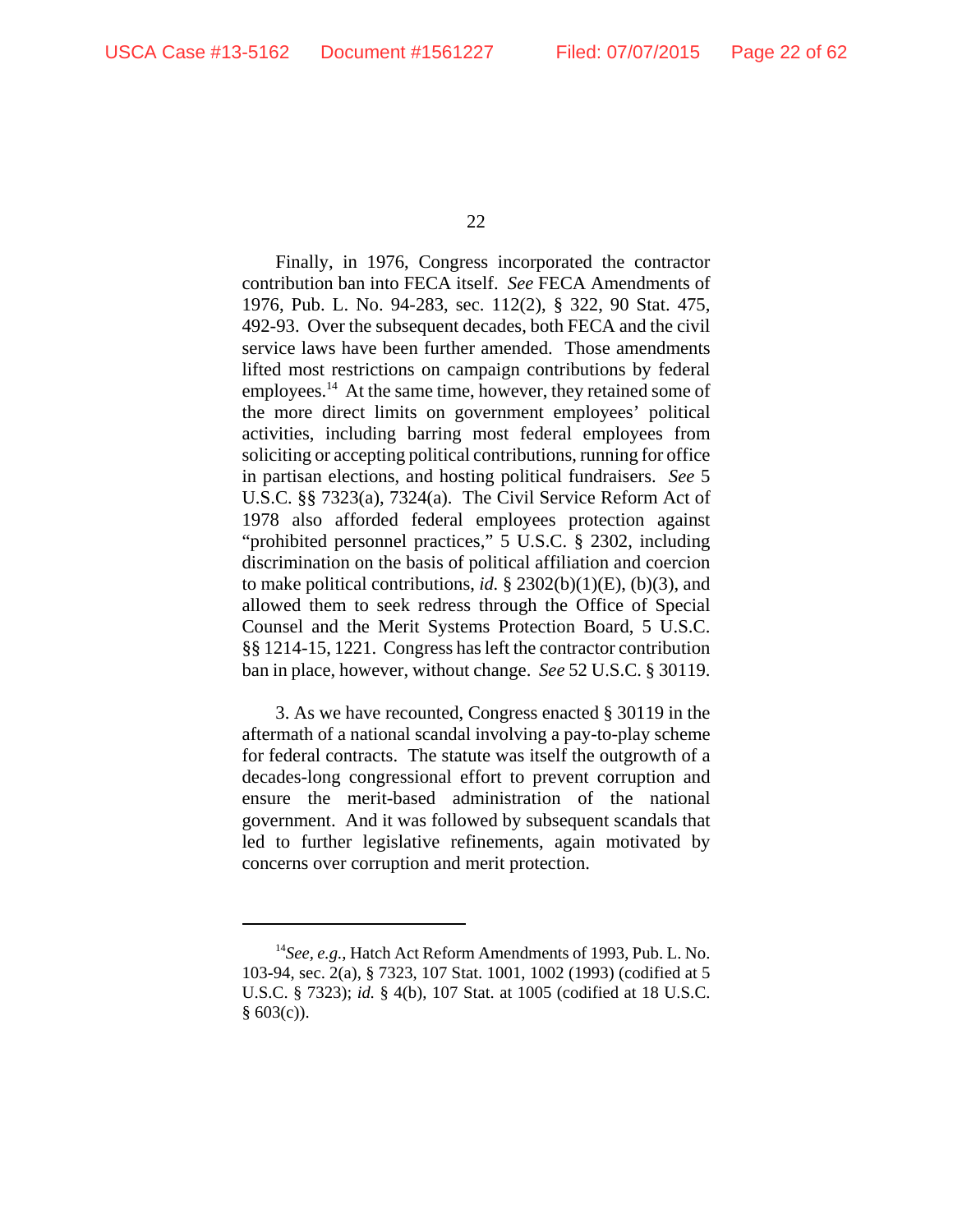This historical pedigree is significant. As the Court said in *Beaumont*, "[j]udicial deference is particularly warranted where, as here, we deal with a congressional judgment that has remained essentially unchanged throughout a century of 'careful legislative adjustment.'" 539 U.S. at 162 n.9 (quoting *FEC v. Nat'l Right to Work Comm.*, 459 U.S. 197, 209 (1982)). Moreover, as we discuss in Part V below, the lineage of the statute makes clear that its objects are the legitimate and important purposes that the Commission claims they are.

C

More recent evidence confirms that human nature has not changed since corrupt quid pro quos and other attacks on meritbased administration first spurred the development of the present legislative scheme. Of course, we would not expect to find - and we cannot demand -- continuing evidence of large-scale quid pro quo corruption or coercion involving federal contractor contributions because such contributions have been banned since 1940. As the Supreme Court has recognized, "no data can be marshaled to capture perfectly the counterfactual world in which" an existing campaign finance restriction "do[es] not exist." *McCutcheon*, 134 S. Ct. at 1457.<sup>15</sup> Instead, "the question is whether experience under the present law confirms a serious threat of abuse.'" *Id*. (quoting *FEC v. Colo. Republican Fed. Campaign Comm.*, 533 U.S. 431, 457 (2001)).

<sup>15</sup>*See Burson v. Freeman*, 504 U.S. 191, 208 (1992) (plurality opinion) ("The fact that these laws have been in effect for a long period of time also makes it difficult for the States to put on witnesses who can testify as to what would happen without them."); *FEC v*. *Colo. Republican Fed. Campaign Comm.*, 533 U.S. 431, 457 (2001) (noting the "difficulty of mustering evidence to support long-enforced statutes" because "there is no recent experience" without them).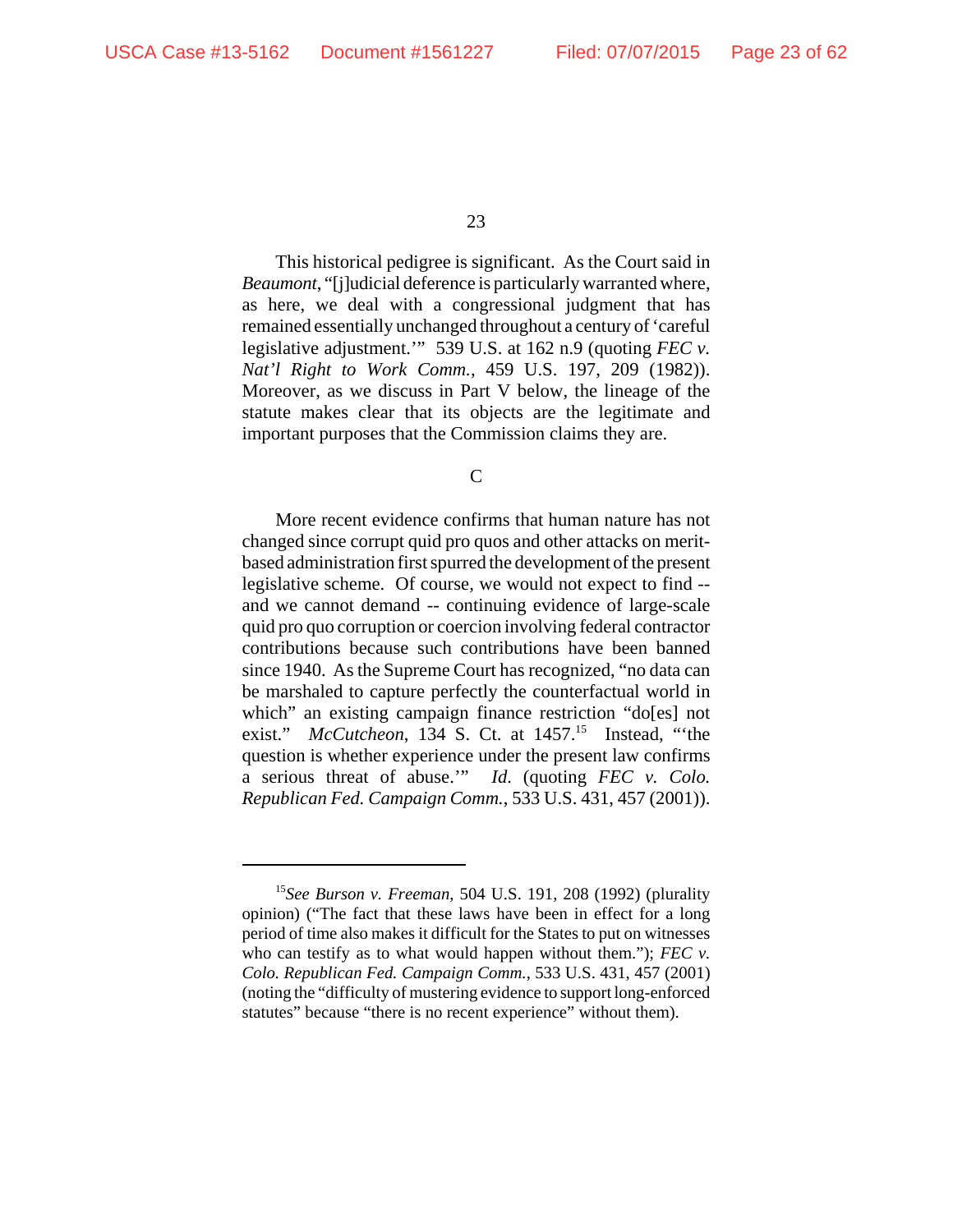The experience of states with and without similar laws is also relevant. *See id.* at 1451 n.7; *Citizens United*, 558 U.S. at 357.

Unfortunately, as was the case with the coordinated expenditure limits at issue in *Colorado Republican*, "[d]espite years of enforcement of the challenged" contractor contribution ban, "substantial evidence demonstrates" that individuals and firms continue to "test the limits of the current law[s]," 533 U.S. at 457 -- at both the federal and state levels. This experience readily confirms that the government's fear of the consequences of removing the current ban is not unwarranted.

1. We begin with Congress itself, where a number of corruption scandals point to the danger that contributions from government contractors would pose. Indeed, although the plaintiffs contend that Members of Congress are insulated from the contracting process, *see infra* Part III.D.1, many significant congressional corruption cases involve quid pro quo agreements regarding contracts. In 2005, for example, Representative Randy "Duke" Cunningham pled guilty to accepting millions of dollars in bribes in exchange for influencing Defense Department contract awards. *See* Plea Agreement at 4-6, ECF No. 40 ex. 2, *United States v. Cunningham*, No. 3:05-cr-2137 (S.D. Cal. Nov. 28, 2005). Mitchell Wade, the defense contractor who pled guilty to bribing Cunningham, admitted to making illegal "straw" contributions to two other Members of Congress as well, both of whom he targeted for their perceived "ability to request appropriations funding that would benefit" his company. Statement of Offenses at 12, *United States v. Wade*, No. 1:06-cr-49 (D.D.C. Feb. 24, 2006).<sup>16</sup>

<sup>&</sup>lt;sup>16</sup>Wade and the contracting corporation later agreed to pay a \$1 million civil penalty for violating, inter alia, § 30119 (then 2 U.S.C. § 441c). Conciliation Agreement at 6-7, *In re MZM, Inc. and Mitchell Wade*, Matter Under Review 5666 (FEC, Oct. 30, 2007).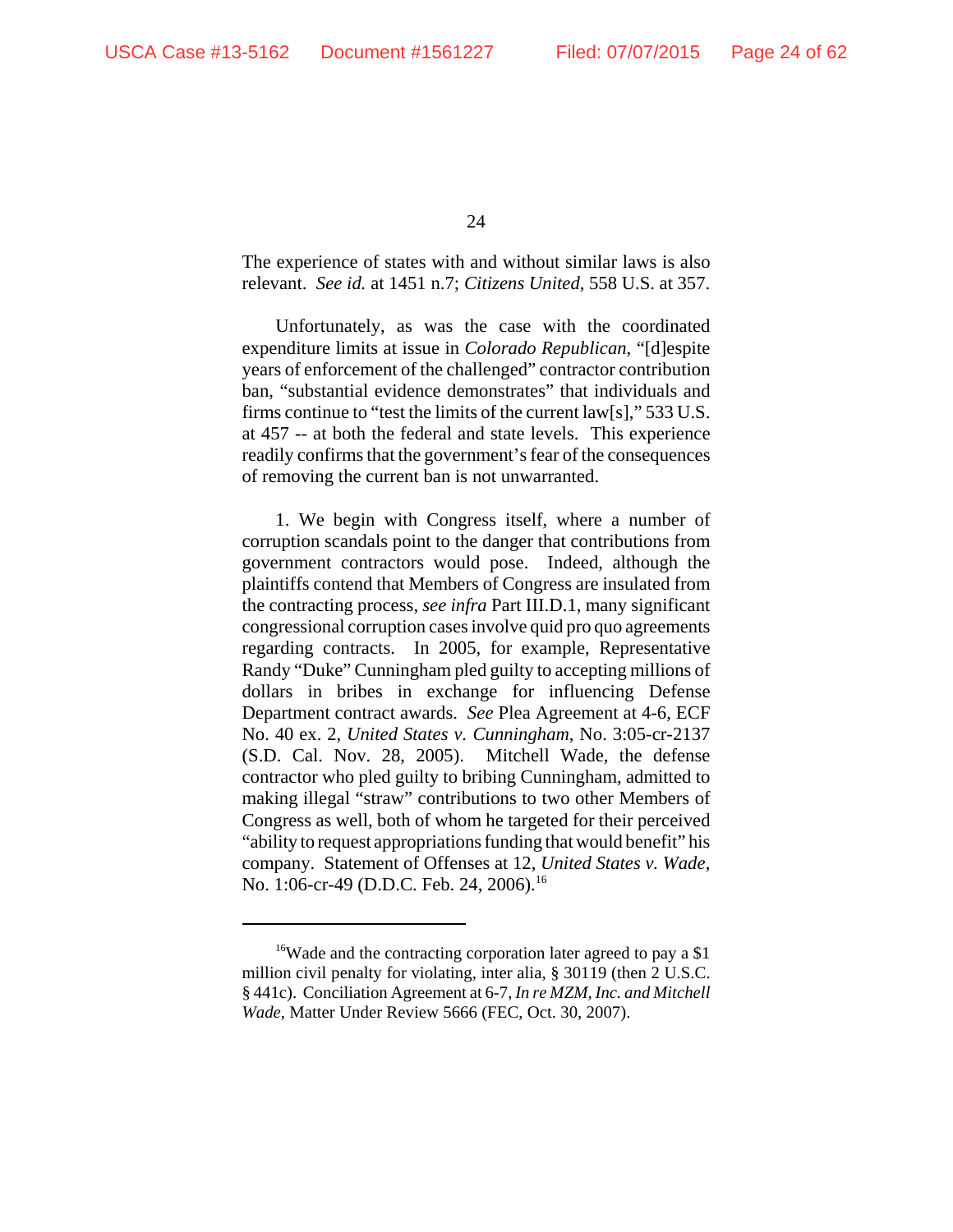In 2006, Representative Bob Ney similarly pled guilty to a series of quid pro quos with the lobbyist Jack Abramoff, including steering a "multi-million dollar" contract for a House of Representatives infrastructure project to one of Abramoff's clients. *See* Factual Basis for Plea at 6, *United States v. Ney*, No. 1:06-cr-272 (D.D.C. Sept. 15, 2006). And in 1981, Senator Harrison Williams was convicted on bribery and corruption charges for crimes exposed in the FBI's Abscam investigation. Williams "agreed to use his position as a United States Senator to obtain government contracts" for titanium to be produced by a mine financed by fictional Arab businessmen. *United States v. Williams*, 529 F. Supp. 1085, 1091 (E.D.N.Y. 1981), *aff'd*, 705 F.2d 603 (2d Cir. 1983).

One might argue from this record that the general ban on contractor contributions is unnecessary prophylaxis: after all, congressmen who enter into quid pro quo agreements go to jail anyway. But as the Supreme Court has explained, "laws making criminal the giving and taking of bribes deal with only the most blatant and specific attempts of those with money to influence governmental action." *Buckley*, 424 U.S. at 27-28. Although the criminal cases certainly confirm the appetite for corruption in contracting -- and the availability of channels for carrying it out -- corruption and its appearance are no doubt more widespread in the contracting process than our criminal dockets reflect.

The Executive Branch is also an obvious site of potential corruption in the contracting process, since its agencies are the ones that ultimately award contracts. This was a key focus of congressional concern during the Watergate hearings. *See supra* Part III.B.2; *see also, e.g.*, WATERGATE REPORT at 409 (describing a consultant who "was made to feel that his continued success in obtaining Government contracts would, in significant degree, be dependent on his contributing to the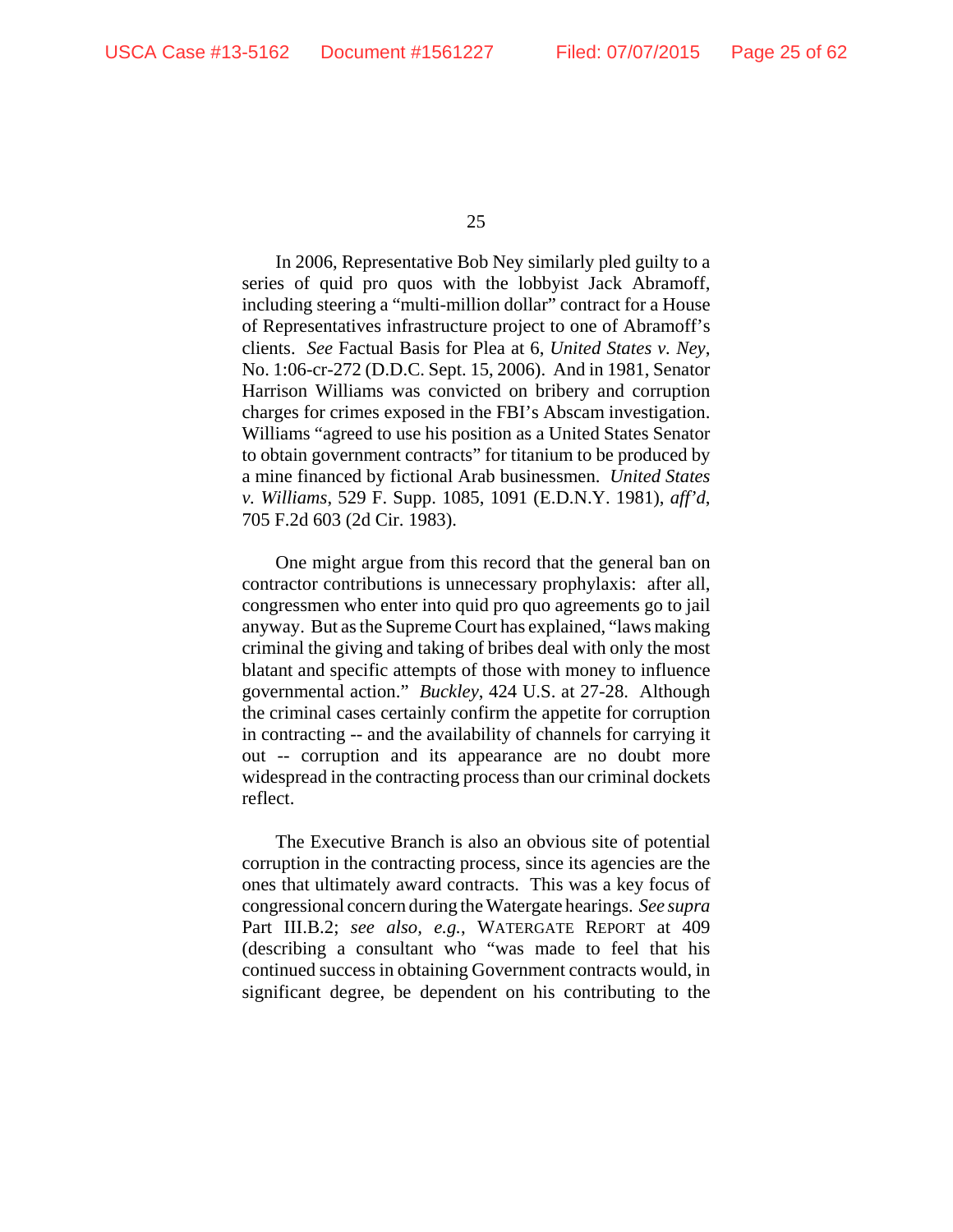President's reelection").<sup>17</sup> Many more recent instances of corruption or its appearance in the agency contracting process are collected in the Defense Department's aptly named *Encyclopedia of Ethical Failure*. *See generally* DEP'T OF DEFENSE, OFFICE OF GEN. COUNSEL, ENCYCLOPEDIA OF ETHICAL FAILURE 4-58, 77-78, 82, 84-88, 132-46 (updated 2014).

2. Further evidence comes from the states, many of which have enacted pay-to-play laws in response to their own recent experiences. At least seventeen states now limit or prohibit campaign contributions from some or all state contractors or licensees.<sup>18</sup> The fact that many states have such laws shows that

<sup>18</sup>The laws of Hawaii and West Virginia most closely track the text and design of § 30119. *See* HAW. REV. STAT. § 11-355; W. VA. CODE  $§$  3-8-12(d). Other states have tailored their restrictions differently -- often more broadly than the federal model in some respects, such as by sweeping in the individual principals of contracting firms, and more narrowly in others, such as by targeting

<sup>&</sup>lt;sup>17</sup>Another notorious pay-to-play contracting scheme of the Watergate era involved Vice President Spiro Agnew. In 1973, a federal investigation uncovered evidence that Agnew had accepted bribes (including campaign contributions) in exchange for infrastructure contracts while serving as Baltimore County Executive and Governor of Maryland -- and that he had continued to request payments from contractors as Vice President, "stat[ing] expressly that he hoped to be able to be helpful . . . with respect to the awarding of Federal engineering contracts." Exposition of the Evidence at 3-4, *United States v. Agnew*, No. 73-0535 (D. Md. Oct. 10, 1973), *reprinted in* FBI Records: Spiro Agnew, Part 16, at 130, http://vault.fbi.gov/Spiro%20Agnew. The Attorney General agreed that Agnew could plead *nolo contendere* to a single count of tax evasion if he resigned his office, which he did. *See* Transcript of Plea Hearing at 7-8, *United States v. Agnew*, No. 73-0535 (D. Md. Oct. 10, 1973), *available at* http://research.archives.gov/description/279170.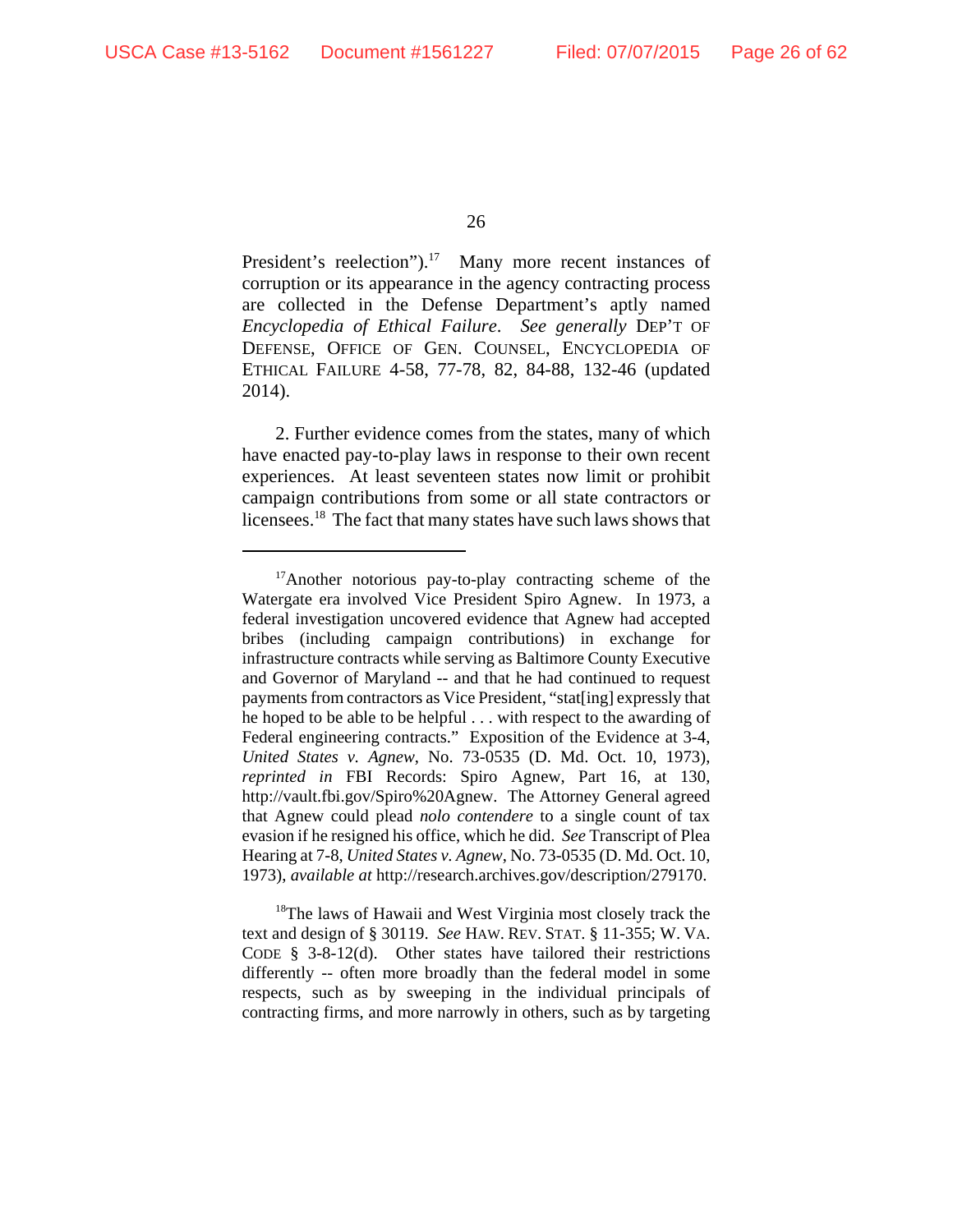the federal statute is no outlier. Moreover, the corruption scandals that prompted the adoption of those laws further demonstrate the dangers that § 30119 helps stave off at the federal level.<sup>19</sup>

New Jersey's law, for example, was enacted in the aftermath of a state investigation finding that a \$392 million contract for a failed project went to a firm that had made extensive campaign contributions to state candidates and political committees. *See* STATE OF N.J. COMM'N OF INVESTIGATION, N.J. ENHANCED MOTOR VEHICLE INSPECTION CONTRACT 1-2, 62-65 (2002). Similarly, Illinois' law was passed after former Governor George Ryan was convicted of racketeering charges based on his efforts, as Secretary of State, to steer state contracts to friendly firms in exchange for financial support for his gubernatorial campaign. *United States v.*

<sup>19</sup>Further evidence also comes from the Securities and Exchange Commission, which in 1994 approved a pay-to-play rule for municipal financing in response to concern that brokers and dealers were making political contributions to state and local officials to influence the choice of underwriters. This court upheld that rule against First Amendment challenge in *Blount v. SEC*, 61 F.3d 938 (D.C. Cir. 1995).

particular industries or imposing ceilings on contract or contribution size. *See* CAL. GOV'T CODE § 84308(d); CONN. GEN. STAT. § 9-612(f)(1)-(2); 30 ILL. COMP. STAT. 500/50-37; IND. CODE §§ 4-30-3-19.5 to -19.7; KY. REV. STAT. ANN. § 121.330; LA. REV. STAT. ANN. §§ 18:1505.2(L), 27:261(D); MICH. COMP. LAWS § 432.207b; NEB. REV. STAT. §§ 9-803, 49-1476.01; N.J. STAT. ANN. § 19:44A-20.13 to -20.14; N.M. STAT. ANN. § 13-1-191.1(E)-(F); OHIO REV. CODE ANN. § 3517.13(I)-(Z), *invalidated in part on other grounds*, *United Auto Workers, Local Union 1112 v. Brunner*, 911 N.E.2d 327 (Ohio Ct. App. 2009); 53 PA.CON.STAT. § 895.704-A(a); S.C. CODE ANN. § 8-13-1342; VT. STAT. ANN. tit. 32, § 109(b); VA. CODE ANN. § 2.2-3104.01.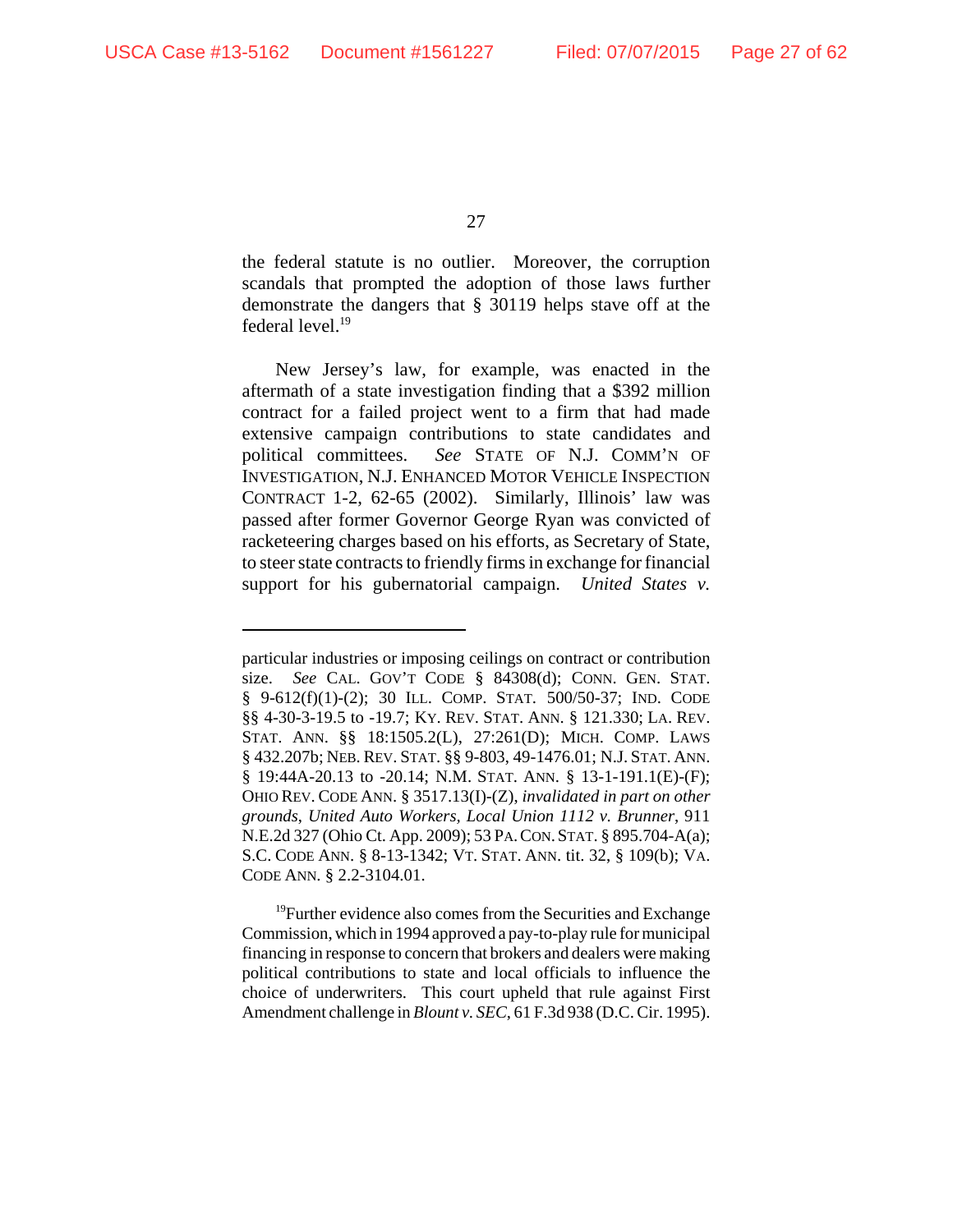*Warner*, 498 F.3d 666, 675 (7th Cir. 2007); *see* Ray Long, *Illinois Senate Overrides Blagojevich's Veto, Enacts 'Pay-to-Play' Ethics Law*, CHI. TRIB., Sept. 23, 2008, at 1. The law's passage prompted Ryan's successor, Governor Rod Blagojevich, to redouble his efforts to solicit contributions from state contractors before the new rules took effect. *See* Mike McIntire & Jeff Zeleny, *Obama's Intervention for Ethics Bill Indirectly Led to Case Against Governor*, N.Y. TIMES, Dec. 10, 2008, at A32. Those efforts in turn drew the interest of federal prosecutors, and Blagojevich was ultimately convicted of various forms of pay-to-play corruption, including attempting to extort campaign contributions from the chief executive of a hospital in exchange for raising Medicaid reimbursement rates, as well as offenses in connection with his effort to sell a U.S. Senate seat. *See* Jury Verdict, *United States v. Blagojevich*, No. 1:08-cr-888 (N.D. Ill. June 27, 2011).

In 2005, Connecticut passed a Campaign Finance Reform Act that prohibited "campaign contributions by state contractors, lobbyists, and their families." *Green Party*, 616 F.3d at 192. In upholding the contractor contribution ban, the Second Circuit noted that it was passed "in response to several corruption scandals in Connecticut," which together had "helped earn the state the nickname 'Corrupticut.'" *Id.* at 193 (quoting *Green Party of Conn. v. Garfield*, 616 F.3d 213, 218-19 (2d Cir. 2010)) (internal quotation marks omitted). As the court detailed:

> The most widely publicized of the scandals involved Connecticut's former governor, John Rowland. In 2004, Rowland was accused of accepting over \$100,000 worth of gifts and services from state contractors . . . . Rowland accepted the gifts, it was alleged, in exchange for assisting the contractors in securing lucrative state contracts. Rowland resigned amidst the allegations, and in 2005 pleaded guilty --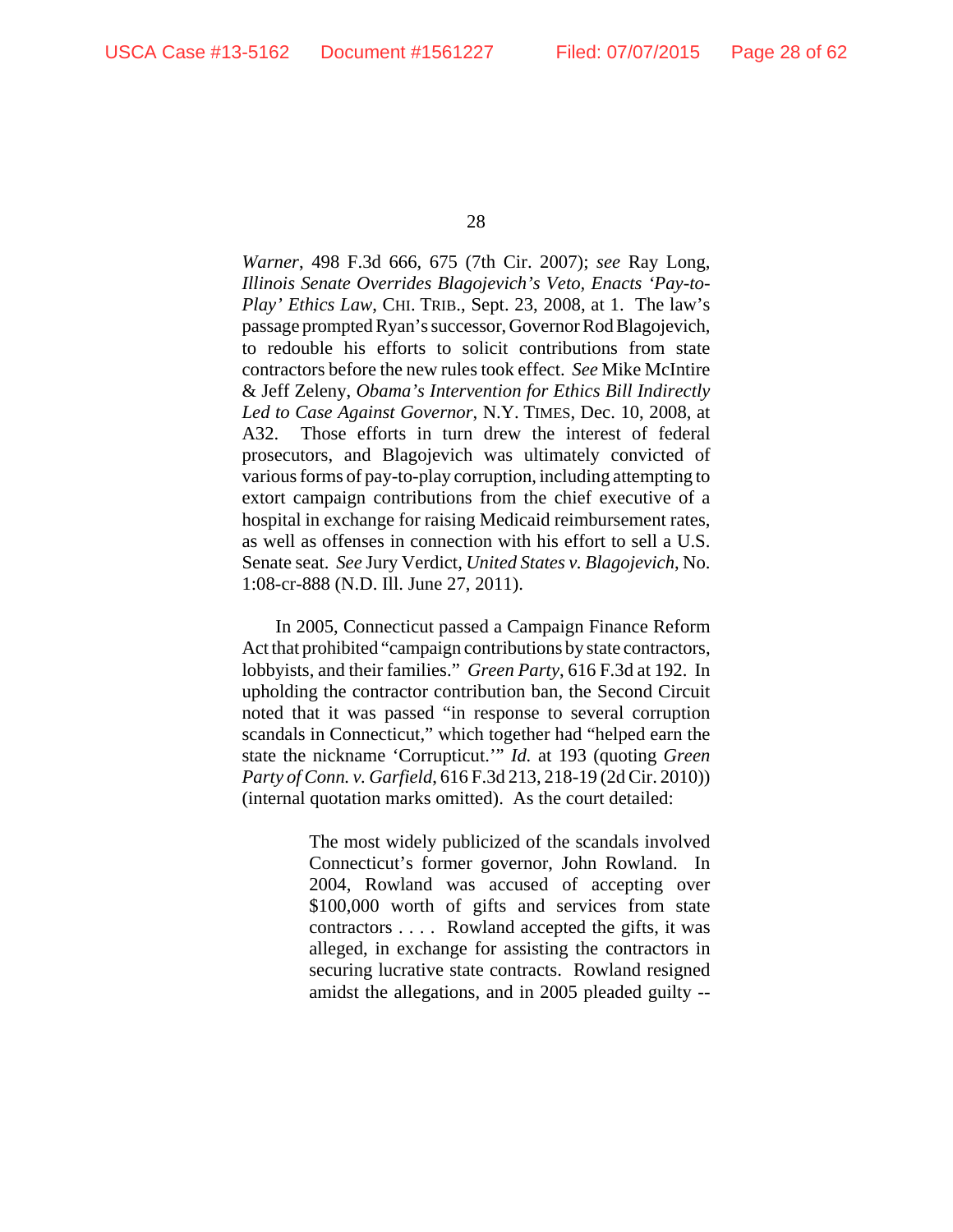along with two aides and several contractors -- to federal charges in connection with the scandal.

*Id.* (quoting *Green Party*, 616 F.3d at 218-19). In light of that experience, the court found "sufficient evidence" of "actual corruption stemming from contractor contributions," as well as "a manifest need to curtail the appearance of corruption created by contractor contributions." *Id.* at 200.

Later, the Second Circuit also upheld New York City's law limiting contributions by entities "doing business with" the City. *Ognibene v. Parkes*, 671 F.3d 174 (2d Cir. 2011). In so doing, the court noted that there were "actual pay-to-play scandals in New York City in the 1980s," *id.* at 188-89, and that there were "several recent scandals . . . specifically involv[ing] pay-to-play campaign donations" in New York State, *id.* at 190 n.15.20

We could go on. The FEC has assembled an impressive, if dismaying, account of pay-to-play contracting scandals, not only in the above states, but also in New Mexico, Hawaii, Ohio, California, and elsewhere. *See* FEC's Proposed Findings of

<sup>20</sup>The plaintiffs point out that, in *Lavin v. Husted*, the Sixth Circuit overturned an Ohio statute that made it a crime for candidates for attorney general or county prosecutor to accept contributions from Medicaid providers. 689 F.3d 543 (6th Cir. 2012). The court did so because, inter alia, the defendant Secretary of State "concede[d] that he ha[d] *no evidence at all* in support of his theory that [the statute] prevent[ed] actual or perceived corruption among prosecutors in Ohio." *Id.* at 547 (emphasis added). As we discuss in the text, that is emphatically not the situation here. *See also id.* (distinguishing *Green Party* on the ground that there the state did have evidence "to demonstrate how its ban on contributions from contractors would help bring such scandals to an end").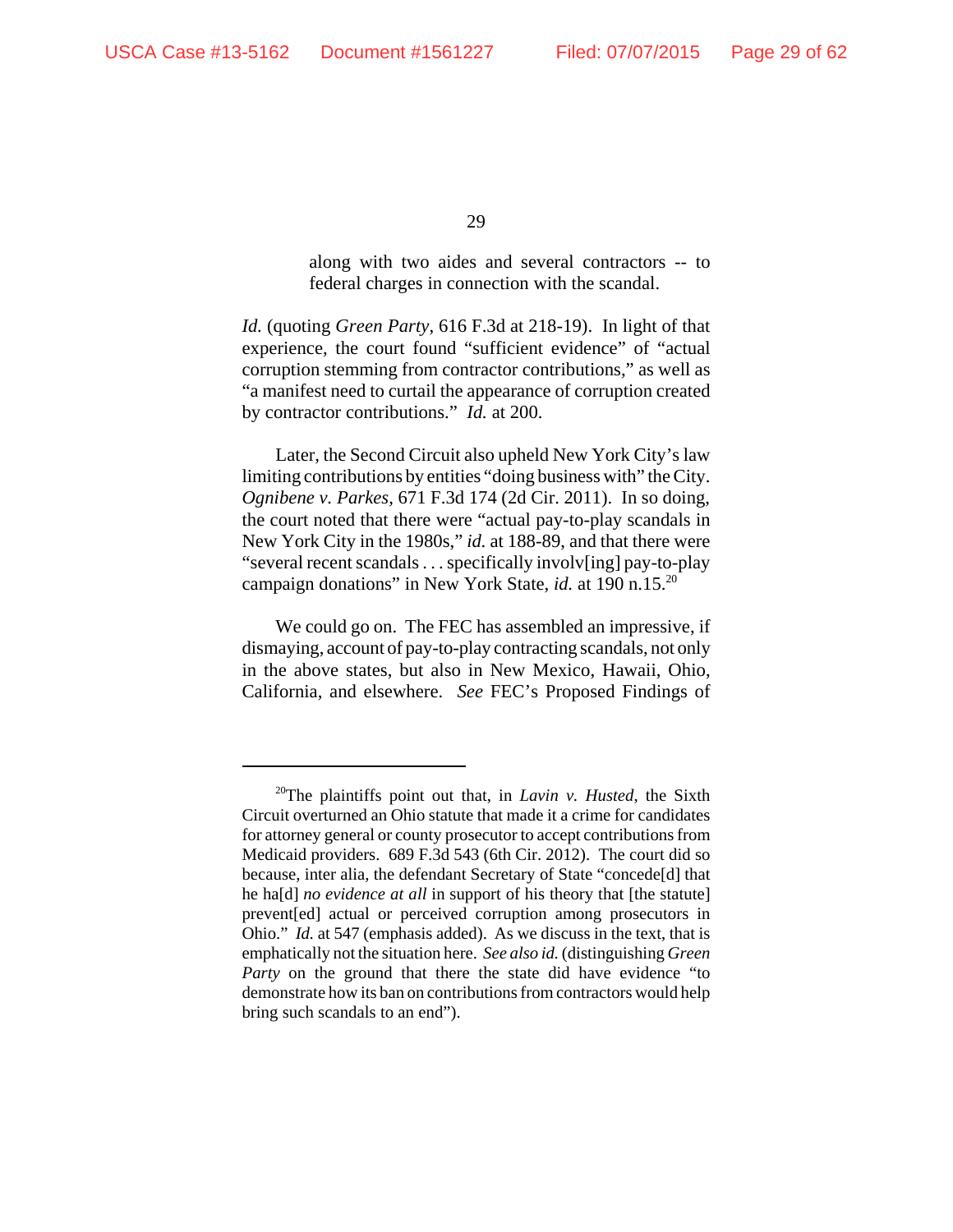Fact, J.A. 298-313.<sup>21</sup> But we think that the evidence canvassed

<sup>21</sup>*See also, e.g.*, *Yamada*, 2015 WL 2384944, at \*20 (upholding Hawaii contractor contribution ban "in light of past 'pay to play' scandals and the widespread appearance of corruption that existed at the time" the ban was passed in 2005); *United States v. Dimora*, 750 F.3d 619, 623 (6th Cir. 2014) (affirming conviction of Ohio county official who "influenced Cleveland decision-makers and steered public contracts in return for approximately 100 bribes worth more than \$250,000"); Plea Agreement at 3, *United States v. Montoya*, No. 1:05 cr-2050 (D.N.M. Nov. 8, 2005) (guilty plea of New Mexico State Treasurer, who explained that "it was quite easy to get bribes from people who wanted to keep or obtain business," including individual investment and financial advisors); James Drew & Steve Eder, *Petro: Noe Stole Millions*, TOLEDO BLADE, July 22, 2005 (reporting on an Ohio scandal in which state workers' compensation funds were invested with a major political contributor who was ultimately convicted of both corruption and theft from the funds, *see State v. Noe*, 2009 WL 5174163 (Ohio Ct. App. 2009)); Carl Ingram, *Former Davis Aide Faces Charges in Oracle Probe*, L.A.TIMES, Mar. 3, 2004 (recounting incident in which a corporate lobbyist delivered a \$25,000 contribution to the Governor of California's reelection campaign, via his policy director, days after the state signed a \$95 million contract with the company; the contribution was ultimately returned and the contract rescinded); Bruce Dunford, *Jail Time, Fines Are Levied in Hawaii Election Probe*, BOSTON GLOBE, Jan. 12, 2004, at A3 (detailing "a scandal in which respected architects and engineers illegally made political donations in the names of their employees, wives, and children, allegedly to win government contracts" in Honolulu); *United States v. Troutman*, 814 F.2d 1428, 1433-36 (10th Cir. 1987) (affirming the extortion conviction of New Mexico's State Investment Officer for demanding that a bank make political contributions in order to obtain a state contract); *cf.* Patrick Madden, *The Cost of D.C. Council's Power Over Contracts*, WAMU (Oct. 14, 2014), http://wamu.org/projects/paytoplay/#/story (reporting on an investigation that "identified more than \$5 million in political contributions from more than 300 firms with [D.C.] Council-approved contracts from 2005 to 2014," and that revealed that "[r]oughly half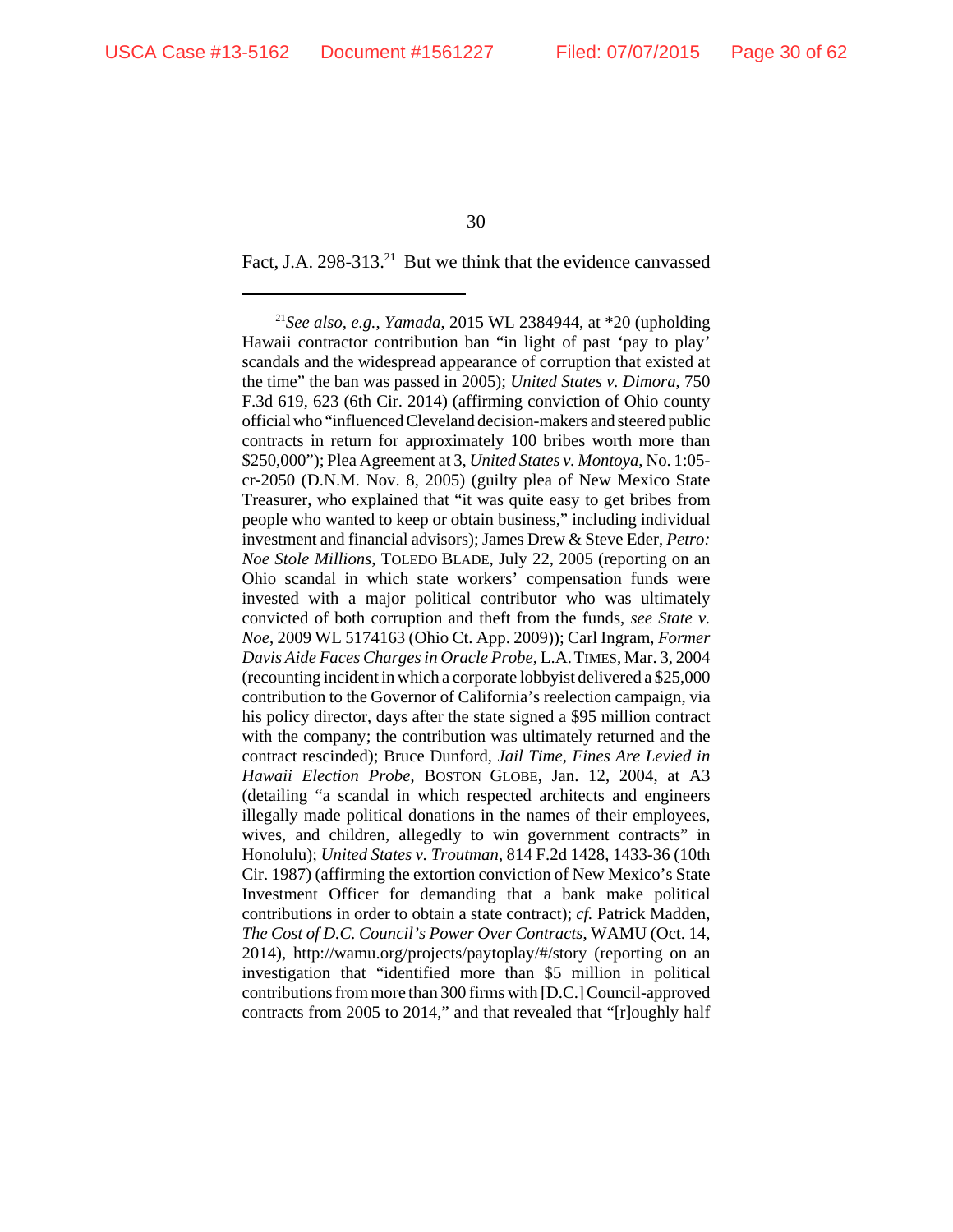thus far suffices to show that, in government contracting, the risk of quid pro quo corruption and its appearance, and of interference with merit-based administration, has not dissipated. Taken together, the record offers every reason to believe that, if the dam barring contributions were broken, more money in exchange for contracts would flow through the same channels already on display.

D

Notwithstanding the above, the plaintiffs argue that the interests asserted by the Commission are not furthered by § 30119 for two reasons.

1. The plaintiffs contend that changes in government contracting practices since the 1940s -- especially the advent of formalized competitive bidding -- render the current system "immune from political interference" in the majority of cases. Pls. Br. 11. Thus, they maintain, "even if a pay-to-play rationale might have made [the statute] defensible in 1940, the vast changes in federal procurement since then have made it indefensible on that basis today." *Id.* at 13. We are unpersuaded.

First, the facts that we have recounted above speak for themselves. *See supra* Part III.C.1. If contracting were truly immune from political interference, for example, Rep. Cunningham could not have "pressure[d] and influence[d] United States Department of Defense personnel to award and execute government contracts." Plea Agreement at 6, *United*

of the contractors' campaign cash was donated to lawmakers within a year of their contracts getting approved," often "months and weeks ahead of when the contracts were voted on" or even the same day as the vote).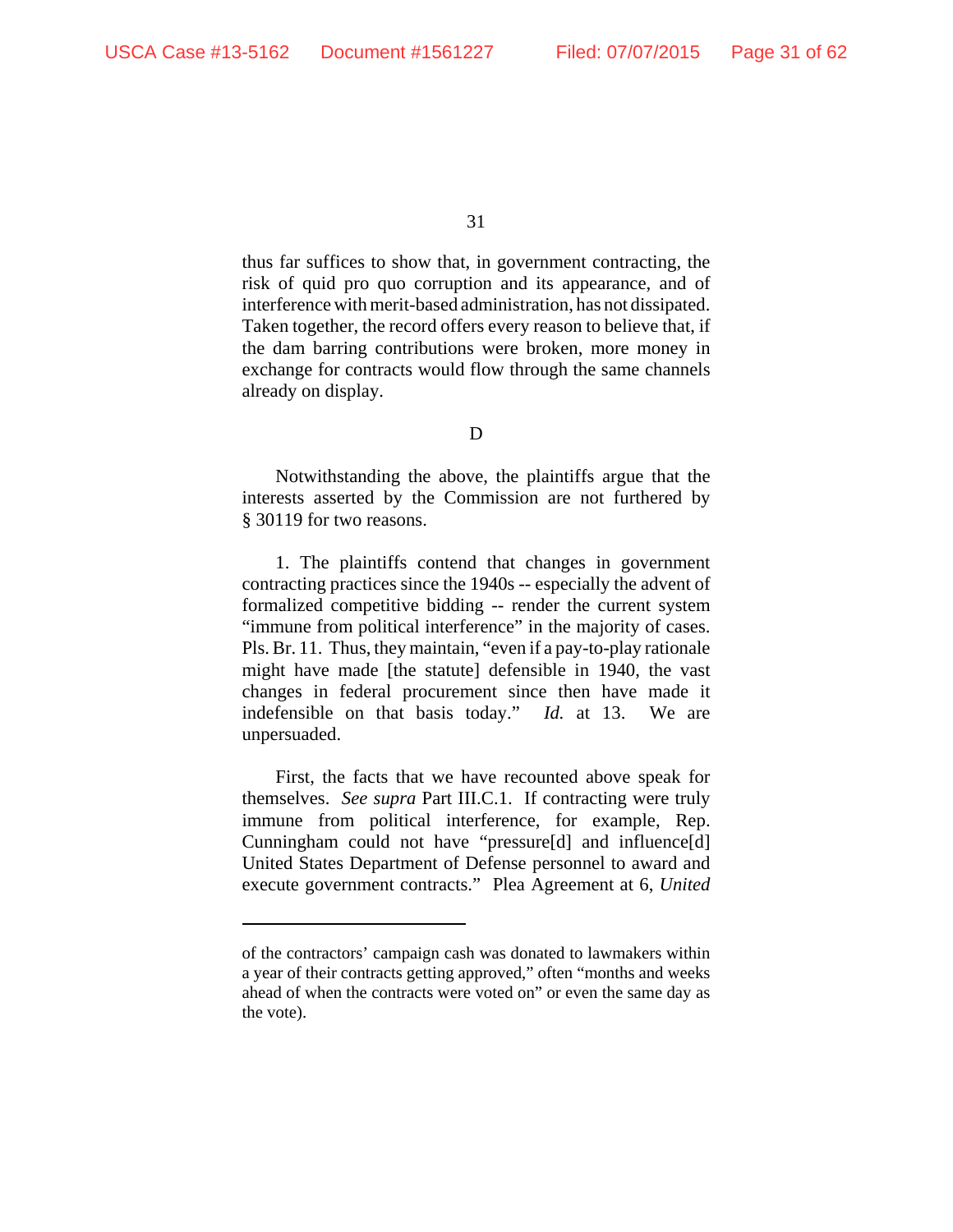*States v. Cunningham*, No. 3:05-cr-2137 (S.D. Cal. Nov. 28, 2005). Nor would the myriad of other instances of corruption and self-dealing in the contract bidding process have occurred. *See generally* DEP'T OF DEFENSE, ENCYCLOPEDIA OF ETHICAL FAILURE 4-58, 77-78, 82, 84-88, 132-46. Moreover, those facts are hardly surprising. Although agencies do rely on specialized contracting officers to help ensure independence, contracting officers in turn rely on information about needs and objectives provided by the "customer" agency, which may include input from political appointees. *See* D. Ct. Findings ¶ 23 (citing Schooner Dep. 110-16). And Members of Congress have many opportunities of their own to intercede on behalf of their constituents. *See, e.g.*, MORTON ROSENBERG & JACK H. MASKELL, CONG. RESEARCH SERV., CONGRESSIONAL INTERVENTION IN THE ADMINISTRATIVE PROCESS: LEGAL AND ETHICAL CONSIDERATIONS 80 (2003); H.R. REP. NO. 113-666, at 4 (2014).

Second, most contracts held by individuals to provide personal services on a regular basis, such as those held by plaintiffs Brown and Miller, "'are not . . . . subject to full and open competition and the full range of rights and responsibilities that follow.'" D. Ct. Findings ¶ 24 (quoting Schooner Dep. 89); *see* 48 C.F.R. § 13.003(d). Nor is full-blown competitive bidding required for contracts with values below the "simplified acquisition threshold" -- set at \$150,000 in most cases, 48 C.F.R. § 2.101. *See* 41 U.S.C. § 1901; 48 C.F.R. § 13.003(a). Instead, "'the government can call two or three people on the phone and operate in a very informal manner.'" D. Ct. Findings ¶ 24 (quoting Schooner Dep. 107-08). Wagner's contract, for example, was arranged under the simplified acquisition procedures. *Id.* She was proactively approached by a staff member at ACUS, and then discussed the arrangement with ACUS's Chairman, who is appointed by the President and confirmed by the Senate. Wagner Decl. ¶ 3. In short, because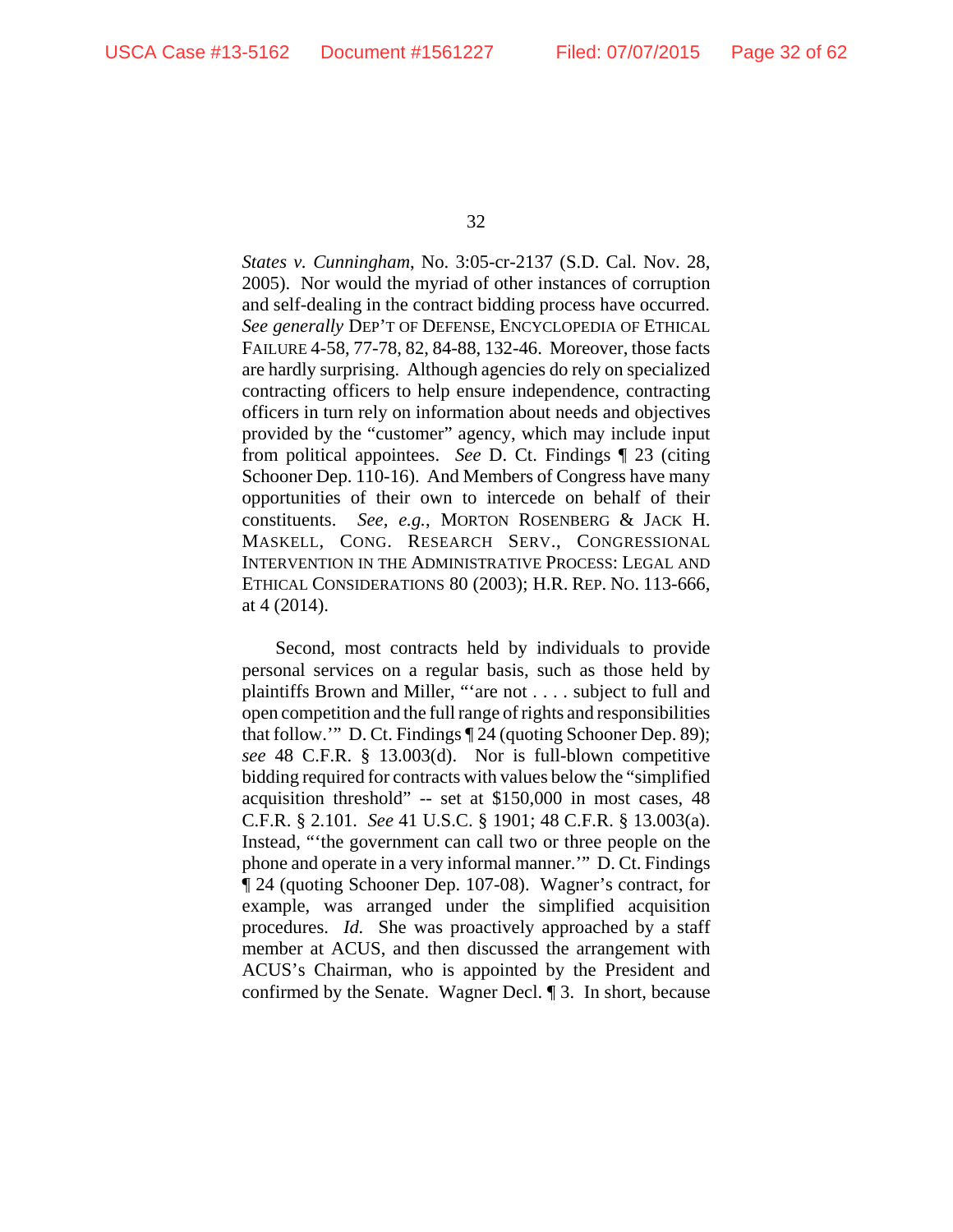the plaintiffs challenge § 30119 as it applies to individual contractors, the competitive bidding regime does little to help their case.

Finally, perhaps the most relevant change in government contracting over the past several decades has been the enormous increase in the government's reliance on contractors to do work previously performed by employees. *See* Schooner Dep. 35-36, *cited in* D. Ct. Findings  $\llbracket 22 \cdot 22 \rrbracket$  If anything, that shift has only strengthened the original rationales for the contractor contribution ban by increasing the number of potential targets of corruption and coercion -- targets who do not have the merit system protections available to government employees. *See* 5 U.S.C. §§ 1214-15, 2301(b)(1)-(2); *infra* Part V.B.<sup>23</sup>

<sup>22</sup>*See also* Test. of John K. Needham, Director, Acquisition & Sourcing Management, Gov't Accountability Office, S. Hrg. 111-626, at 3 (2010) ("[I]t is now commonplace for agencies to use contractors to perform activities historically performed by government employees."); Presidential Memorandum for the Heads of Executive Departments and Agencies on Government Contracting, Mar. 4, 2009 (noting that spending on government contracts had more than doubled since 2001 and that the line between traditional public functions and contracting functions "has been blurred and inadequately defined"); PAUL C. LIGHT, RESEARCH BRIEF: THE NEW TRUE SIZE OF GOVERNMENT 1 (2006) (noting that the Bush Administration "has overseen the most significant increase in recent history in the largely hidden workforce of contractors and grantees who work for the federal government").

<sup>&</sup>lt;sup>23</sup>Increased reliance on individual contractors -- particularly retirees such as Brown and Miller -- also raises a concern that some former federal employees may unwittingly violate § 30119 because they are unaware that they have become subject to a different set of restrictions as contractors. However, as FEC counsel advised the court, there is no criminal violation unless the individual knows his or her conduct violates the law. Oral Arg. Recording 1:01:19-1:02:19;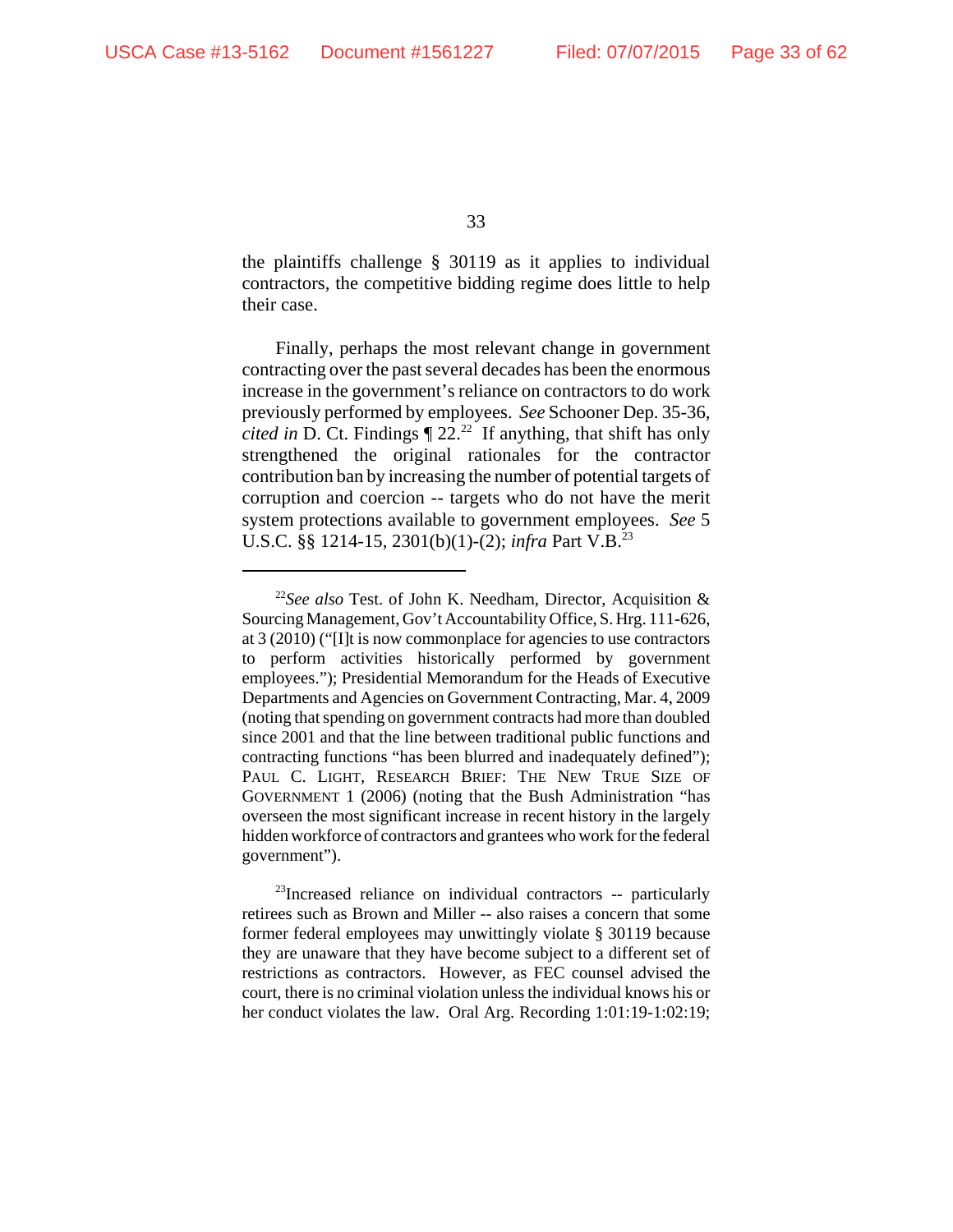2. The plaintiffs also question whether there is sufficient evidence of corruption or coercion specifically with respect to individual contractors, as compared to those organized as corporations or other kinds of firms. It is true that most of the examples set forth in Parts III.B and III.C above involve firms.<sup>24</sup> We see no reason, however, to believe that the motivations for corruption and coercion exhibited in those examples are inapplicable in the case of individual contractors. Consider Sam Harris, a consultant who told the Watergate Committee that "he was made to feel that his continued success in obtaining Government contracts would, in significant degree, be dependent on his contributing to the President's reelection." WATERGATE REPORT at 409. There is no basis for thinking that Harris would have been less vulnerable to such coercion if, instead of doing business as Sam Harris & Associates, *id.*, he had contracted with the government in his personal capacity. We are also mindful that less direct evidence is required when, as here, the government acts to prevent offenses that "are successful precisely because they are difficult to detect." *Burson*, 504 U.S. at 208 (upholding restriction of campaign

*see* 52 U.S.C. § 30109(d)(1)(A) (imposing criminal penalties on those who "knowingly and willfully" violate FECA); *Bryan v. United States*, 524 U.S. 184, 191-92 (1998) ("[I]n order to establish a 'willful' violation of a statute, the Government must prove that the defendant acted with knowledge that his conduct was unlawful." (internal quotation marks omitted)).

<sup>24</sup>*But see, e.g.*, 84 CONG. REC. 9598, 9610 (1939) (statements of Reps. Taylor and Michener) (detailing the coercion of WPA-paid workers to contribute to the Democratic Party that led to passage of the Hatch Act); WATERGATE REPORT at 413 (describing how federal employees were pressured to help meet a "management objective" by contributing to a Republican Party fundraiser); *id.* 429 (describing evidence that contributions were solicited from Veterans' Administration employees).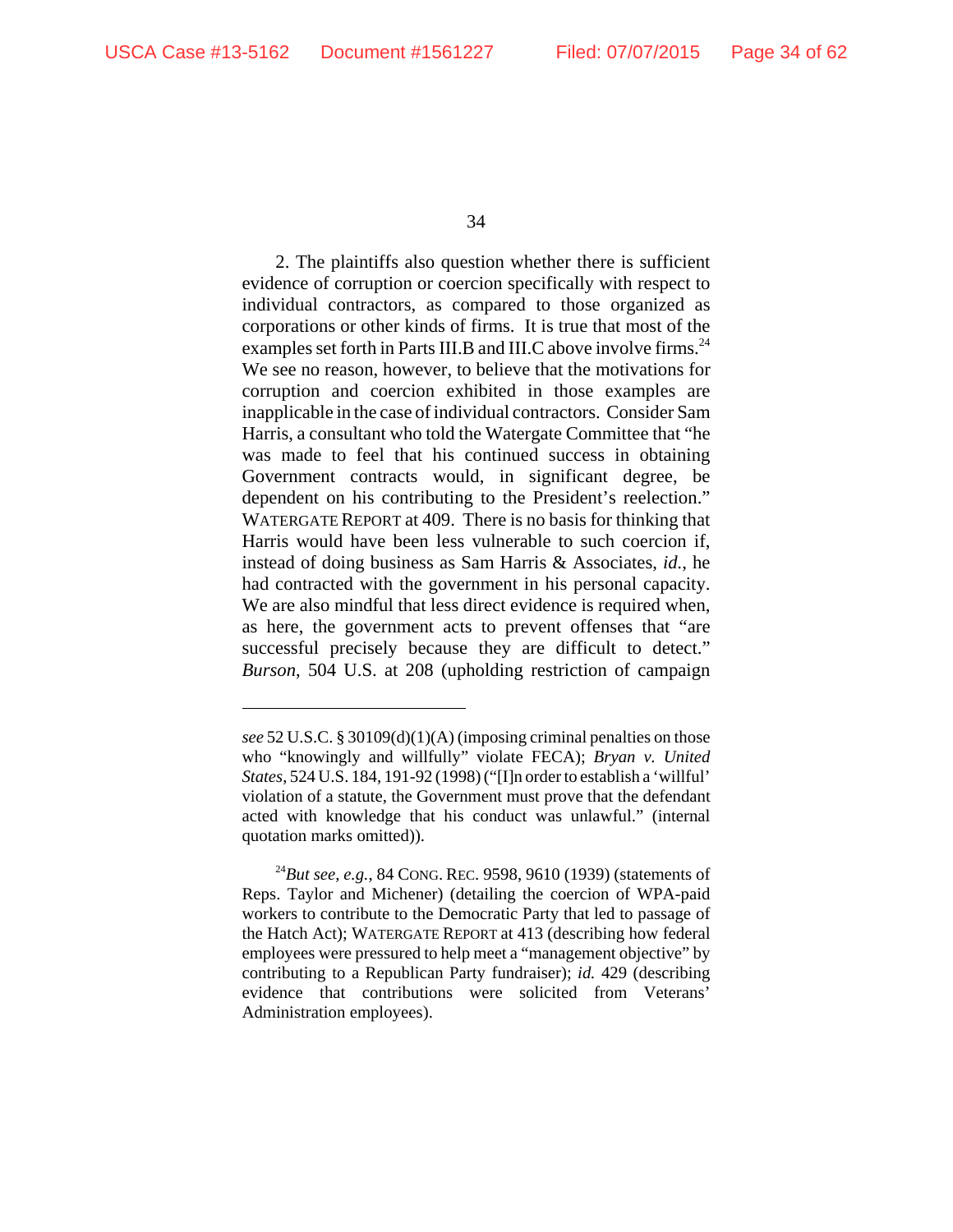speech near voting places as warranted to prevent "[v]oter intimidation and election fraud," notwithstanding limited record evidence). "[N]o smoking gun is needed where . . . the conflict of interest is apparent, the likelihood of stealth great, and the legislative purpose prophylactic." *Blount v. SEC*, 61 F.3d 938, 945 (D.C. Cir. 1995).

Moreover, the trend we identified above, toward a larger federal workforce outside the protection of the civil service system, necessarily poses an increased threat of both corruption and coercion. If anything, past experience suggests that such workers are particularly vulnerable to tacit (or not so tacit) demands for political tributes. *See, e.g.*, *Rutan v. Republican Party of Ill.*, 497 U.S. 62, 66 (1990) (describing state government promotion decisions predicated on "whether the applicant has provided financial or other support to the Republican Party and its candidates"); *Elrod*, 427 U.S. at 355 (describing Cook County patronage system in which, "[i]n order to maintain their jobs, respondents were required to . . . contribute a portion of their wages to the [Democratic] Party"); *see also Umbehr*, 518 U.S. at 671 (describing an individual whose contract for hauling trash allegedly was terminated in retaliation for political criticism). A coercive patronage system can thrive on even small contributions from a large group of workers beholden to those in power -- which is what the growing ranks of individual contractors staffing federal agencies offer. As the Court explained in *Elrod v. Burns*, "[a]s government employment . . . becomes more pervasive, the greater the dependence on it becomes, and therefore the greater becomes the power to starve political opposition by commanding partisan support, financial and otherwise." 427 U.S. at 356; *see Letter Carriers*, 413 U.S. at 565-66 (explaining that "perhaps the immediate occasion for enactment of the Hatch Act in 1939 . . . was the conviction that the rapidly expanding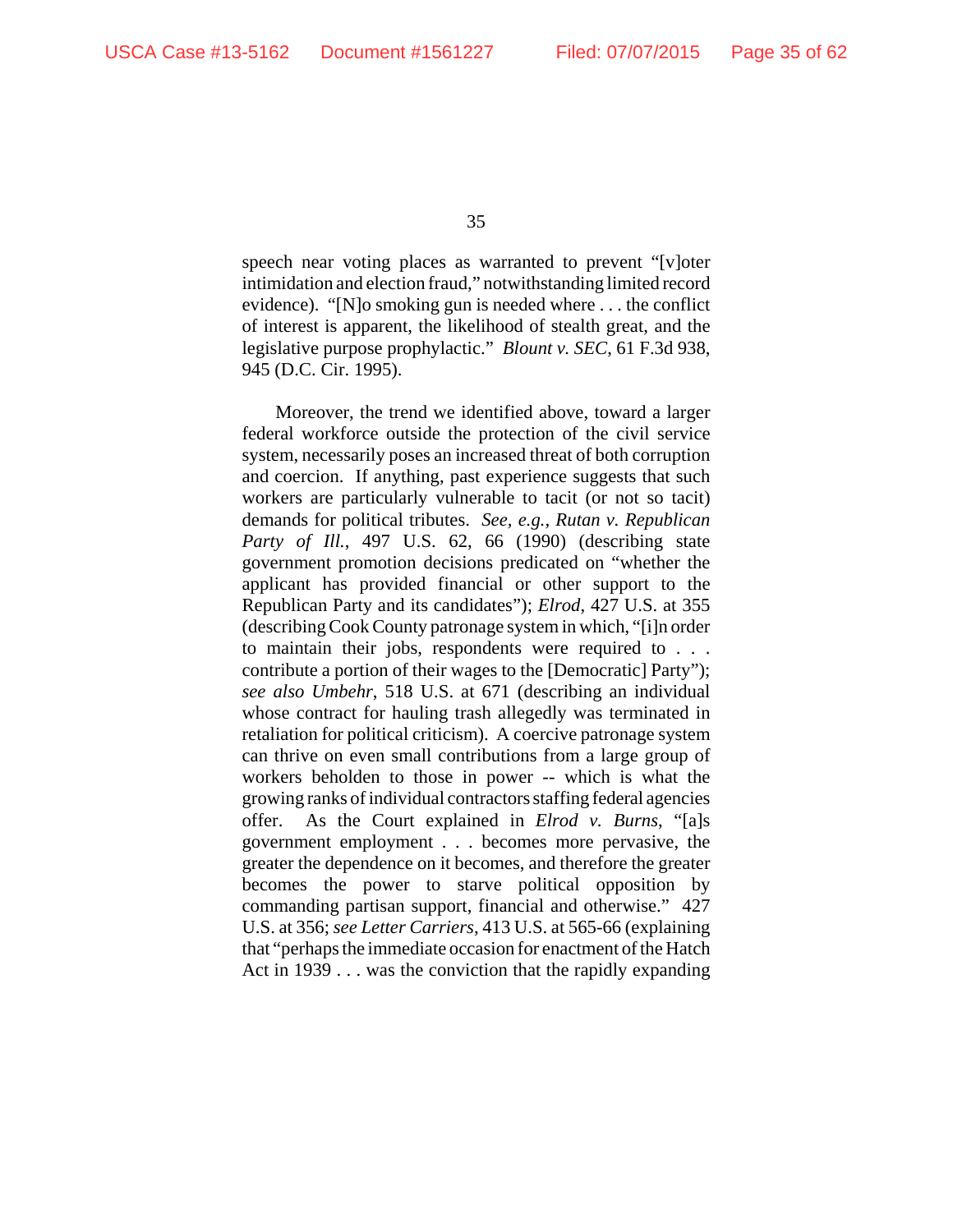Government work force should not be employed to build a powerful, invincible, and perhaps corrupt political machine").

E

Our historical review makes clear that the two Courtapproved justifications for limitations on campaign activities - to protect against quid pro quo corruption and its appearance, and to protect merit-based public administration -- were the justifications that lay behind the contractor contribution statute. Likewise, our national experience supports Congress' fear that political contributions by government contractors can corrupt and interfere with merit-based administration.

The Supreme Court has instructed that the "quantum of empirical evidence needed to satisfy heightened judicial scrutiny of legislative judgments will vary up or down with the novelty and plausibility of the justification raised." *Nixon v. Shrink Mo. Gov't PAC*, 528 U.S. 377, 391 (2000). There is nothing novel or implausible about the notion that contractors may make political contributions as a quid pro quo for government contracts, that officials may steer government contracts in return for such contributions, and that the making of contributions and the awarding of contracts to contributors fosters the appearance of such quid pro quo corruption. Nor is there anything novel or implausible about the idea that contractors may be coerced to make contributions to play in that game, or that more qualified contractors may decline to play at all if the game is rigged. To the contrary, the empirical record is more than sufficient to satisfy the heightened judicial scrutiny appropriate for review of the legislative judgments that support § 30119.

In sum, the interests supporting the contractor contribution statute are legally sufficient, and the dangers it seeks to combat are real and supported by the historical and factual record.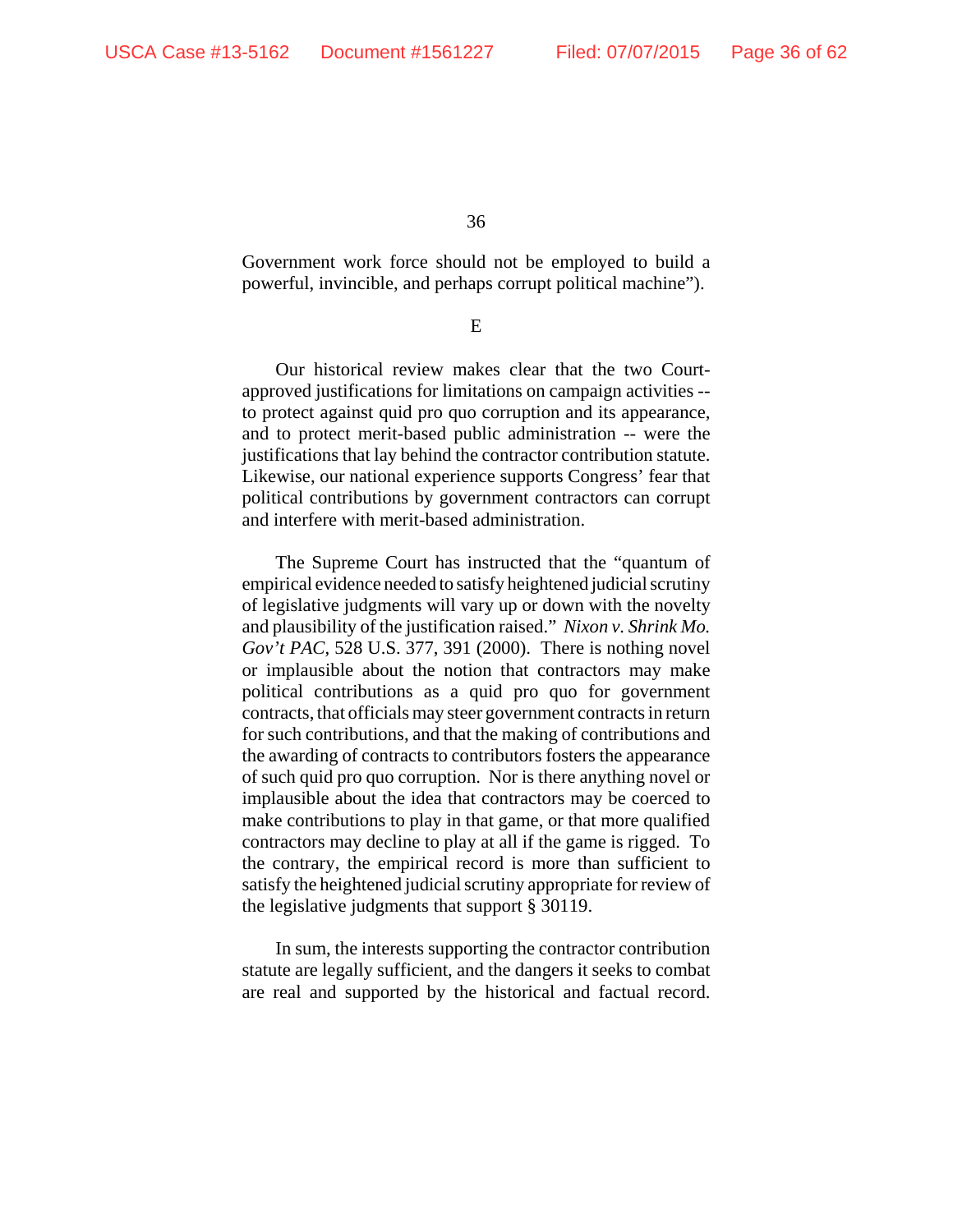Accordingly, we now turn to the remainder of the "closely drawn" test.

## IV

Even if a contribution ban serves sufficiently important interests, to satisfy the First Amendment it still must employ "means closely drawn to avoid unnecessary abridgment of associational freedoms.'" *McCutcheon*, 134 S. Ct. at 1444 (quoting *Buckley*, 424 U.S. at 25). Clearing this hurdle "require[s] 'a fit that is not necessarily perfect, but reasonable; that represents not necessarily the single best disposition but one whose scope is in proportion to the interest served[;]  $\dots$  that employs not necessarily the least restrictive means but . . . a means narrowly tailored to achieve the desired objective.'" *Id.* at 1456-57 (quoting *Bd. of Trs. v. Fox*, 492 U.S. 469, 480 (1989)). The plaintiffs contend that § 30119 fails this test because it is overinclusive in several respects, which we consider in turn.

## A

The plaintiffs first maintain that the statute is overinclusive because Congress banned their contributions entirely, rather than simply resting on the contribution limits generally applicable to all citizens, *see* 52 U.S.C. § 30116(a), or on some more modest limits. Such a contribution ban, applicable to a particular category of persons, is not unique. Federal law has long prohibited all federal campaign contributions by corporations and labor unions. *See* 52 U.S.C. § 30118(a); *Beaumont*, 539 U.S. at 161-63. Several states have their own bans on certain contributions by classes of individuals or firms that do business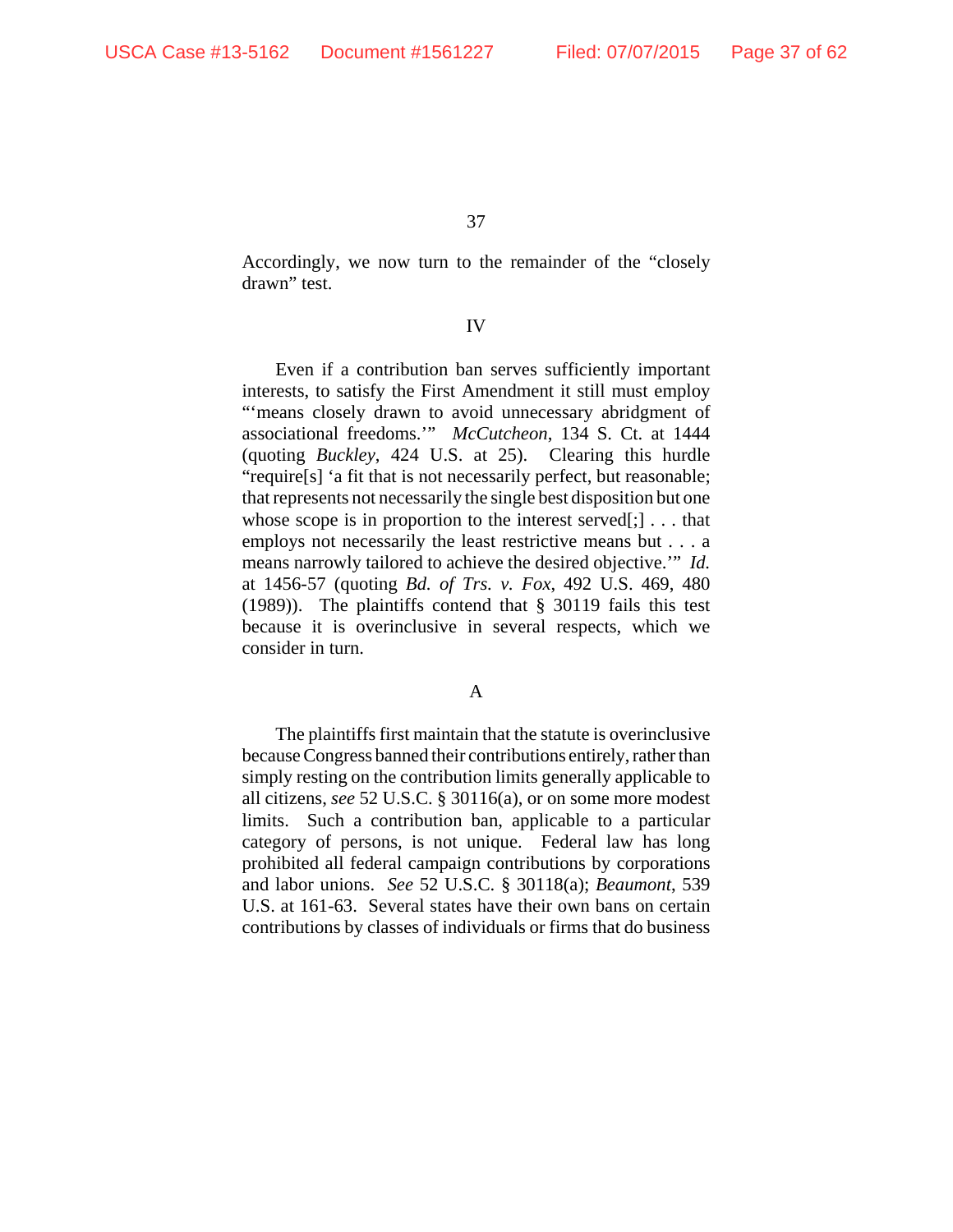with the government.<sup>25</sup> And every judge on this court -- indeed, on every lower federal court -- is likewise banned from making political contributions. *See* CODE OF CONDUCT FOR UNITED STATES JUDGES, Canon 5(A)(3). So, too, are judicial employees. *See* CODE OF CONDUCT FOR JUDICIAL EMPLOYEES § 310.10(a); *id*. § 320, Canon 5(A). *See also Bluman v. FEC*, 800 F. Supp. 2d 281 (D.D.C. 2011) (three-judge court) (upholding ban on contributions by foreign nationals, 52 U.S.C. § 30121(a)), *summ. aff'd*, 132 S. Ct. 1087 (2012).

We do not dispute that the total ban on federal contributions by contractors is a significant restriction. But the point of the "closely drawn" test is that "'[e]ven a significant interference with protected rights of political association may be sustained if the State demonstrates a sufficiently important interest and employs means closely drawn to avoid unnecessary abridgment of associational freedoms.'" *McCutcheon*, 134 S. Ct. at 1444 (quoting *Buckley*, 424 U.S. at 25). And we conclude that the ban at issue here is permissible in the circumstances that we address in this opinion: a regulation that bars only campaign contributions and that is imposed only on government contractors. As we have discussed, the Court has held that campaign contributions constitute a form of expressive activity less central to the First Amendment than other kinds of political activity and expenditures. *See, e.g.*, *id.* at 1444; *Beaumont*, 539 U.S. at 161; *Buckley*, 424 U.S. at 25. And as we have also discussed, we owe "'greater deference to government predictions of harm used to justify restriction of employee speech than to predictions of harm used to justify restrictions on the speech of the public at large.'" *Umbehr*, 518 U.S. at 676

<sup>25</sup>*See, e.g.*, CONN.GEN.STAT. § 9-612(f)(1)-(2); HAW.REV.STAT. § 11-355; 30 ILL.COMP. STAT. 500/50-37; IND.CODE §§ 4-30-3-19.7; LA.REV.STAT.ANN.§ 18:1505.2(L); MICH.COMP.LAWS § 432.207b; W. VA. CODE § 3-8-12(d).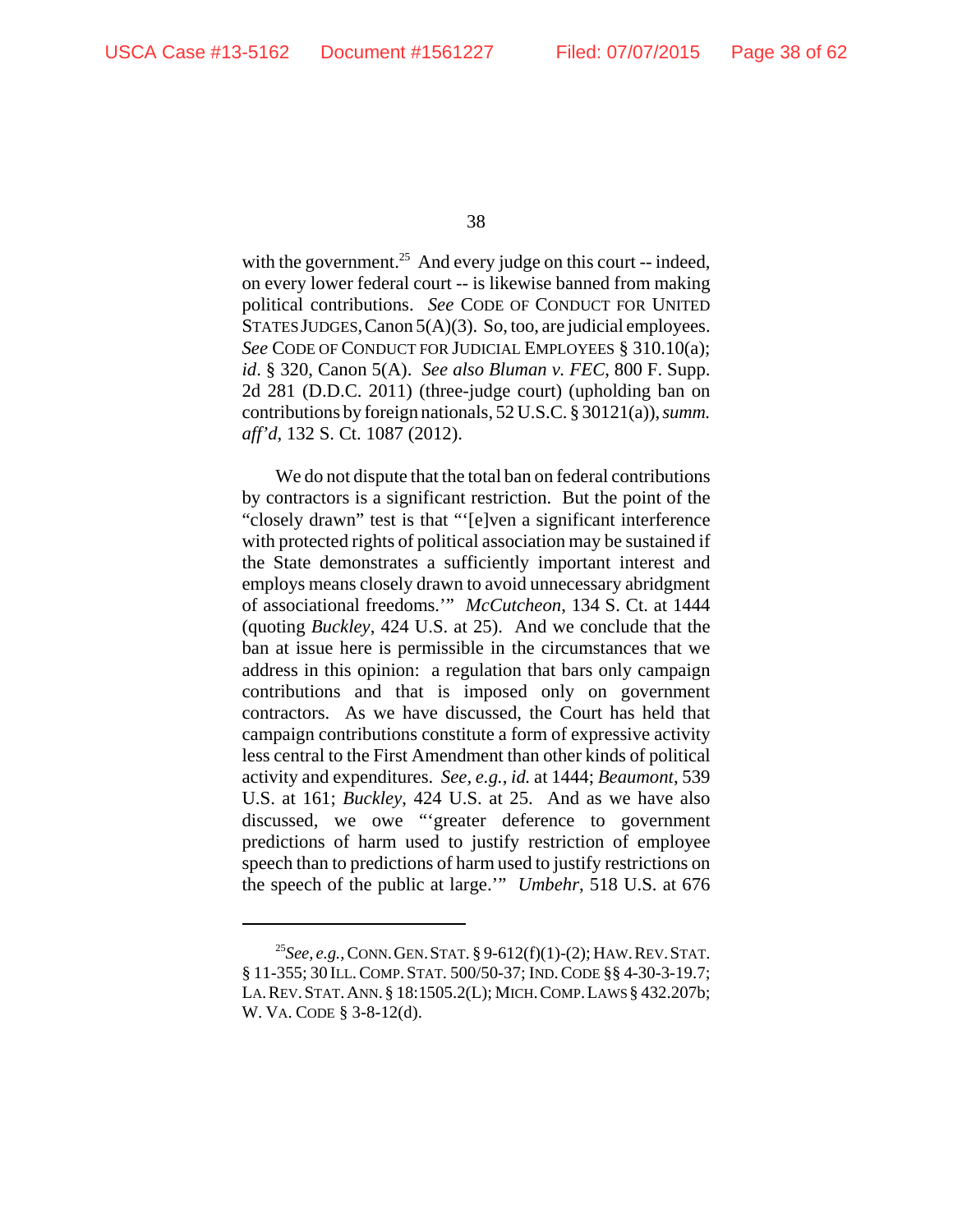(quoting *Waters*, 511 U.S. at 673); *see Letter Carriers*, 413 U.S. at 566-67; *Pickering*, 391 U.S. at 568. Under these circumstances, we conclude that Congress' decision to impose a contribution *ban* during the period of contract negotiation and performance is closely drawn for two reasons.

First, the contracting context greatly sharpens the risk of corruption and its appearance. Unlike the corruption risk when a contribution is made by a member of the general public, in the case of contracting there is a very specific quo for which the contribution may serve as the quid: the grant or retention of the contract. Indeed, if there is an area that can be described as the "heartland" of such concerns, the contracting process is it. *Cf. Green Party*, 616 F.3d at 202 (explaining that Connecticut's ban on contractor contributions "is, without question, 'closely drawn' to meet the state's interest in combating corruption and the appearance of corruption" because such contributions "lie at the heart of the corruption problem in Connecticut"); *see also Yamada*, 2015 WL 2384944, at \*20. The long historical experience described in Parts III.B and III.C makes clear that this is not just a question of risk, but of reality.

Moreover, because of that sharpened focus, the appearance problem is also greater: a contribution made while negotiating or performing a contract looks like a quid pro quo, whether or not it truly is. As the sponsor of the 1940 contractor contribution ban explained to his Senate colleagues, the ban was needed because contractor contributions "may be considered in some instances as bribery in order to secure governmental contracts," 86 CONG. REC. 2982 (1940) (statement of Sen. Byrd). *See Green Party*, 616 F.3d at 205 (upholding Connecticut's ban because, inter alia, "[e]ven if small contractor contributions would have been unlikely to influence state officials, those contributions could have still given rise to the appearance that contractors are able to exert improper influence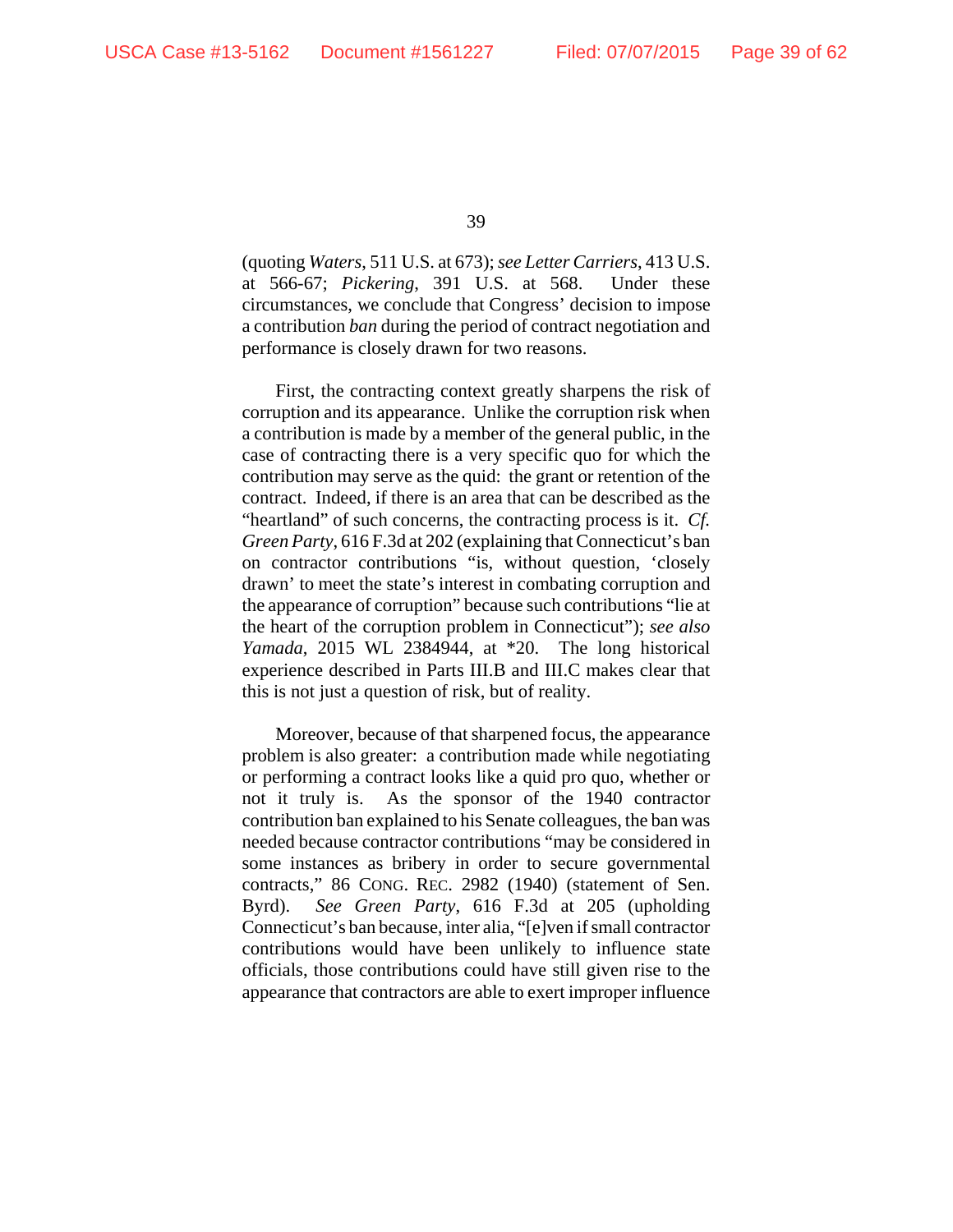on state officials"); *cf. Preston*, 660 F.3d at 736 (upholding North Carolina's ban on lobbyists' contributions because it rested on "a legitimate legislative judgment" that "a complete ban was necessary as a prophylactic to prevent not only actual corruption but also the appearance of corruption in future state political campaigns").

Second, the contracting context also greatly sharpens the risk of interference with merit-based public administration. Because a contractor's need for government contracts is generally more focused than a member of the general public's need for other official acts, his or her susceptibility to coercion is concomitantly greater. And coercing a contractor to contribute, even if limited by a contribution ceiling, is still coercion.

In sum, we conclude that a flat prohibition is closely drawn to the important goals that § 30119 serves. *Cf. Williams-Yulee v. Fla. Bar*, 135 S. Ct. 1656, 1672 (2015) ("Although the Court has held that contribution limits advance the interest in preventing *quid pro quo* corruption and its appearance in political elections, we have never held that adopting contribution limits precludes a State from pursuing its compelling interests through additional means.").

B

The plaintiffs also argue that § 30119 is overinclusive because it bans contributions not only to candidates for President and Congress, but also to political parties, which, "[u]nlike elected officials who might have the theoretical power to influence a contract, . . . plainly have no ability to affect the award of any contract." Pls. Br. 51. But the Democratic campaign book scandal of the 1930s gave Congress sufficient reason to target contributions to parties: it was the Democratic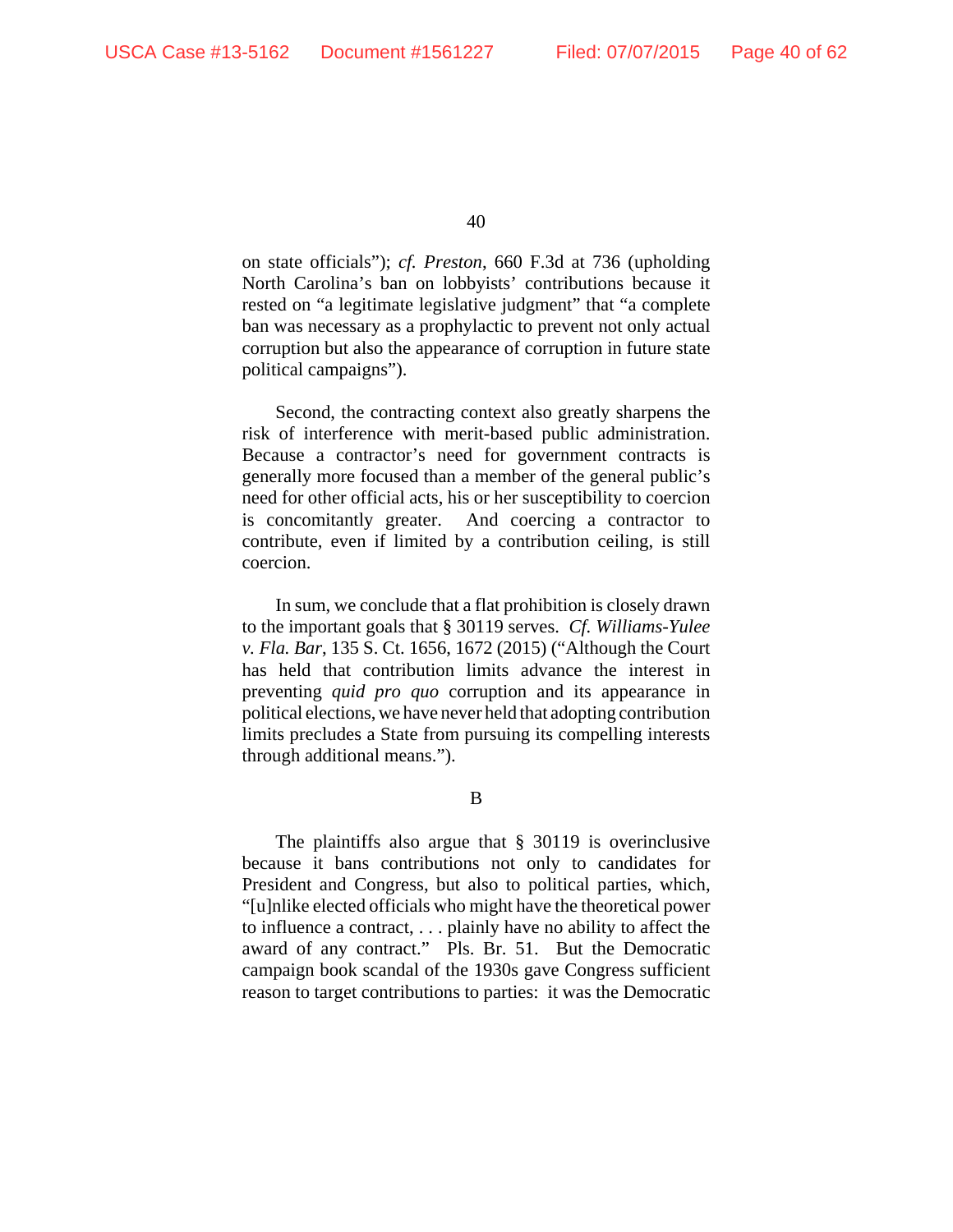National Committee whose agents reportedly told government contractors that the continuation of their contracts hinged on their financial support of the party. *See* 84 CONG.REC. 9598-99 (1939). Indeed, the 1876 law concerning federal employees was also "aimed at the suppression of the practice which has prevailed among *party organizations* of soliciting contributions for *party purposes* from their office-holding members, or exacting them by a moral coercion." *United States v. Curtis*, 12 F. 824, 838 (C.C.S.D.N.Y. 1882) (emphasis added). Likewise the Watergate Committee's report on the 1972 election included evidence that federal employees were pressured to contribute to the Republican Party. WATERGATE REPORT at 413. Nor did the role of contributions to political parties in influencing government employment wane as the 20th century progressed. *See, e.g.*, *Elrod*, 427 U.S. at 351-52 (1976); *Branti v. Finkel*, 445 U.S. 507, 510-11 (1980); *Rutan*, 497 U.S. at 66 (1990).

More recently, in upholding FECA's restrictions on softmoney contributions to political parties, the Supreme Court noted that "'[t]here is no meaningful separation between the national party committees and the public officials who control them.'" *McConnell*, 540 U.S. at 155 (quoting expert report cited in *McConnell v. FEC*, 251 F. Supp. 2d 176, 468-69 (D.D.C. 2003)). As a three-judge court in this district noted, "the [*McConnell*] Court suggested that federal officeholders and candidates may value contributions to *their national parties* - regardless of how those contributions ultimately may be used - in much the same way they value contributions to *their own campaigns*." *Republican Nat'l Comm.*, 698 F. Supp. 2d at 159,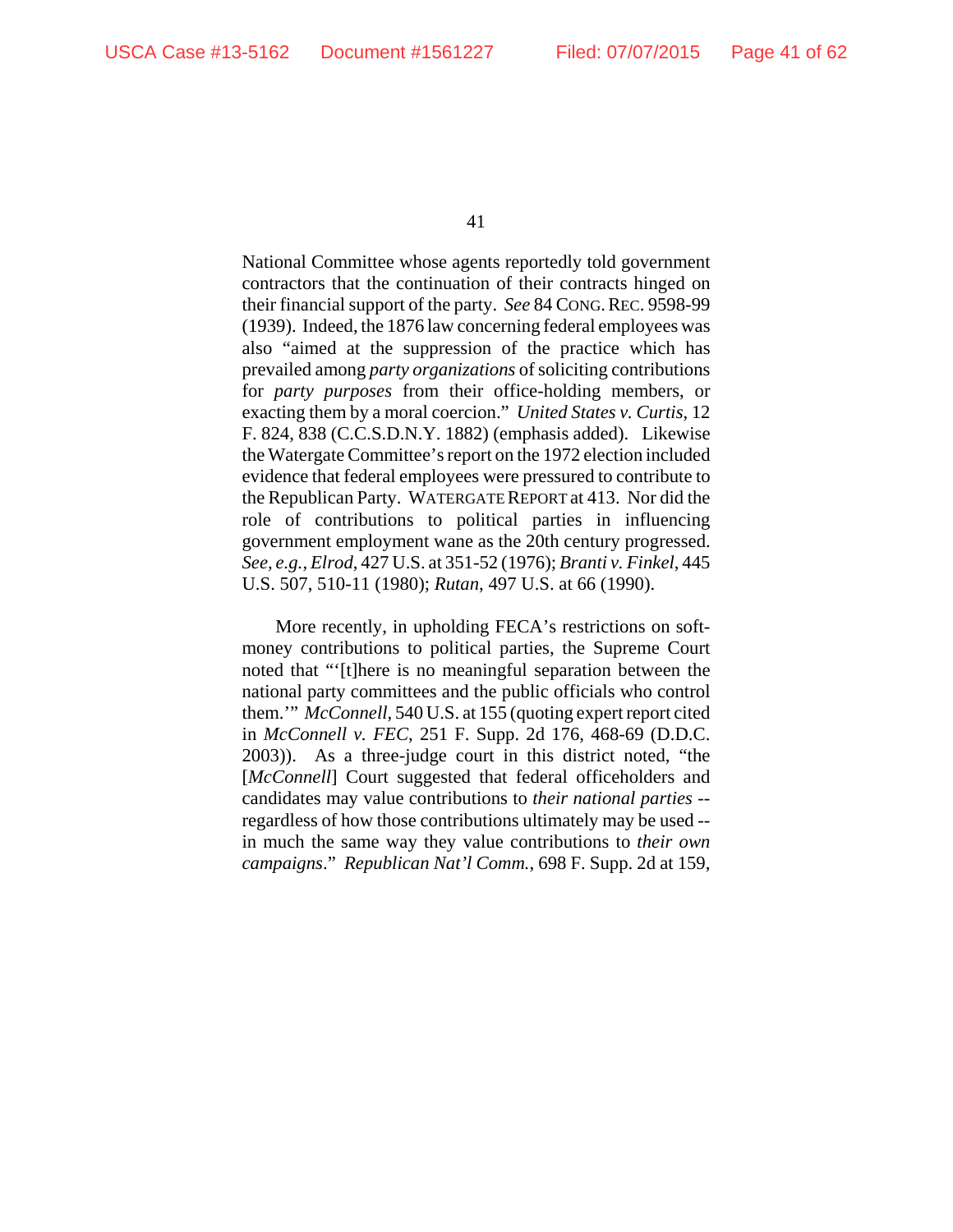summ. aff'd, 561 U.S. 1040 (2010).<sup>26</sup> Congress did not sweep too broadly by designing § 30119 to address that fact.

 $\overline{C}$ 

In addition to those we have just considered, the plaintiffs propose a miscellany of further ways in which Congress could make § 30119 less restrictive. We address only the more substantial of these.

First, the plaintiffs propose that the ban should at least exclude sole-source contracts for experts like plaintiff Wagner, particularly when it is the government that initiates the contact, "because the requirements to enter them are sufficiently rigorous" to address the risk of corruption. Pls. Br. 53 n.9. But the plaintiffs do not explain what those requirements are, or why they provide the requisite assurances. *Cf.* KATE M. MANUEL, CONG. RESEARCH SERV., COMPETITION IN FEDERAL CONTRACTING: AN OVERVIEW OF THE LEGAL REQUIREMENTS 1 (2011) (noting "high-profile incidents of alleged misconduct by contractors or agency officials involving noncompetitive contracts"). Moreover, this argument appears contrary to the plaintiffs' principal contention, that it is the rise of competitive bidding -- not the private placement of sole-source contracts - that has eliminated the risk of pay-to-play. *See supra* Part III.D.1. In any event, because Wagner's claims are moot, this argument need not detain us.

<sup>26</sup>*See McConnell*, 540 U.S. at 155 (explaining that the "close connection and alignment of interests" between parties and federal officeholders are likely to create the risk of "actual or apparent" corruption); *Emily's List v. FEC*, 581 F.3d 1, 6 (D.C. Cir. 2009).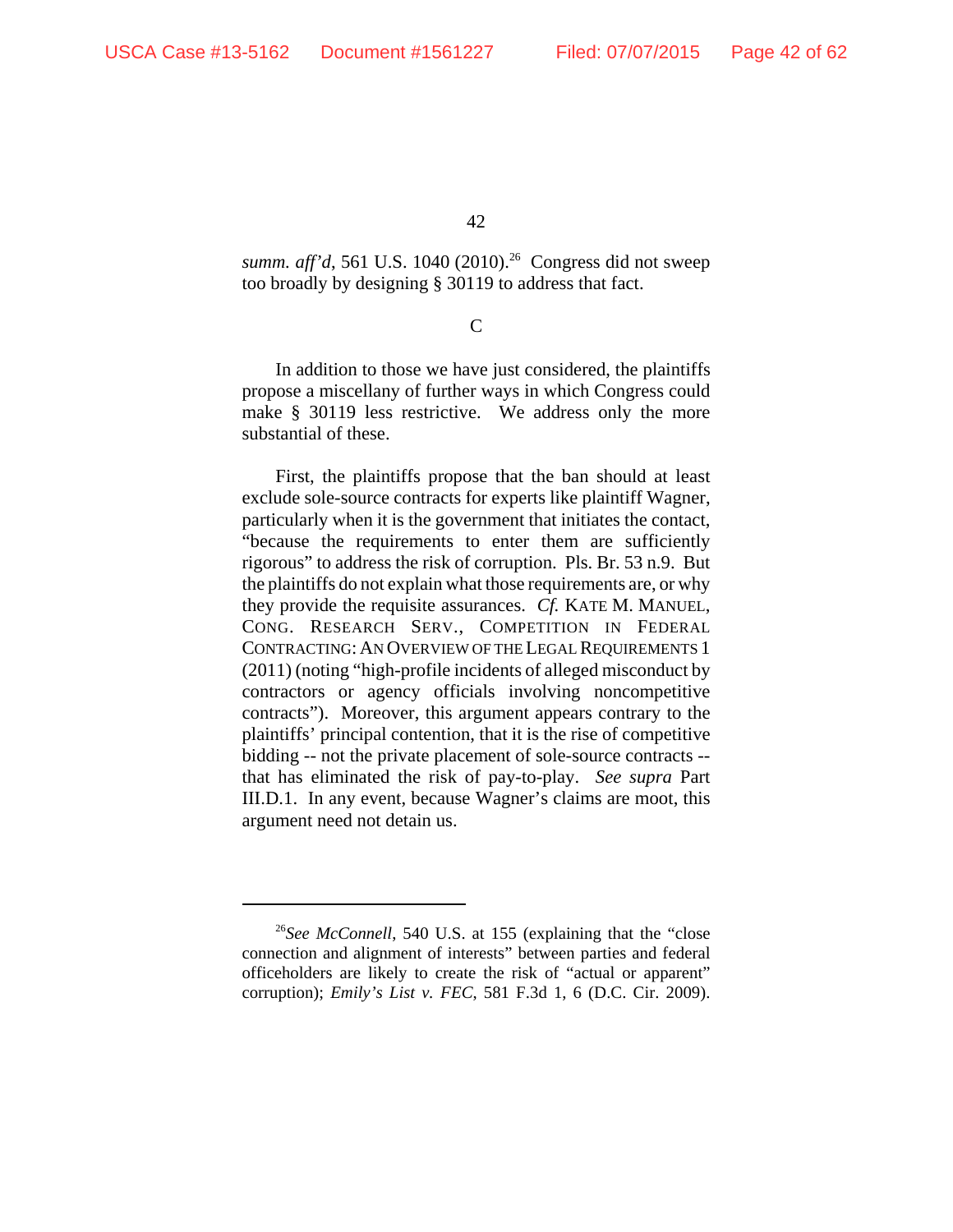Second, the plaintiffs argue that § 30119 unnecessarily bars contractors from contributing to ideological PACs that, in turn, contribute to candidates. Whether or not this argument has merit, $^{27}$  it suffers from a similar problem: the one plaintiff whose claim is not moot lacks standing to challenge limitations on contributions to PACs. *See supra* Part I.

Third, the plaintiffs suggest that the statute would be more closely drawn if it applied only to large contracts, pointing out that Colorado and New York City enacted pay-to-play laws limited to contracts worth more than \$100,000. *See* Pls. Br. 52-53. Although such a dollar limit would of course reduce the number of covered contractors, the plaintiffs do not explain why § 30119 is not closely drawn to the interests it serves in the absence of such a limit, or why a dollar limit would draw it more closely to those interests. Perhaps quid pro quos and coercion are more likely when larger contracts are involved because, since more money is at stake, the parties are more willing to risk detection and prosecution. Or perhaps such abuses are just as likely when smaller contracts are involved because the relative value to the small contractor is high and the risk of detection is comparatively low. Because the plaintiffs have advanced no argument on this point, there is no need for us to speculate further. We do note, however, that the historical record provides support for legislative concern that corrupt and coercive patronage regimes can take root even when relatively small amounts of money are at stake. *See supra* Parts III.B.1-2, III.D.2., IV.A. And we also note again that a contribution ban need not be a perfect fit to be constitutional, *see McCutcheon*,

 $27$ The Supreme Court has upheld restrictions on contributions to multicandidate committees as a necessary means to avoid circumvention of other limits. *Cal. Med. Ass'n*, 453 U.S. at 197-99 (plurality opinion); *see id.* at 203 (Blackmun, J., concurring in part and concurring in the judgment); *Emily's List*, 581 F.3d at 11-12.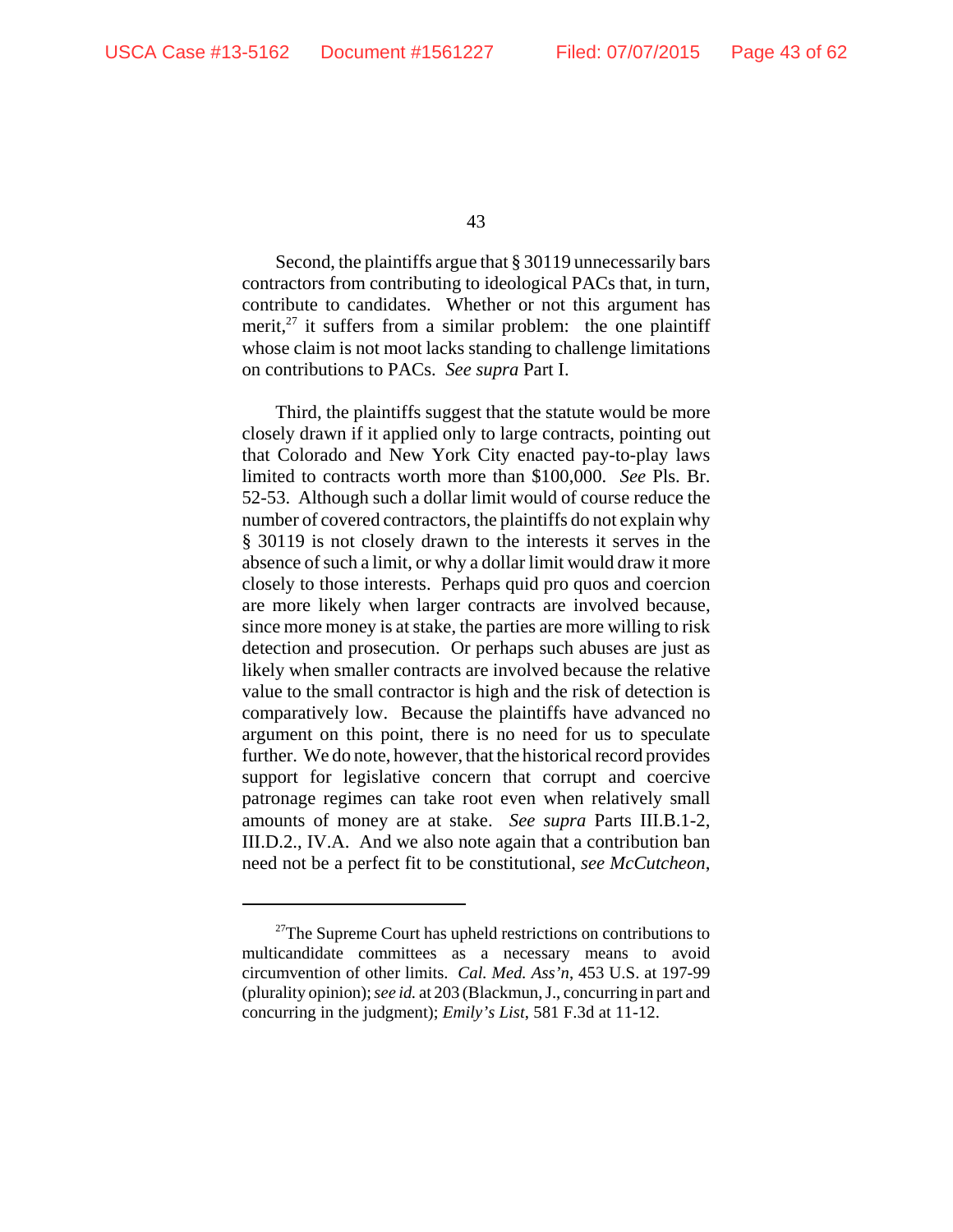134 S. Ct. at 1456-57, and that courts give substantial deference to the government's predictions of harm concerning its own employees and contractors, *see Umbehr*, 518 U.S. at 676.

Finally, the plaintiffs maintain that Congress should have rested on the criminal statutes that directly ban quid pro quos and coercion, $28$  rather than also banning political contributions. But the Supreme Court has repeatedly dispatched this argument. As *McConnell* explained, "[i]n *Buckley*, we expressly rejected the argument that antibribery laws provided a less restrictive alternative to FECA's contribution limits, noting that such laws 'deal[t] with only the most blatant and specific attempts of those with money to influence governmental action." 540 U.S. at 143 (quoting *Buckley*, 424 U.S. at 28); *see Citizens United*, 558 U.S. at 356-57 (noting that, although quid pro quo arrangements "would be covered by bribery laws" if proven, the Court has viewed "restrictions on direct contributions a[s] preventative" and has sustained them "in order to ensure against the reality or appearance of corruption"). And what is true of the antibribery laws is equally true of the anticoercion provisions. *See Letter Carriers*, 413 U.S. at 566 ("It may be urged that prohibitions against coercion are sufficient protection; but for many years the joint judgment of the Executive and Congress has been that to protect the rights of federal employees with respect to their jobs and their political acts and beliefs it is not enough merely to forbid one employee to attempt to influence or coerce another.").

<sup>28</sup>*See, e.g.*, 18 U.S.C. § 201 (proscribing bribes and gratuities); *id.* § 601 (proscribing causing or attempting to cause persons to make political contributions by denying or threatening to deny them work in or for the federal government).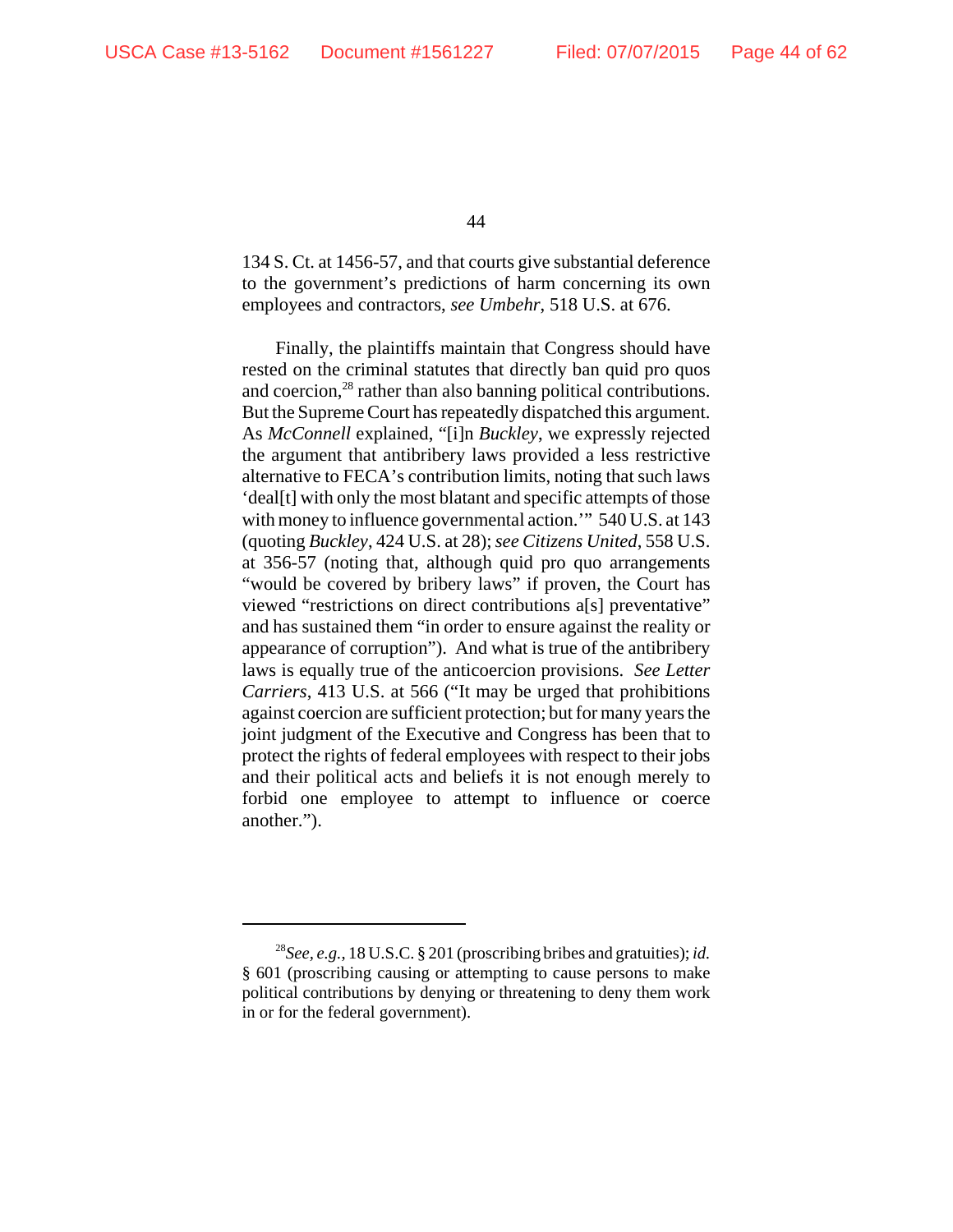## D

Because the operative question in the plaintiffs' overinclusiveness challenge is whether § 30119 avoids "unnecessary abridgment" of First Amendment rights, it is also important to consider how much the statute leaves untouched. Campaign contributions are banned, but other forms of political engagement are left entirely unrestricted. The plaintiffs are free to volunteer for candidates, parties, or political committees; to speak in their favor; and to host fundraisers and solicit contributions from others. *See* 52 U.S.C. § 30101(8)(B) (enumerating activities to which the term "contribution" does not extend). And even the contribution ban itself is limited to the period between commencement of negotiations and completion of contract performance. *Id.* § 30119(a)(1).

The plaintiffs insist that the fact that the statute preserves other avenues of political communication is irrelevant to First Amendment analysis. Pls. Br. 61. But that argument is incorrect. As the Court recognized in *McCutcheon v. FEC*, "in the context of [upholding the] base contribution limits, *Buckley* observed that a supporter could vindicate his associational interests by personally volunteering his time and energy on behalf of a candidate." *McCutcheon*, 134 S. Ct. at 1449 (citing *Buckley*, 424 U.S. at 22, 28).<sup>29</sup> The availability of other avenues

<sup>29</sup>*See Buckley*, 424 U.S. at 22 (noting that FECA's contribution ceilings "limit one important means of associating with a candidate or committee, but leave the contributor free to become a member of any political association and to assist personally in the association's efforts on behalf of candidates"); *see also Williams-Yulee*, 135 S. Ct. at 1670 (upholding Florida's ban on solicitation of campaign funds by judicial candidates, emphasizing that the ban restricts only "a narrow slice of speech" because it "leaves judicial candidates free to discuss any issue with any person at any time").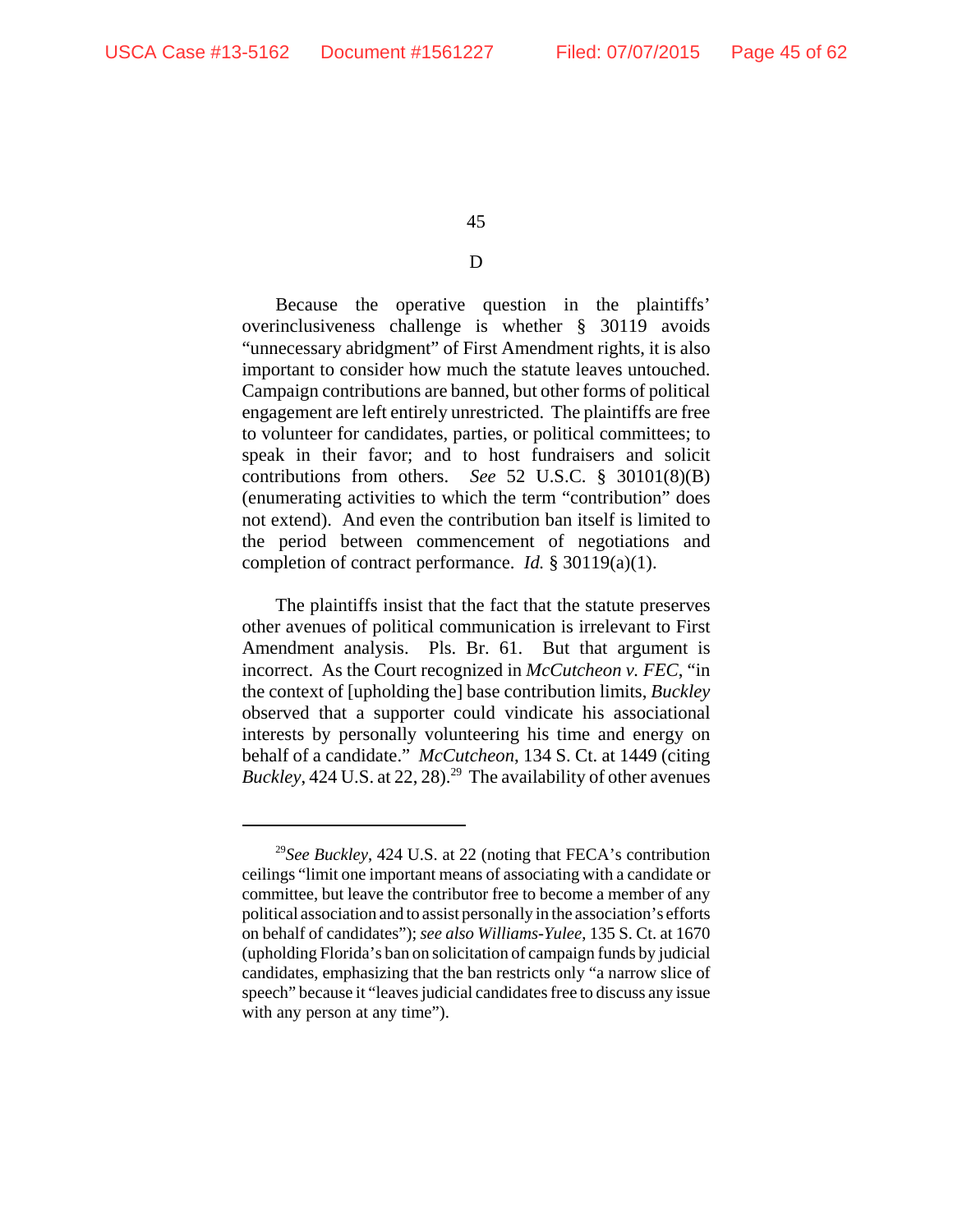of political communication can thus be relevant, although it is of course not dispositive.

In *Blount v. SEC*, for example, this court upheld a rule restricting political contributions by municipal finance professionals to state and local officials from whom they hoped to secure underwriting contracts. 61 F.3d 938. We found the rule to be "closely drawn," in part because it "restrict[ed] a narrow range of their activities for a relatively short period of time," and those subject to the rule were "not in any way restricted from engaging in the vast majority of political activities." *Id*. at 947-48. Similarly, the Fourth Circuit upheld a lobbyist contribution ban in part because it "serve[d] only as a channeling device, cutting off the avenue of association and expression that is most likely to lead to corruption but allowing numerous other avenues of association and expression." *Preston*, 660 F.3d at 734. So, too, here.

### E

We conclude that the ban on contractor contributions is closely drawn to the government's interests in preventing corruption and its appearance, and in protecting against interference with merit-based administration. It strikes at the dangers Congress most feared while preserving contractors' freedom to engage in many other forms of political expression. We do not discount the possibility that Congress could have narrowed its aim even further, targeting only certain specific kinds of government contracting or doing so only during specific periods. But as the Court has made clear, "most problems arise in greater and lesser gradations, and the First Amendment does not confine a State to addressing evils in their most acute form." *Williams-Yulee*, 135 S. Ct. at 1671.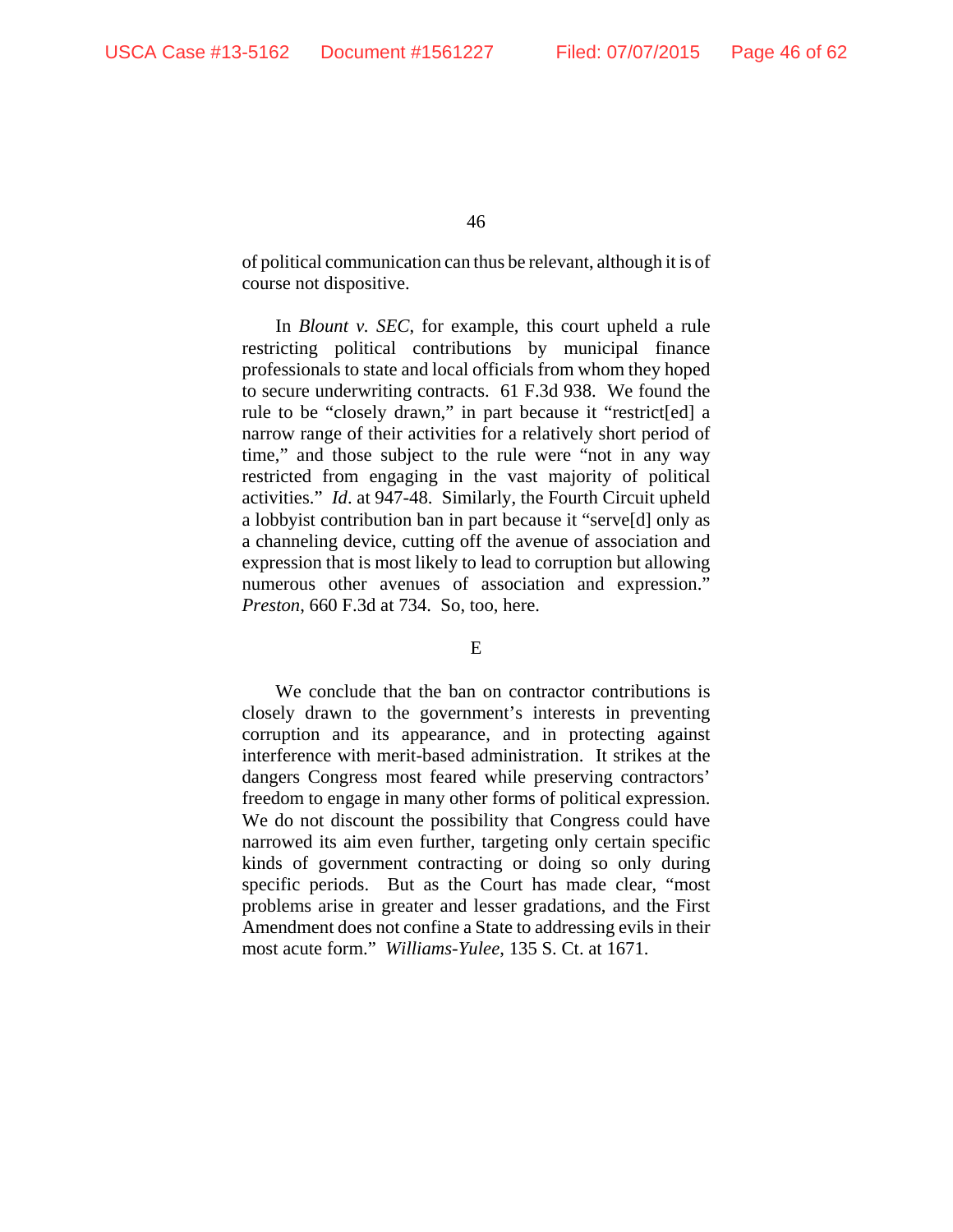# V

What we have said thus far establishes that § 30119's ban on contractor contributions serves sufficiently important interests and employs means closely drawn to avoid unnecessary abridgment of protected expression. The plaintiffs make one further First Amendment argument: not only is § 30119 *over*inclusive because it *restricts* too much speech, but it is also *under*inclusive because it *permits* too much speech. That is, it fails to ban contributions by three categories of individuals or entities that might implicate the same interests.

The first category proffered for comparison by the plaintiffs consists of entities and individuals associated with firms that have government contracts: PACs established by contracting corporations; officers, employees, and shareholders of contracting corporations; and individuals who control limited liability companies (LLCs) that contract with the federal government. The second category is composed of federal employees. The final category comprises individuals who seek other government benefits or positions, particularly grants and loans, admission to the military academies, and ambassadorships.<sup>30</sup>

We begin with some general principles relevant to evaluating a claim that a statute violates the First Amendment because it is "underinclusive." To put it most bluntly: "The First

<sup>&</sup>lt;sup>30</sup>The plaintiffs' opening brief proffers only the third category as an example of First Amendment underinclusiveness, discussing the first two as part of their equal protection challenge. Pls. Br. 23, 55-59. In their reply brief, the plaintiffs identify all three categories as supporting their First Amendment argument. Reply Br. 26-28. Because the issues are intertwined, *see infra* Part VI, we consider all three categories here.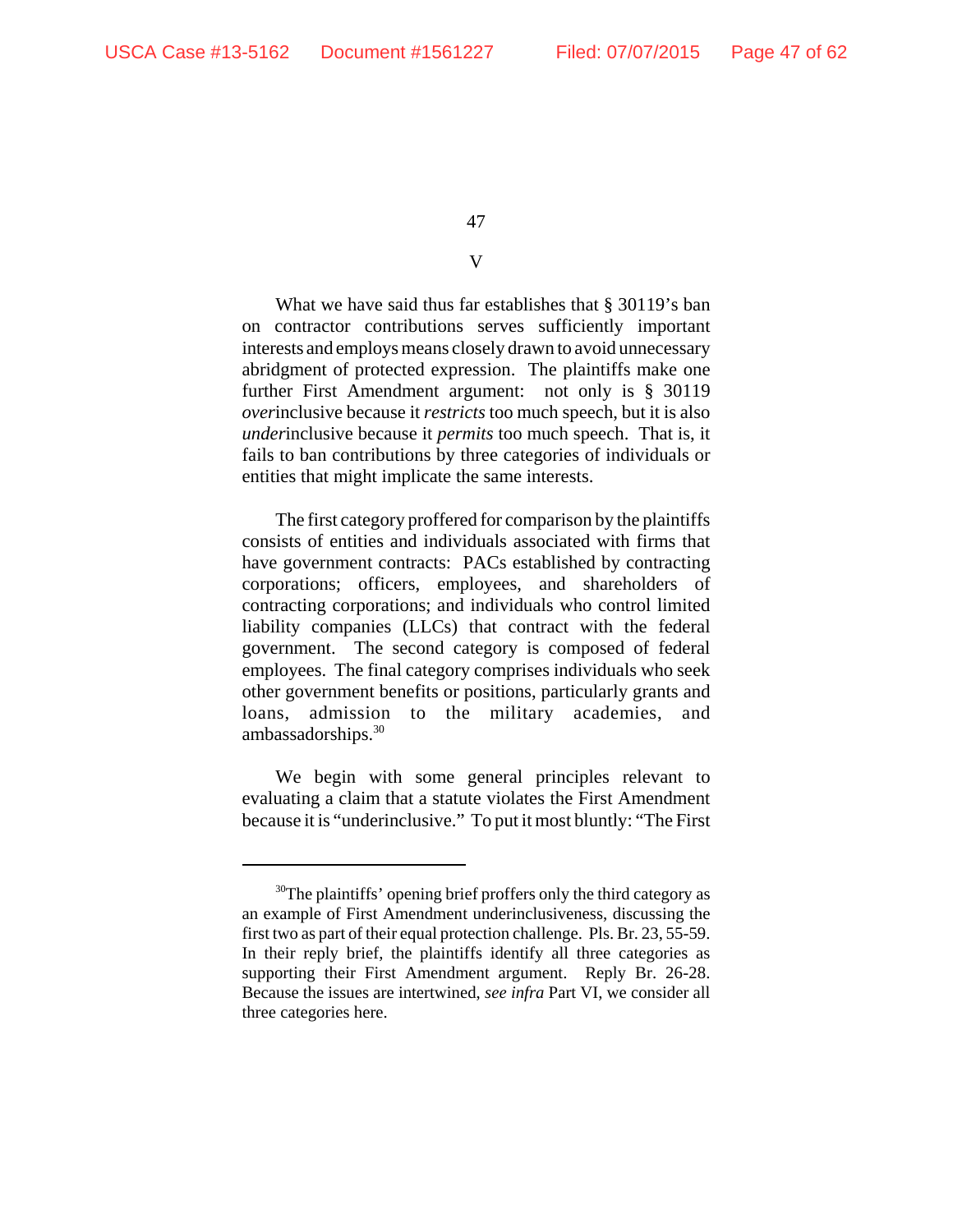Amendment does not require the government to curtail as much speech as may conceivably serve its goals." *Blount*, 61 F.3d at 946. Or, as the Supreme Court recently said in *Williams-Yulee v. Florida Bar*, in which it upheld, under strict scrutiny, Florida's ban on solicitation of campaign funds by judicial candidates:

> [T]he First Amendment imposes no freestanding "underinclusiveness limitation." A State need not address all aspects of a problem in one fell swoop; policymakers may focus on their most pressing concerns. We have accordingly upheld laws -- even under strict scrutiny -- that conceivably could have restricted even greater amounts of speech in service of their stated interests.

135 S. Ct. at 1668 (quoting *R.A.V. v. St. Paul*, 505 U.S. 377, 387 (1992)). Of course, in the instant case we do not apply strict scrutiny, but rather the more forgiving "closely drawn" standard. And a statute that does not go as far as it might to cut off campaign contributions can hardly be said to constitute an "unnecessary abridgment" of the freedom to make such contributions, *McCutcheon*, 134 S. Ct. at 1444.

This is not to say that underinclusiveness plays no role in First Amendment analysis. As the Court explained in *Williams-Yulee*, a law's underinclusiveness raises "a red flag" that may indicate a different kind of problem. 135 S. Ct. at 1668. For example, it may raise "'doubts about whether the government is in fact pursuing the interest it invokes, rather than disfavoring a particular speaker or viewpoint.'" *Id.* (quoting *Brown v. Entm't Merchants Ass'n*, 131 S. Ct. 2729, 2740 (2011)). The "textbook illustration of that principle," the Court explained, is the *Lukumi Babalu Aye* case, in which it struck down a city's ban on ritual animal sacrifices because the city's failure to ban secular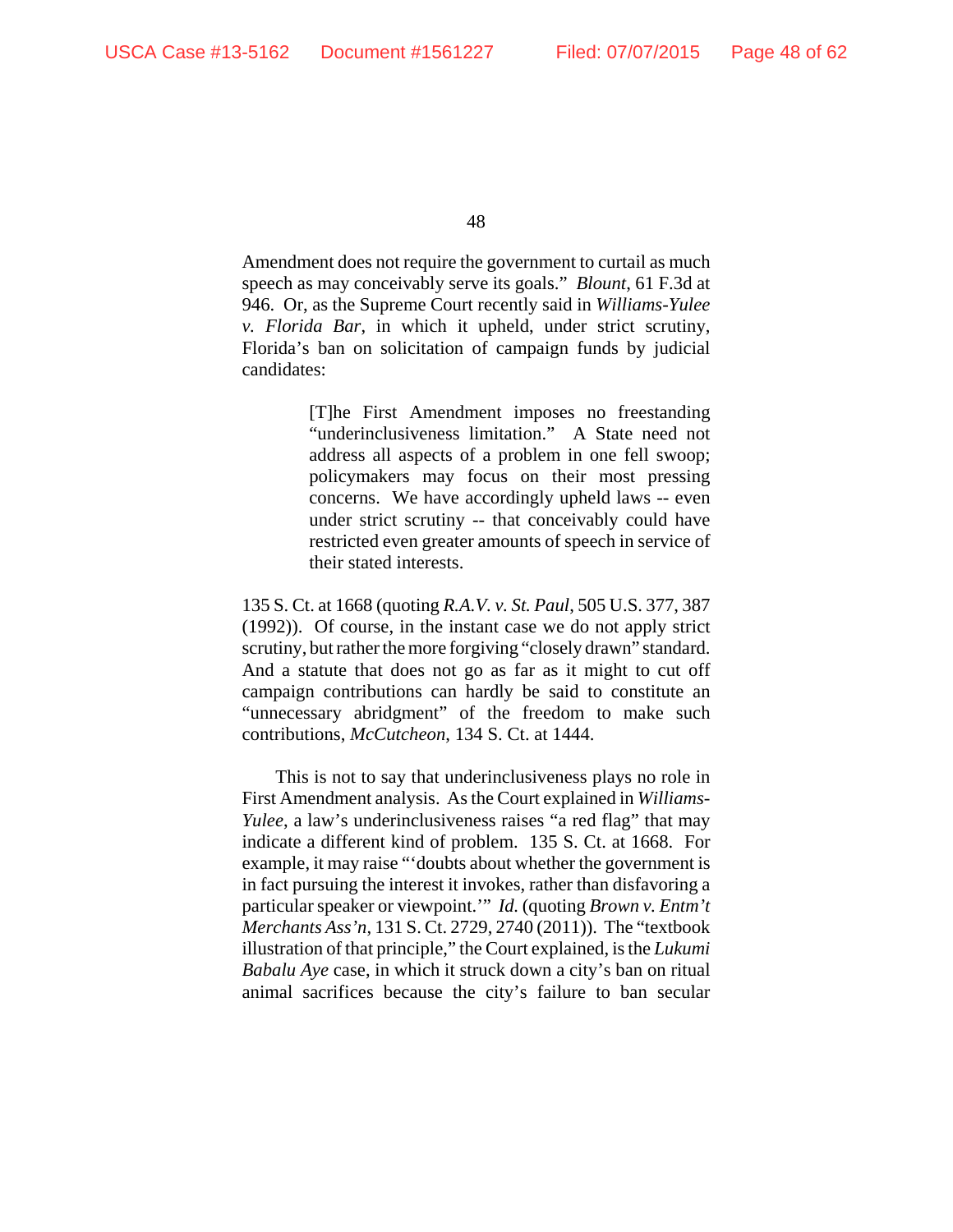killings indicated that the ban's object was not (as it asserted) animal welfare but rather the suppression of particular religious beliefs. *Williams-Yulee*, 135 S. Ct. at 1668 (citing *Church of Lukumi Babalu Aye, Inc. v. Hialeah*, 508 U.S. 520, 543-47  $(1993)$ ).<sup>31</sup> Indeed, underinclusiveness may call into question whether "the proffered state interest actually underlies the law," *Blount*, 61 F.3d at 938 (internal quotation marks omitted), even when the true interest is not invidious. *See Republican Party of Minn. v. White*, 536 U.S. 765, 780 (2002) (finding a restriction on speech by judicial candidates "so woefully underinclusive as to render belief in [its asserted] purpose a challenge to the credulous").<sup>32</sup>

<sup>31</sup>*See also City of Ladue v. Gilleo*, 512 U.S. 43, 51 (1994) (noting that "a regulation of speech may be impermissibly *underinclusive*" if it represents an attempt "to give one side of a debatable public question an advantage in expressing its views to the people," or "to select the permissible subjects for public debate and thereby to control . . . the search for political truth" (internal quotation marks omitted)); *First Nat'l Bank of Bos. v. Bellotti*, 435 U.S. 765, 793 (1978) (finding an underinclusiveness problem where "[t]he fact that a particular kind of ballot question [was] singled out for special treatment . . . suggest[ed] . . . that the legislature may have been concerned with silencing corporations on a particular subject").

<sup>32</sup>*See also Citizens United*, 558 U.S. at 362 (concluding that, "if Congress had been seeking to protect dissenting shareholders" as the government claimed, it would not have banned corporate speech "in only certain media" for only a specific period before an election); *Florida Star v. B.J.F.*, 491 U.S. 524, 540 (1989) (invalidating statute barring publication of victims' identities in part because its "facial underinclusiveness . . . raises serious doubts about whether Florida is, in fact, serving, with this statute, the significant interests which [it] invokes in support of affirmance").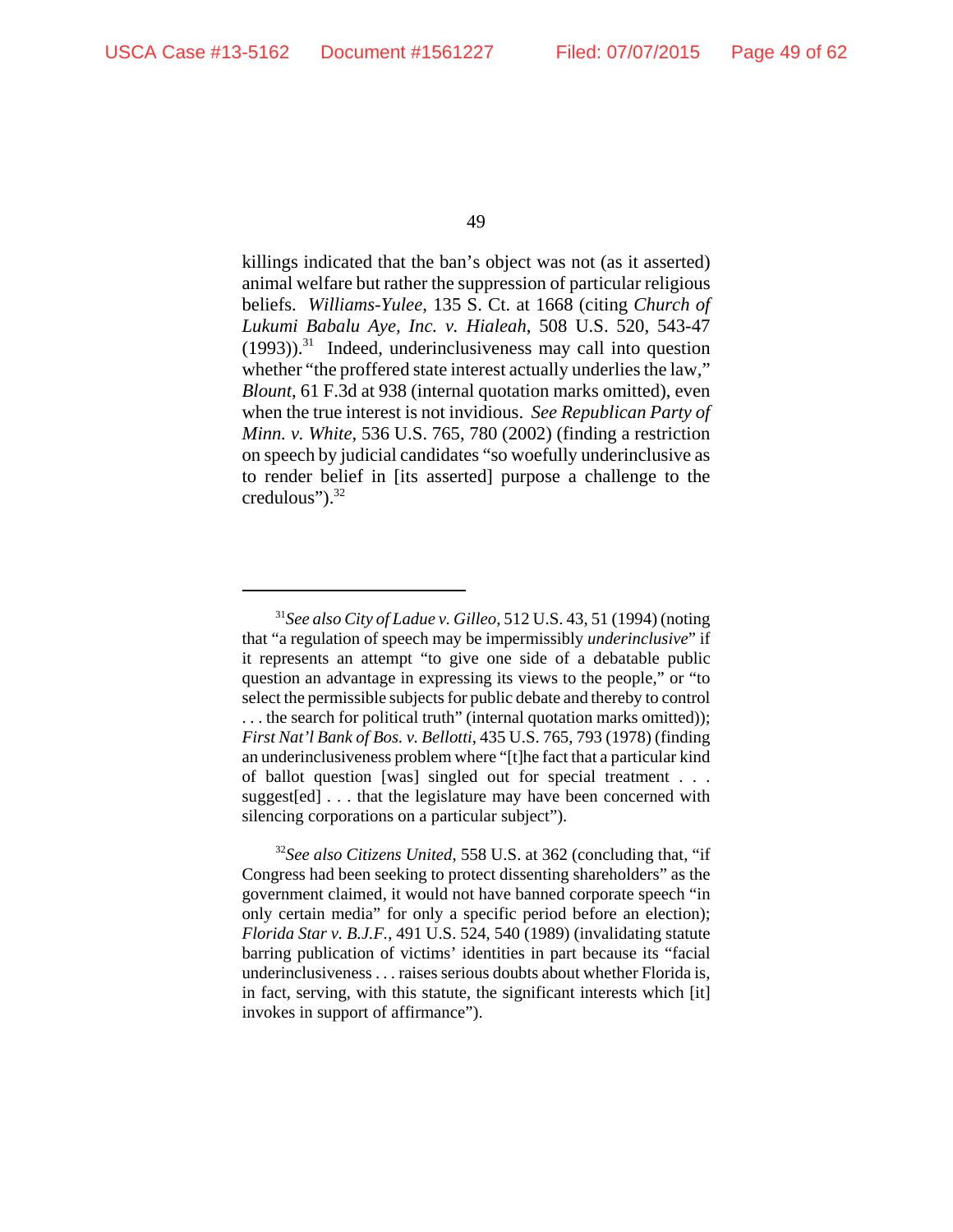But the plaintiffs do not challenge § 30119 on these grounds. They do not contend, for example, that Congress' true interest was to favor corporate affiliates, federal employees, or government grantees over individual contractors, *see* Oral Arg. Recording 18:20-19:03, which would require us to undertake closer analysis of the basis for such disparate treatment. To the contrary, they agree that the interests that motivated and have sustained § 30119 are the anticorruption goals the government invokes today. *See id.* 22:05-45. Moreover, it is plain that the statute "applies evenhandedly to all [government contractors], regardless of their viewpoint," *Williams-Yulee*, 135 S. Ct. at 1668, and regardless of their form of organization, *see* 52 U.S.C. § 30119(a)(1) (barring the "person" who enters into the contract from making the contribution); *id.* § 30101(11) (defining "person" to "include[] an individual, partnership, committee, association, corporation, labor organization, or any other organization or group of persons"). And nothing in the statute's history even hints at any purpose to disfavor individual contractors as against the categories proffered by the plaintiffs.

In *Williams-Yulee*, the Court noted that "[u]nderinclusiveness can also reveal that a law does not actually advance a compelling interest." 135 S. Ct. at 1668. *See also Blount*, 61 F.3d at 946 (noting that a rule may be "struck for *under*inclusiveness . . . if it cannot 'fairly be said to advance any genuinely substantial governmental interest'" (quoting *FCC v. League of Women Voters*, 468 U.S. 364, 396 (1984))). As an example of that kind of case, the Court cited the facts of *Smith v. Daily Mail*, where the Court struck down a state statute banning newspapers from disclosing the names of juvenile defendants because, inter alia, the statutory purpose -- protecting the anonymity of juvenile offenders -- was entirely vitiated by the statute's failure to bar electronic media from making the same disclosures. *Williams-Yulee*, 135 S. Ct. at 1668 (citing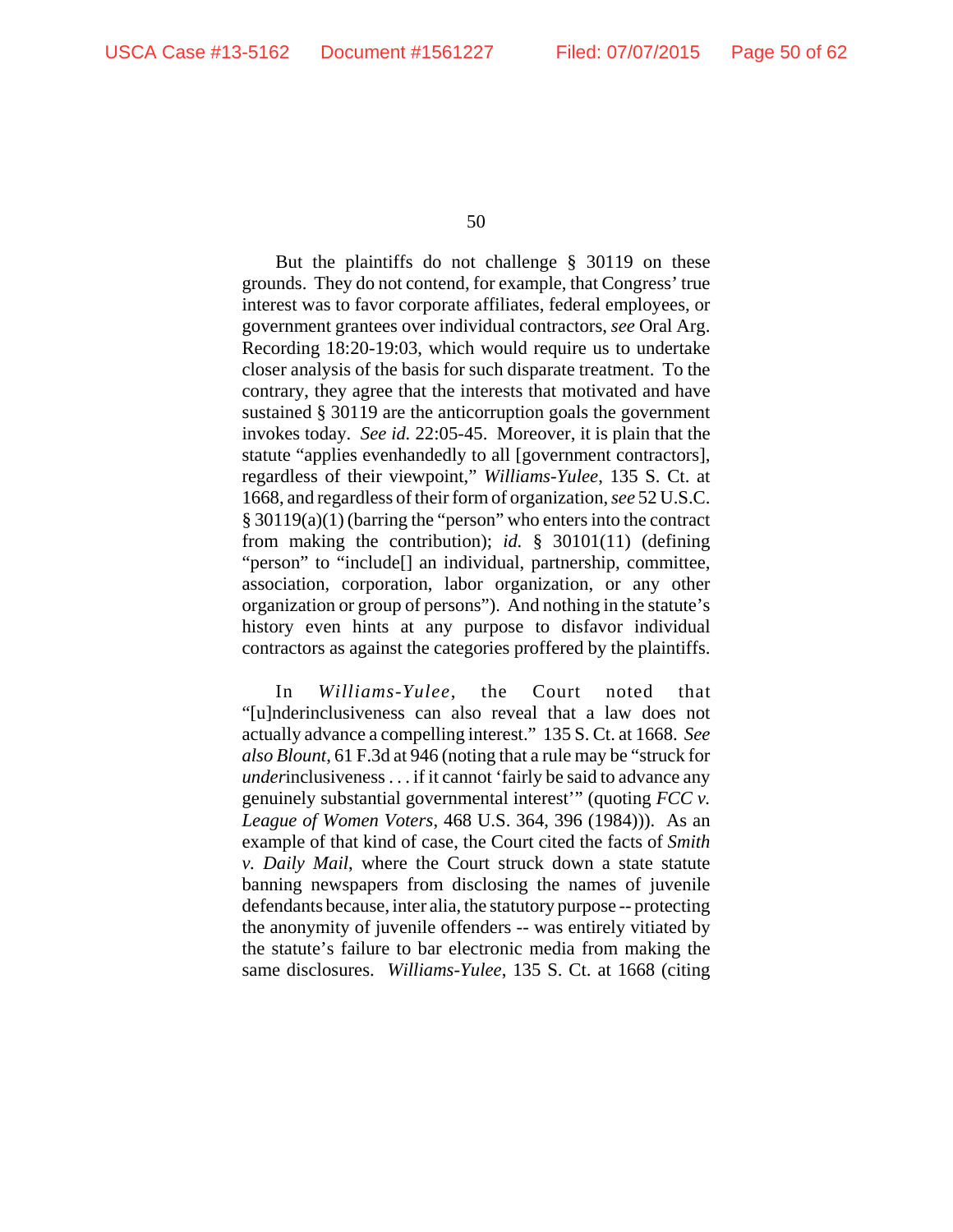Smith v. Daily Mail Publ'g Co., 443 U.S. 97, 104-105 (1979)).<sup>33</sup> But here, the record reflects that § 30119 does advance, albeit imperfectly, the government's important interests in protecting against quid pro quo corruption and its appearance, and in protecting merit-based public administration.

With these general principles in mind, we now briefly examine each of the categories of underinclusiveness to which the plaintiffs draw our attention.

#### A

The plaintiffs' first category includes entities and individuals associated with corporations that have government contracts. Like the plaintiffs, corporations that contract with federal agencies cannot make contributions in federal elections. See 52 U.S.C. §§ 30119(a), 30101(11).<sup>34</sup> At the same time, it is true that corporate contractors (like other corporations) are permitted to form PACs -- separate segregated funds that can

<sup>33</sup>*Cf. Reed v. Town of Gilbert*, No. 13-502, 2015 WL 2473374, at \*11 (U.S. June 18, 2015) (holding that a town's content-based sign regulation failed strict scrutiny because "[t]he Town cannot claim that placing strict limits on temporary directional signs is necessary to beautify the Town while at the same time allowing unlimited numbers of other types of signs that create the same problem"); *Sanjour v. EPA*, 56 F.3d 85, 95 (D.C. Cir. 1995) (en banc) ("Because the government has . . . not even attempted to regulate a broad category of behavior . . . giving rise to precisely the harm that supposedly motivated it to adopt the [challenged] regulations, we have trouble taking the government's avowed interest to heart.").

<sup>&</sup>lt;sup>34</sup>The ban on corporate contractor contributions is a consequence not only of § 30119, but also of 52 U.S.C. § 30118, which bans contributions by any corporation in a federal election. *See Beaumont*, 539 U.S. 146 (upholding the ban on corporate contributions).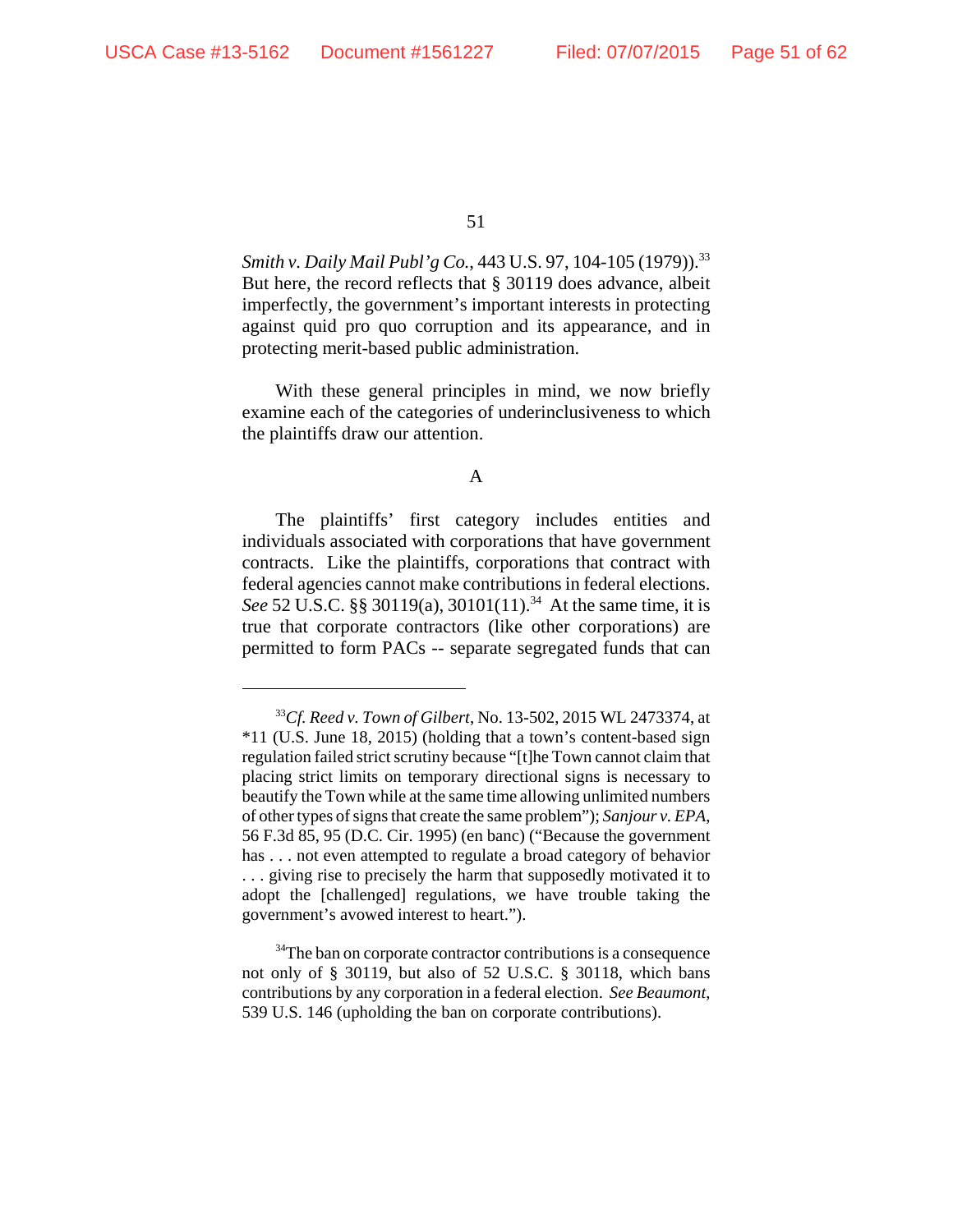make campaign contributions with non-treasury funds solicited from shareholders, certain personnel, and their families. *See* 52 U.S.C. § 30119(b); *id*. § 30118(b). Officers, employees, and shareholders of corporate contractors are also free to make direct contributions "from their personal assets." 11 C.F.R. § 115.6. And it may be that individuals who control LLCs that contract with the federal government can make contributions as well. But none of these allowances fatally undermines the statutory regime.

1. A corporation is a separate legal entity from a PAC. *See Citizens United*, 558 U.S. at 337; *Mass. Citizens for Life*, 479 U.S. at 252-56. As a consequence, the Supreme Court has said that the political expression of a PAC is not equivalent to that of its associated corporation. *See Citizens United*, 558 U.S. at 337 ("A PAC is a separate association from the corporation. So the PAC exemption from [FECA's] expenditure ban does not allow corporations to speak." (citation omitted)). Congress' decision to permit contributions by PACs associated with contracting corporations is therefore not inconsistent with its decision to prohibit contributions by contractors themselves.

In *Williams-Yulee*, the Court considered a similar underinclusiveness challenge to Florida's ban on personal solicitation of campaign funds by judicial candidates. That ban "allow[ed] a judge's campaign committee to solicit money," which the petitioner argued "reduces public confidence in the integrity of the judiciary just as much as a judge's personal solicitation." 135 S. Ct. at 1668. The Court was not moved. "However similar the two solicitations may be in substance," the Court said, "a State may conclude that they present markedly different appearances to the public. Florida's choice to allow solicitation by campaign committees does not undermine its decision to ban solicitation by judges." *Id.* at 1669. The same can be said of Congress' choice to permit contributions by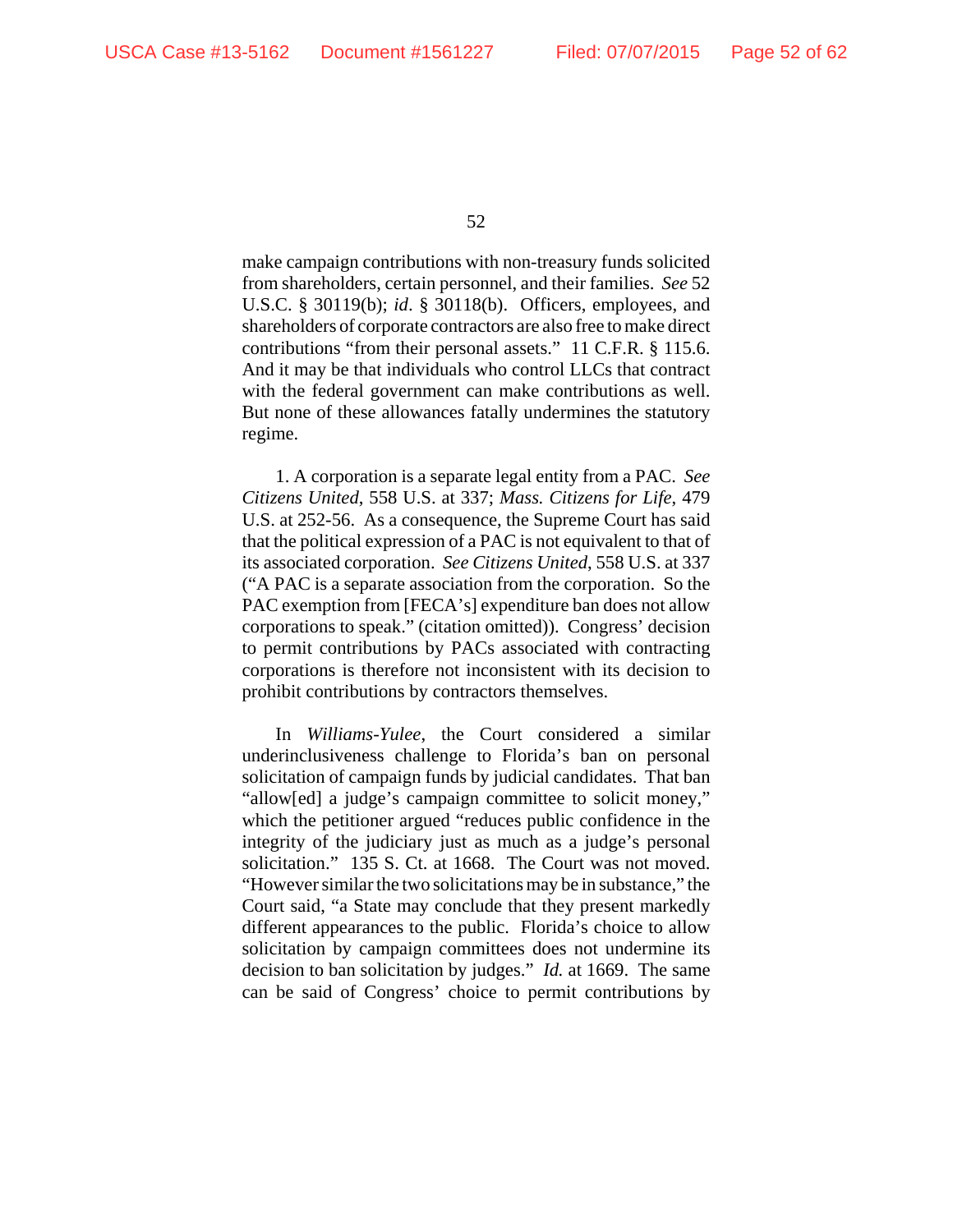political committees associated with corporate contractors, while banning contributions by contractors themselves.

2. Respecting the corporate form, and therefore according separate treatment to shareholders and other individuals associated with corporations, is also constitutional. In *Blount*, we considered and rejected a similar underinclusiveness challenge to the SEC's pay-to-play rule, which, while restricting contributions by municipal securities professionals, did not extend the restriction to the chief executives of banks with municipal securities departments. "[A] regulation is not fatally underinclusive," we said, "simply because an alternative regulation, which would restrict *more* speech or the speech of *more* people, could be more effective." *Blount*, 61 F.3d at 946.

In upholding the SEC's rule, *Blount* also noted the SEC's explanation that this "loophole," like others in the rule, reflected the Commission's sensitivity to First Amendment concerns about overinclusiveness. *Id.* at 947. Here, too, Congress could reasonably have concluded that banning contributions by all those associated with corporate contractors would go too far at too great a First Amendment cost.

3. The plaintiffs further argue that, while they contract directly with the federal government for their services and so are barred from making contributions, they or other individuals could instead establish an LLC to formally contract with the government and receive payment for their work. Then, because the FEC has ruled that the contractor contribution ban does not apply to an entity's "employees, officers, or members," 11 C.F.R. § 115.6, the plaintiffs maintain that such individuals would remain free to make contributions. The availability of this LLC loophole, they say, vitiates the statutory purpose.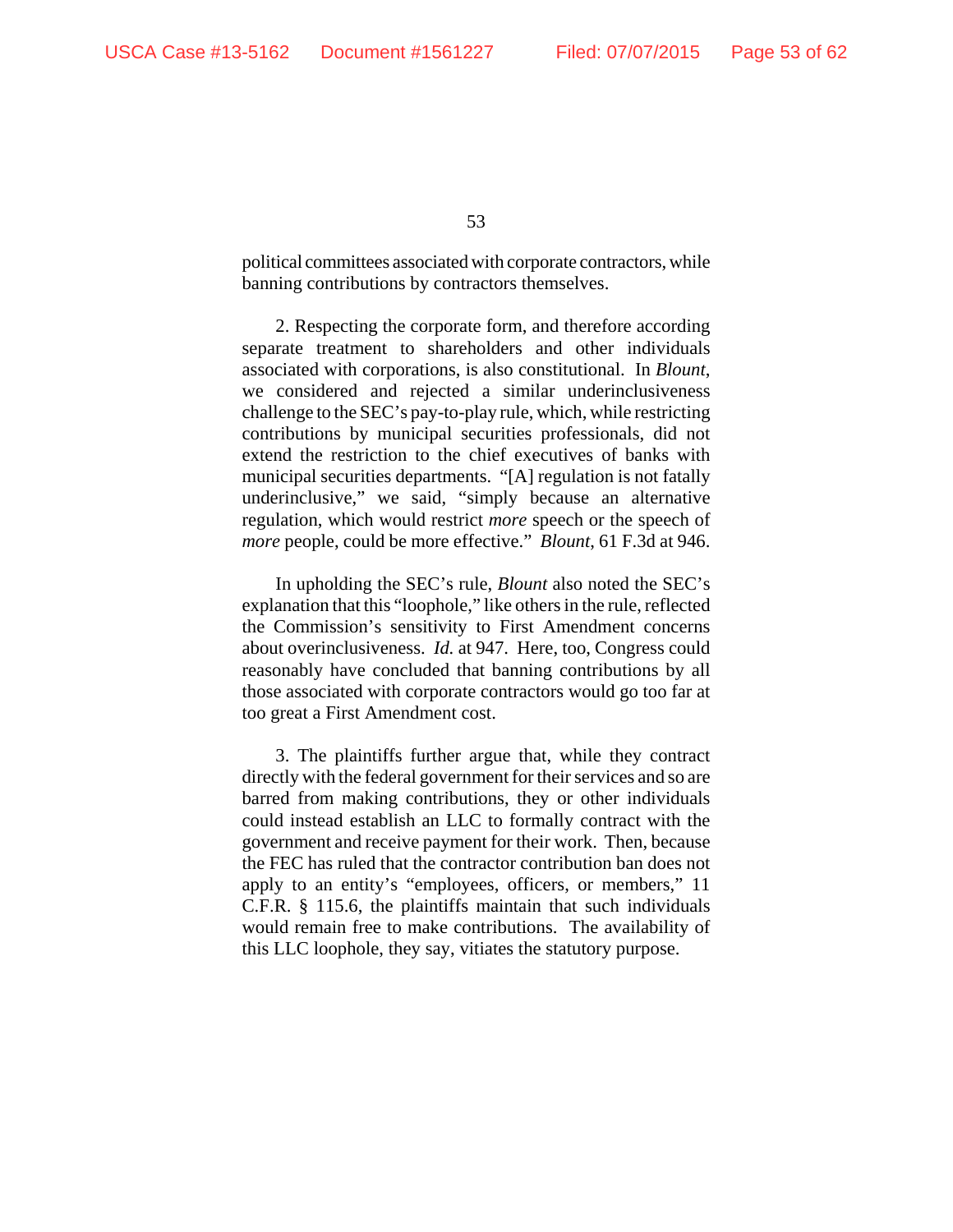Although the FEC's briefs accepted the plaintiffs' description of the regulatory treatment of individuals who establish LLCs, the agency submitted a post-argument letter clarifying that the Commission itself "has not addressed the application of FECA's contractor contribution prohibition to contributions made by an individual who is the sole member of an LLC that is a federal contractor." FEC Post-Argument Letter at 6 (Nov. 24, 2014) (emphasis omitted).<sup>35</sup> Perhaps for that reason, there is no evidence in the record that anyone has ever used an LLC as a loophole to permit him or her to make an individual campaign contribution.<sup>36</sup>

The plaintiffs' own evidence highlights the not insignificant costs involved in both establishing and operating as an LLC. *See* Tiemann Decl. ¶ 3, *cited in* D. Ct. Findings ¶ 19. Moreover, at oral argument, plaintiffs' counsel acknowledged that "persons like Mr. Miller and Mr. Brown almost certainly could not have [contracted] through [an] LLC" -- both because the agency may not have allowed it, and because of the "substantial sacrifice" they would have incurred by forgoing various benefits that come with employment-like contracts. Oral Arg. Recording 23:13-58. In short, in the absence of any evidence of circumvention-by-LLC, the failure to plug this speculative loophole is hardly a

 $35$ The statute, of course, does not mention LLCs, which first emerged in the late 1970s. *See* Treatment of Limited Liability Companies Under the Federal Election Campaign Act, 64 Fed. Reg. 37397, 37398 (July 12, 1999).

<sup>&</sup>lt;sup>36</sup>One witness opined that, at least with respect to consulting-type contracts, client agencies are indifferent between contracting with an LLC and contracting with an individual. *See* Schooner Decl. ¶ 8, *cited in* D. Ct. Findings  $\llbracket 20$ . The witness did not say how many such arrangements there are, or that any individuals using LLCs had actually made campaign contributions. *Id.*; *see also* Lubbers Decl. ¶ 8, *cited in* D. Ct. Findings ¶ 20.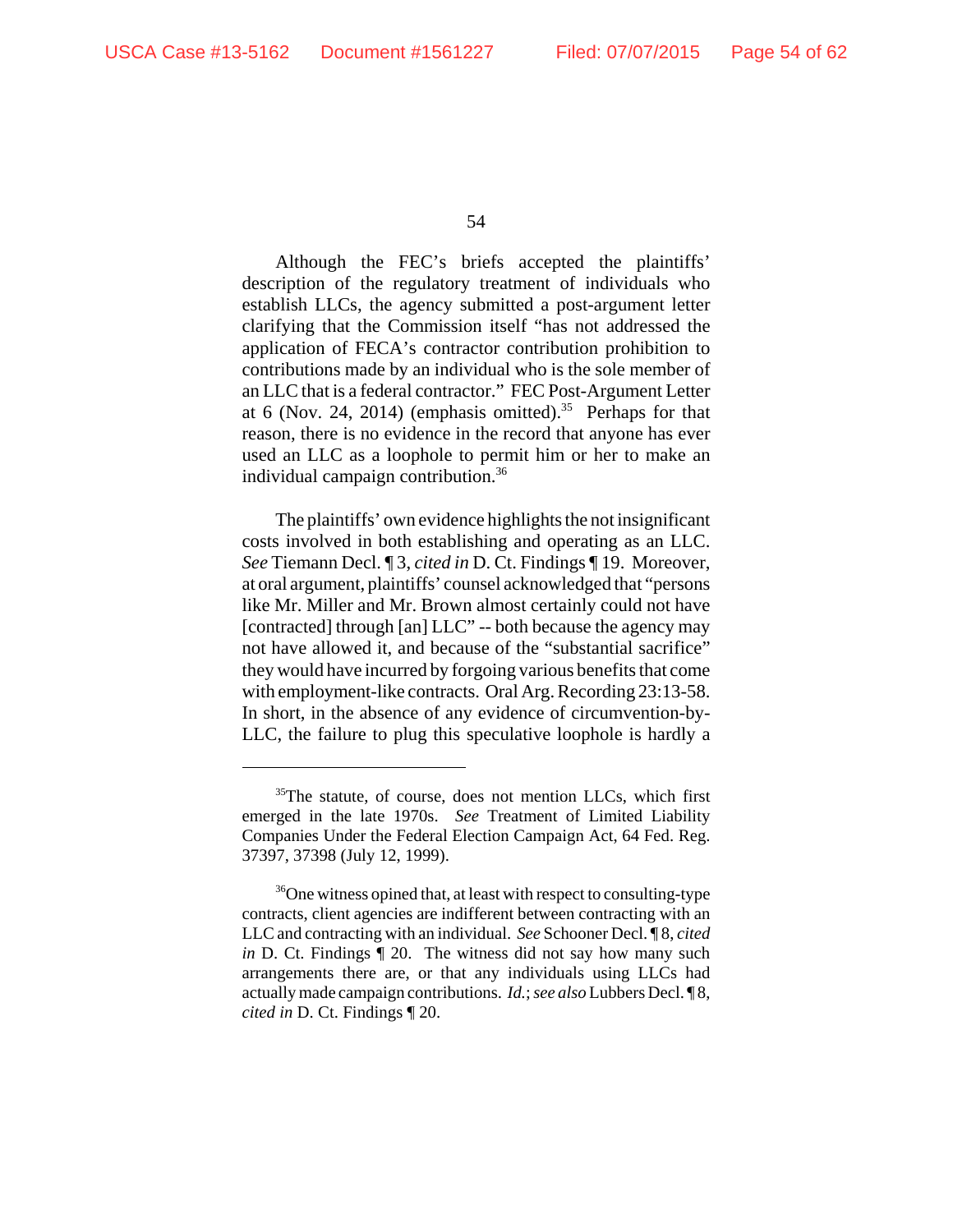basis for invalidating the statute. *Cf. Williams-Yulee*, 135 S. Ct. at 1670 ("Even under strict scrutiny, '[t]he First Amendment does not require States to regulate for problems that do not exist.'" (quoting *Burson*, 504 U.S. at 207)).

B

The second category proffered by the plaintiffs as evidence of § 30119's underinclusiveness is composed of federal employees who, unlike federal contractors, are generally not barred from making campaign contributions. *See* 5 C.F.R. § 734.208(a). As with the other categories, there is no ground for concluding that Congress chose to invidiously discriminate against contractors in favor of employees. And while federal employees are permitted to make contributions, they are subject to other restrictions (pursuant to the Hatch Act) and enjoy other protections (pursuant to the Civil Service Reform Act) that do not apply to contractors.<sup>37</sup>

<sup>&</sup>lt;sup>37</sup>The Hatch Act bars most federal employees from, inter alia, soliciting or accepting political contributions, running for office in a partisan election, hosting a political fundraiser, or engaging in political activity while on duty or in a federal building. *See* 5 U.S.C. §§ 7323(a), 7324(a); 5 C.F.R. §§ 734.302-.306. Employees of more than a dozen specific agencies, as well as others who hold certain senior or adjudicative positions, are more broadly prohibited from "tak[ing] an active part in . . . political campaigns." 5 U.S.C. § 7323(b)(2)(A). Under the Civil Service Reform Act, covered employees are protected against "prohibited personnel practices," including discrimination on the basis of political affiliation and coercion to make political contributions. 5 U.S.C.  $\S$  2302(a)(1),  $(b)(1)(E)$ ,  $(b)(3)$ . Aggrieved employees who have been subjected to such practices can seek redress through the Office of Special Counsel and the Merit Systems Protection Board. 5 U.S.C. §§ 1214-15, 1221.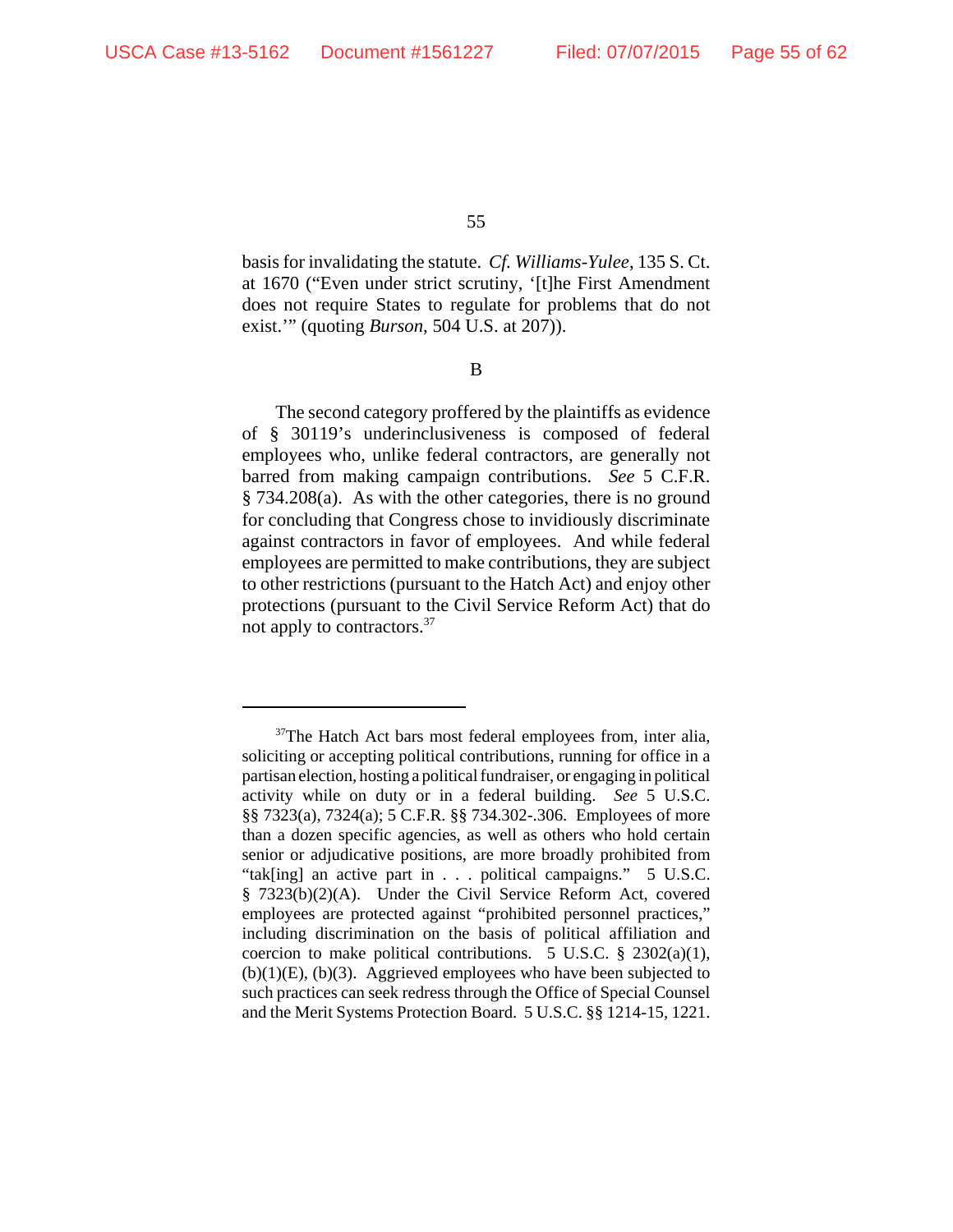Congress could reasonably have thought that the difference in status of the two kinds of workers warrants this difference in treatment. Because regular employees do not generally need new contracts or renewals with the frequency required by outside contractors, permitting them to make contributions carries less risk of corruption or its appearance: employees have less to gain from making contributions and less to lose from not making them.<sup>38</sup> It is true, as the plaintiffs note, that employees have other concerns that could make them susceptible to coercion, including the desire for promotion or the fear of termination. But Congress has provided them with merit system protections that guard against that risk. *See supra* note 37. We see no basis for overturning Congress' decision about how to calibrate these different restrictions.39

 $\mathsf{C}$ 

Finally, the plaintiffs' comparison of contractors to a miscellany of other individuals who seek government benefits or positions -- particularly grants and loans, admission to the military academies, and ambassadorships -- is equally

<sup>38</sup>*Cf.* 86 CONG. REC. 2580 (1940) (statement of Sen. Brown) ("[T]he Government clerk, *if he is not under civil service*, is interested in keeping in power the party that is in power and that gave him a job. ... I can apply the same principle .... to contractors who are doing business with the Government of the United States." (emphasis added)).

<sup>39</sup>*Cf. Broadrick v. Oklahoma*, 413 U.S. 601, 607 n.5 (1973) (rejecting equal protection challenge to Oklahoma statute "singling out classified service employees for restrictions on partisan political expression while leaving unclassified personnel free from such restrictions" because "the legislature must have some leeway in determining which of its employment positions require restrictions on partisan political activities and which may be left unregulated").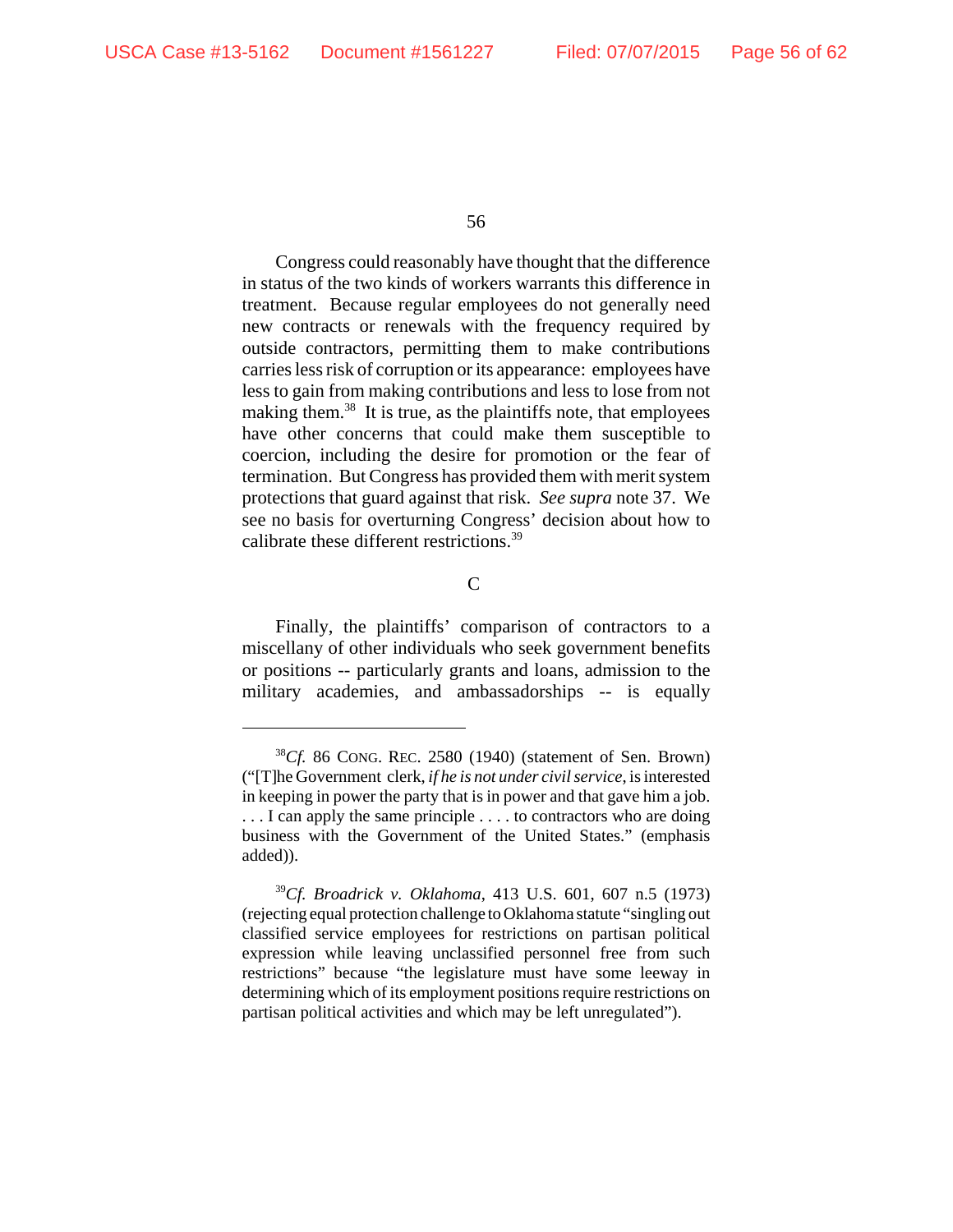unavailing. Once again, there is no basis for a claim that Congress invidiously discriminated against contractors and in favor of others. Nor is there any reason to believe that permitting contributions by these other individuals defeats § 30119's purpose of protecting against corruption and interference with merit-based administration. Congress is surely not prohibited from fighting such problems in one sector unless it fights them in all. As the Supreme Court has said, "'a legislature need not strike at all evils at the same time.'" *Buckley*, 424 U.S. at 105 (quoting *Katzenbach v. Morgan*, 384 U.S. 641, 657 (1966)). Rather, "reform may take one step at a time, addressing itself to the phase of the problem which seems most acute to the legislative mind." *Id.* (internal quotation marks and citations omitted); *see Williams-Yulee*, 135 S. Ct. at 1668.

#### D

We conclude that the contractor contribution ban is not fatally underinclusive. There is no doubt that "the proffered state interest actually underlies the law," and that it can "fairly be said" that the statute "advance[s] a[] genuinely substantial governmental interest." *Blount*, 61 F.3d at 946 (citations and internal quotation marks omitted). The plaintiffs may well be right that the ban would be even more effective if it swept in more potential contributors. But § 30119 "aims squarely at the conduct most likely to undermine" the important interests that underlie it, and "[w]e will not punish [Congress] for leaving open more, rather than fewer, avenues of expression, especially when there is no indication that the selective restriction of speech reflects a pretextual motive." *Williams-Yulee*, 135 S. Ct. at 1668-70.

Accordingly, and in light of the analysis of the preceding Parts, we reject the plaintiffs' First Amendment challenge.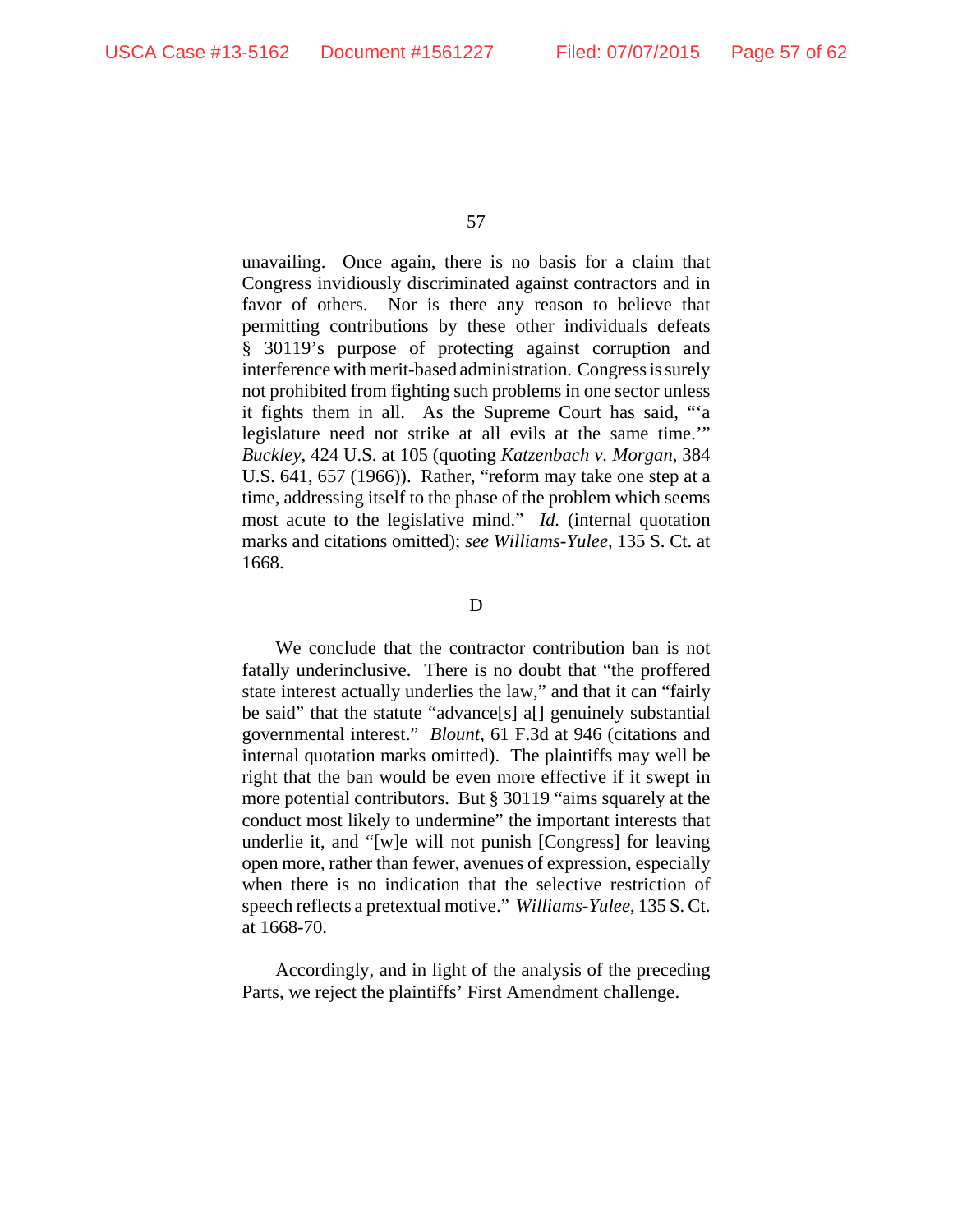## VI

In addition to their First Amendment claim, the plaintiffs challenge § 30119 under the equal protection component of the Fifth Amendment. Equal protection is violated, they maintain, because the statute subjects individual contractors like themselves to a ban that it does not apply to two categories of similarly situated persons: (1) entities and individuals associated with firms that have government contracts (i.e., PACs of contracting corporations; officers, employees, and shareholders of contracting corporations; and individuals who control contracting LLCs); and (2) individuals who are regular employees rather than contractors.

If this argument sounds familiar, it should. It is the same argument that we have just considered, and rejected, when clothed in the garb of a First Amendment claim that § 30119 is too underinclusive to satisfy the "closely drawn" standard.<sup>40</sup> Now dressing their argument as an equal protection claim, the plaintiffs insist that we must evaluate it under strict scrutiny. That is so, they say, because "the right to make a political contribution is a fundamental right protected by the First Amendment," and because "strict scrutiny is required when a law . . . 'impinges upon a fundamental right explicitly or implicitly protected by the Constitution.'" Pls. Br. 25 (quoting *San Antonio Indep. Sch. Dist. v. Rodriguez*, 411 U.S. 1, 17 (1973)).

We reject this doctrinal gambit, which would require strict scrutiny notwithstanding the Supreme Court's determination that the "closely drawn" standard is the appropriate one under the

<sup>&</sup>lt;sup>40</sup>As noted above, the plaintiffs' underinclusiveness argument included a third category as well: individuals seeking a miscellany of other government benefits or positions. *See supra* note 30.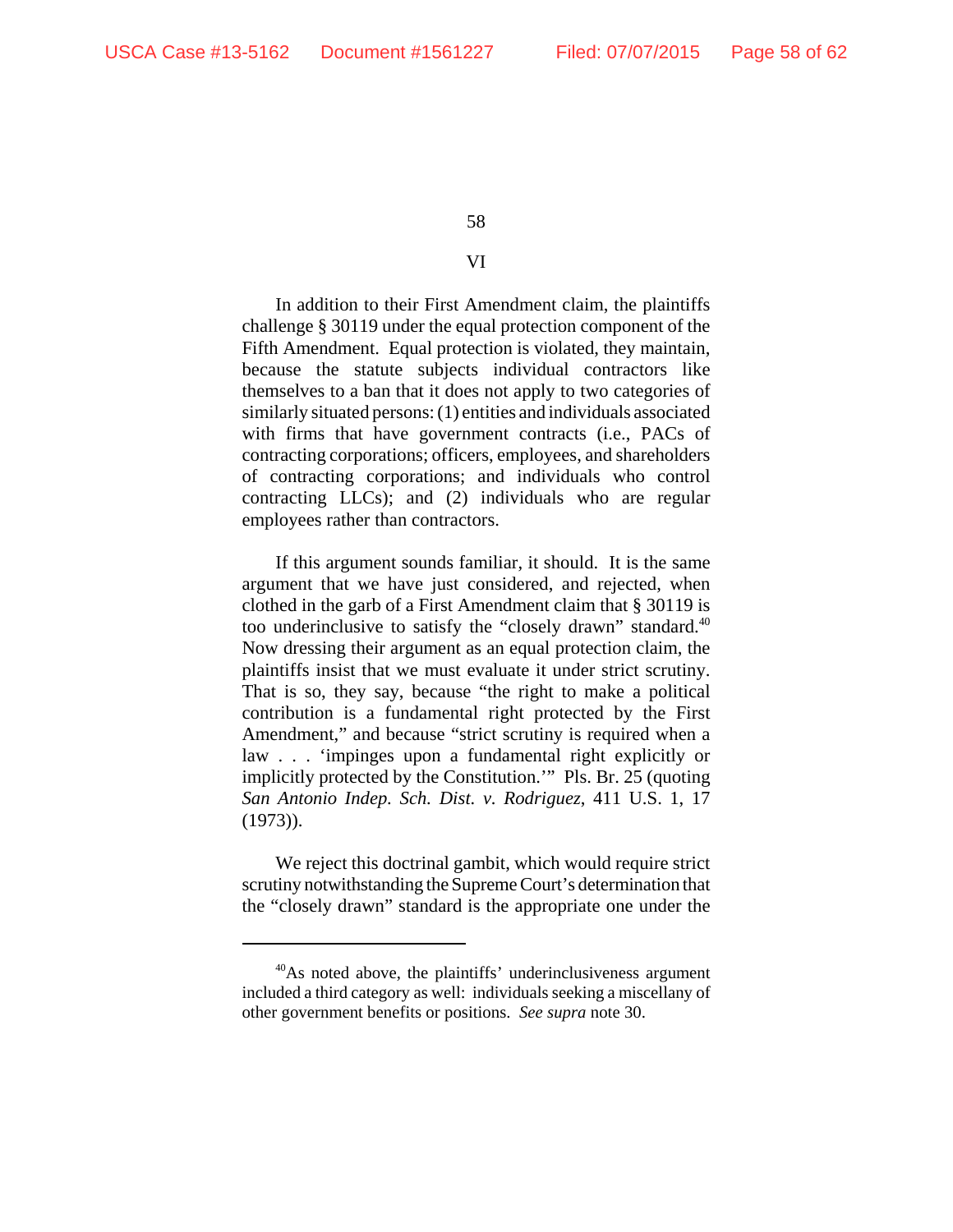First Amendment. Although the Court has on occasion applied strict scrutiny in examining equal protection challenges in cases involving First Amendment rights, it has done so only when a First Amendment analysis would itself have required such scrutiny.<sup>41</sup> There is consequently no case in which the Supreme Court has employed strict scrutiny to analyze a contribution restriction under equal protection principles. Indeed, the plaintiffs acknowledge that they know of no case in *any* court "in which an equal-protection challenge to contribution limits succeeded where a First Amendment one did not." *Wagner*, 901 F. Supp. 2d at 112. This will not be the first.

As we explained in *Ruggiero v. FCC*, "[a]lthough equal protection analysis focuses upon the validity of the classification rather than the speech restriction, 'the critical questions asked are the same.' We believe that the same level of scrutiny . . . is therefore appropriate in both contexts." 317 F.3d 239, 247 (D.C. Cir. 2003) (en banc) (quoting *Cmty.-Serv. Broad. of Mid-Am., Inc. v. FCC*, 593 F.2d 1102 (D.C. Cir. 1978) (en banc)).<sup>42</sup> That has been this court's consistent view. *See, e.g.*, *Int'l Ass'n of Machinists v. FEC*, 678 F.2d 1092, 1106 (D.C. Cir. 1982) (en banc) (observing that "the nature and quality of the legislative action at issue determine the intensity of judicial review of intertwined equal protection, First Amendment claims"); *see*

<sup>41</sup>*See Austin v. Mich. Chamber of Commerce*, 494 U.S. 652, 655, 666 (1990) (applying strict scrutiny in determining whether restrictions on *independent expenditures* by corporations but not unincorporated associations passed muster under the Equal Protection Clause), *overruled on other grounds by Citizens United*, 558 U.S. at 365.

<sup>42</sup>In *Ruggiero*, that level of scrutiny was "heightened rational basis." 317 F.3d at 247.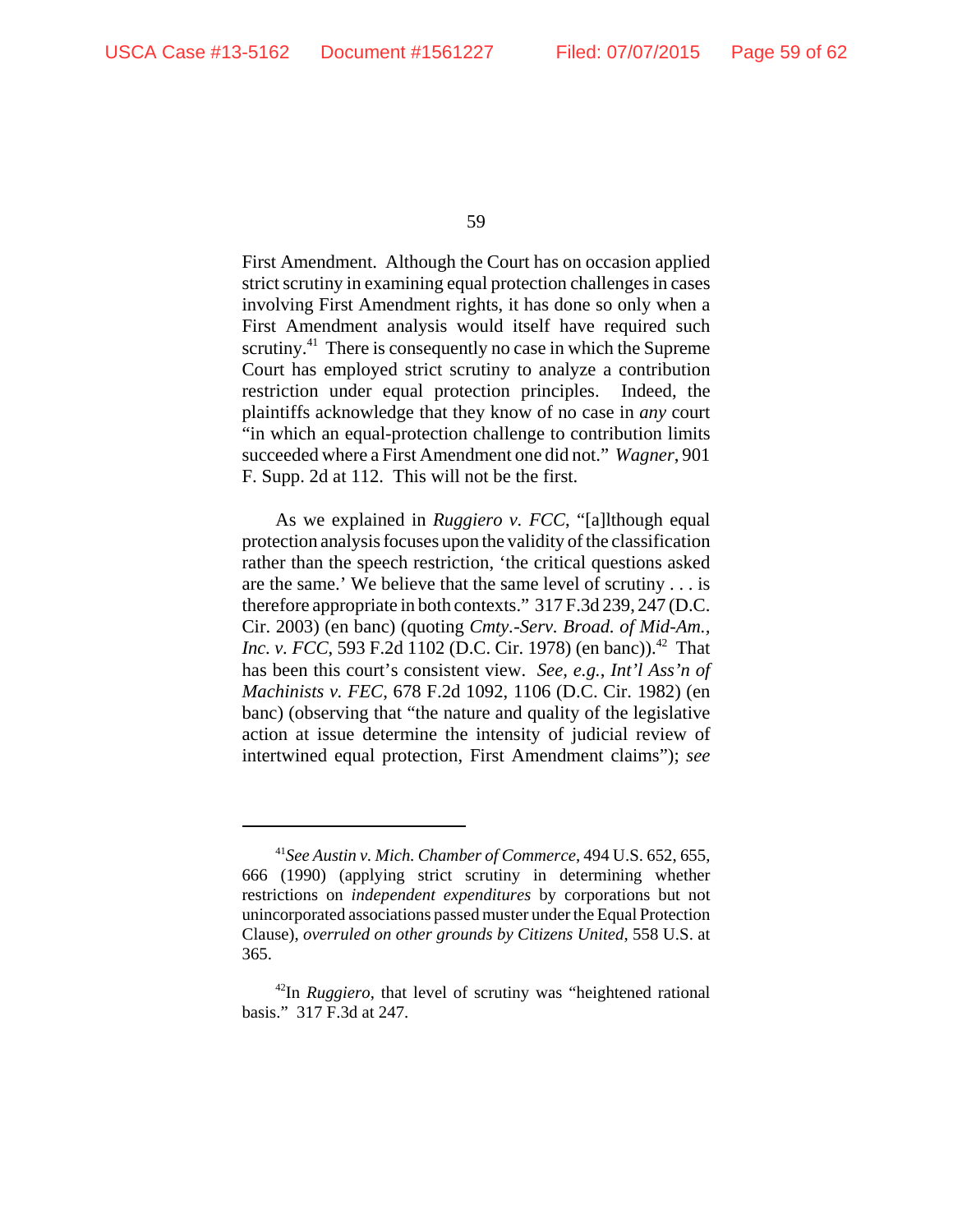# *also Reform Party of Allegheny Cnty. v. Allegheny Cnty. Dep't of Elections*, 174 F.3d 305, 314 (3d Cir. 1999) (en banc).

It is certainly true that the Court "has occasionally fused the First Amendment into the Equal Protection Clause" in concluding that "content-based discrimination" is not a legitimate government interest because it "violates the First Amendment." *R.A.V.*, 505 U.S. at 384 n.4.<sup>43</sup> And it is likewise true that the Court has sometimes examined campaign finance classifications to determine whether they are invidious in the context of a First Amendment analysis, *see Williams-Yulee*, 135 S. Ct. at 1668-70, and sometimes in the context of an equal protection analysis, *see Buckley*, 424 U.S. at 31-33, 105 & n.143. But in a case like this one, in which there is no doubt that the interests invoked in support of the challenged legislative classification are legitimate, and no doubt that the classification was designed to vindicate those interests rather than disfavor a particular speaker or viewpoint, the challengers "can fare no better under the Equal Protection Clause than under the First Amendment itself." *City of Renton v. Playtime Theatres, Inc.*, 475 U.S. 41, 55 n.4 (1986).<sup>44</sup> For the reasons discussed in the

<sup>43</sup>*See City of Ladue*, 512 U.S. at 51 n.9 (observing that regulatory distinctions based on the content of speech "may fall afoul of the Equal Protection Clause"); *Police Dep't of Chi. v. Mosley*, 408 U.S. 92, 95 (1972) (observing that "the equal protection claim . . . is closely intertwined with First Amendment interests" when a classification discriminates on the basis of the content of speech); *see also Carey v. Brown*, 447 U.S. 455, 463 n.7 (1980) (describing *Mosley* as a "pronouncement that the First and Fourteenth Amendments forbid *discrimination* in the regulation of expression on the basis of the content of that expression" (emphasis added)).

<sup>&</sup>lt;sup>44</sup>*Cf. Blount*, 61 F.3d at 946 & n.4 (concluding that the invalidity of an equal protection challenge to the SEC's pay-to-play rule followed a fortiori from the court's rejection of the claim that the rule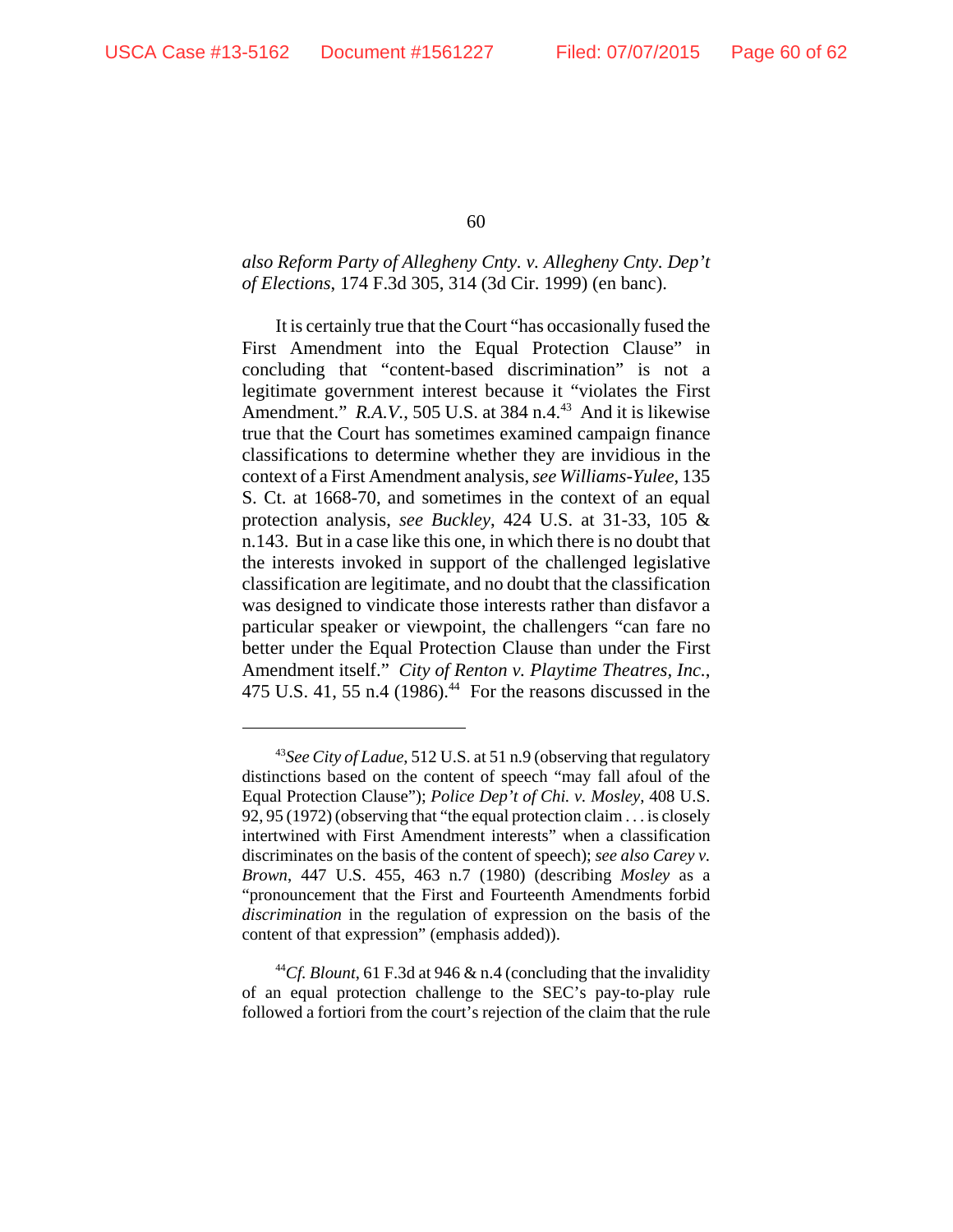preceding Parts, when we apply the same degree of scrutiny to the plaintiffs' equal protection challenge, we find it wanting.

## VII

As should by now be clear, this is a somewhat unusual campaign finance case in at least two respects. First, there is no dispute regarding the legitimacy or importance of the interests that support the contractor contribution ban. In § 30119, Congress was plainly not attempting "to reduce the amount of money in politics, or to restrict the political participation of some in order to enhance the relative influence of others." *McCutcheon*, 134 S. Ct. at 1441 (citing, e.g., *Ariz. Free Enter. Club's Freedom Club PAC v. Bennett*, 131 S. Ct. 2806, 2825-26 (2011)). Nor did it create a mechanism "to level the playing field, or to level electoral opportunities, or to equaliz[e] the financial resources of candidates." *Id.* at 1450 (internal quotation marks omitted). Nor did it "'disfavor[] a particular speaker or viewpoint,'" *Williams-Yulee*, 135 S. Ct. at 1668 (quoting *Brown*, 131 S. Ct. at 2740), or favor incumbents over challengers, *cf. Randall v. Sorrell*, 548 U.S. 230, 249, 253 (2006) (plurality opinion). To the contrary, the interests supporting the statute are ones that the Supreme Court has long approved -- indeed, endorsed -- as legitimate and important grounds for restricting campaign contributions and certain related associational freedoms.

Second, the contractor contribution ban rests on not one but two such interests. The ban is not only supported by the "compelling" interest in protecting against quid pro quo corruption and its appearance, *McCutcheon*, 134 S. Ct. at 1444- 45, commonly at issue in campaign finance cases. It is also supported by the "obviously important interest[]" in protecting

violated the First Amendment as impermissibly underinclusive).